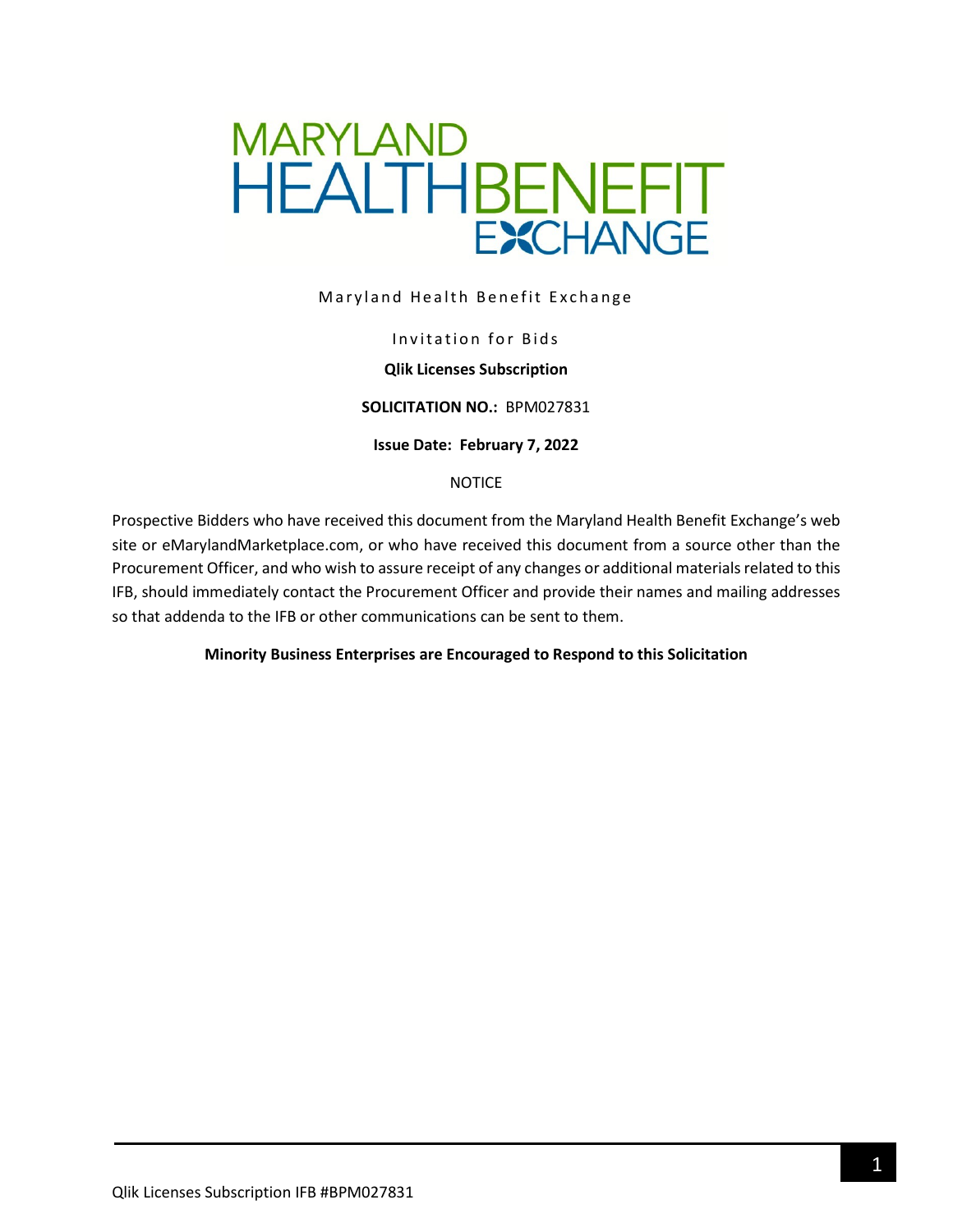### **MARYLAND HEALTH BENEFIT EXCHANGE KEY INFORMATION SUMMARY SHEET Qlik Licenses Subscription Invitation for Bids # - BPM027831**

| <b>Invitation For Bids:</b>                                    | <b>Qlik Licenses Subscription</b>                                                                                                                                                                                                                                                                                               |
|----------------------------------------------------------------|---------------------------------------------------------------------------------------------------------------------------------------------------------------------------------------------------------------------------------------------------------------------------------------------------------------------------------|
| <b>Issue Date:</b>                                             | February 7, 2022                                                                                                                                                                                                                                                                                                                |
| <b>Procurement Officer:</b>                                    | <b>Tony Armiger</b><br>Interim Procurement Officer<br>750 E. Pratt Street<br>6th Floor<br>Baltimore, MD 21202<br>Phone Number: 410-547-1816<br>Email: hix.procurement@maryland.gov                                                                                                                                              |
| <b>Contract Monitor:</b>                                       | Mr. Greg Yaculak<br>750 East Pratt Street<br>6 <sup>th</sup> Floor<br>Baltimore, MD 21202<br>greg.yaculak@maryland.gov                                                                                                                                                                                                          |
| <b>Procurement Method:</b>                                     | Competitive Sealed Bids (Firm Fixed Price)                                                                                                                                                                                                                                                                                      |
| Bids are to be sent to (email<br>delivery strongly preferred): | Maryland Health Benefit Exchange<br>750 East Pratt Street<br>6 <sup>th</sup> Floor<br>Baltimore, MD 21202<br>Attn: Tony Armiger<br>or via email in pdf format<br>https://marylandhealthconnection.sharefile.com/r-<br>rf1effd485f914ea485839aa99dd23c96<br>A confirmation email will be sent within 24 hours of receipt of bid. |
| <b>Closing Date and Time:</b>                                  | 11:00 AM Eastern Standard Time (EST) on 03/08/2022                                                                                                                                                                                                                                                                              |
| <b>Bid Opening Date and Time:</b>                              | 11:30 AM Eastern Standard Time (EST) on 03/08/2022 at 750 E. Pratt<br>Street, 6 <sup>th</sup> Floor, Baltimore, MD 21202 (Registration Required)                                                                                                                                                                                |
| <b>MBE Subcontracting Goal:</b>                                | 0%                                                                                                                                                                                                                                                                                                                              |

NOTE: Bidders must agree to the terms and conditions of the IFB including Attachment A – Contract. MHBE is issuing this IFB separate from any other State Master Contract. In addition, Bidders must complete Attachment D – Bid Form as is, please see bid form instruction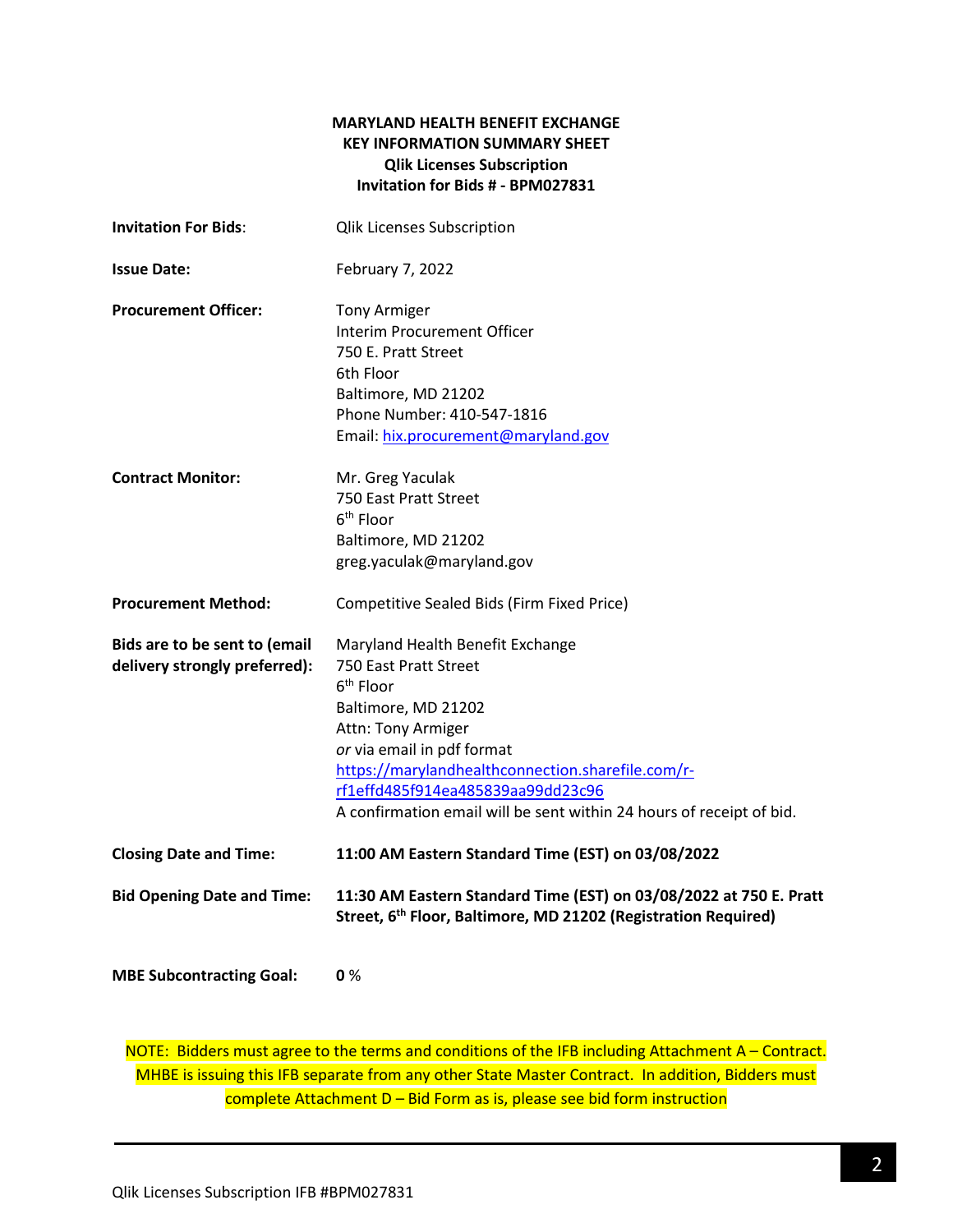## **Table of Contents**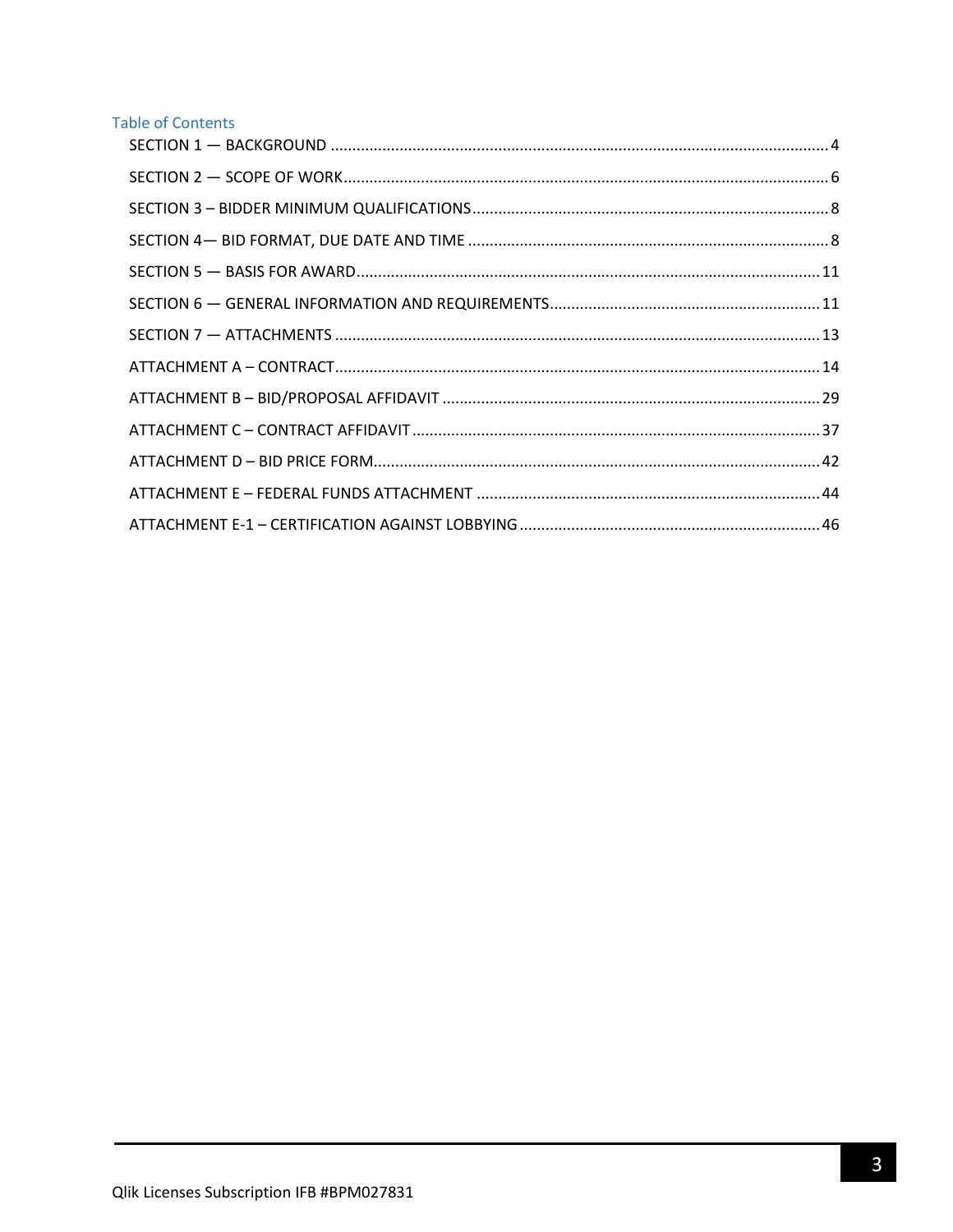### **SECTION 1 — BACKGROUND**

### <span id="page-3-0"></span>**1.1 Background on the Affordable Care Act**

The Maryland Health Benefit Exchange ("MHBE") is an independent unit of State government established to provide Maryland's residents and small businesses with the opportunity to compare rates, benefits, and quality among health insurance plans and to facilitate individuals' enrollment in plans that best suit their needs. MHBE also evaluates eligibility for expanded Medicaid coverage, advanced premium tax credits ("APTC") and other cost-sharing programs designed to make coverage more affordable for individuals with household incomes below 400 percent of the federal poverty level ("FPL").

### **1.2 Background on Maryland Health Benefit Exchange Procurement**

Under § 31-103 of the Insurance Article of the Maryland Code, the MHBE is subject to the provisions of State law governing procurement by "exempt units." See Md. Code Ann., State Fin. & Proc. § 12-401. The principal body that oversees MHBE procurements is the Maryland Health Benefit Exchange Board of Trustees. This particular procurement method is Competitive Sealed Bidding (Firm Fixed Price) as allowed under II. A. of the Maryland Health Benefit Exchange Procurement Policies and Procedures, which the Board of Trustees adopted in a resolution dated June 27, 2011.

### **1.3 Federal Funding Acknowledgement**

This particular procurement contains federal funds from the following source: Medicaid Funds, CFDA number 93.778. Execution of a Contract awarded as a result of this bid indicates the Contractor's agreement with all federal funding terms and conditions that apply to contractors receiving federal funds from these sources, including the applicable provisions described in Attachment E.

#### **1.4 Receipt, Opening and Recording of Bids**

- 1.4.1 Upon receipt, each Bid and any timely modification(s) to a Bid shall remain unopened until the time and date set for Bid opening. Before Bid opening, the State may not disclose the identity of any Bidder.
- 1.4.2 Bids and timely modifications to Bids shall be opened publicly, at the time, date and place set forth in the Key Information Summary Sheet. The name of each Bidder, the Total Bid Price, and such other information as is deemed appropriate shall be read aloud or otherwise made available. The MHBE requests that Bidders interested in attending the Bid Opening inform the MHBE via email 2 days prior to the Bid Opening Date identified in the Key Information Summary Sheet. Registration to attend the Bid opening is required.

#### **1.5 Confidentiality of Bids**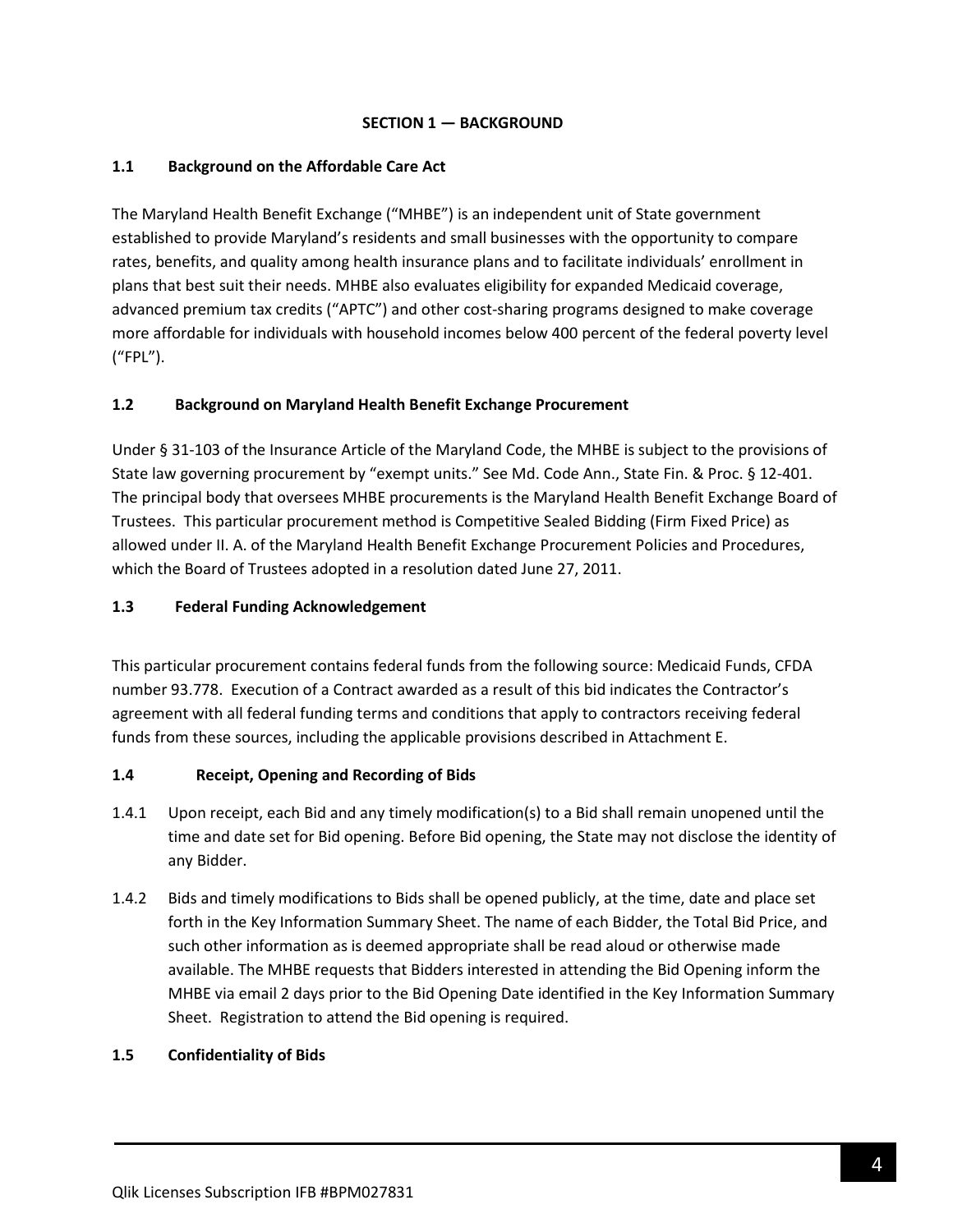1.5.1 The Bids shall be tabulated, or a Bid abstract made. The opened Bids shall be available for public inspection at a reasonable time after Bid opening, but in any case, before Contract award, except to the extent the Bidder designates trade secrets or other proprietary data to be confidential as set forth in this solicitation. See Sections 1.6, 4.1.3 for further information.

#### **1.6 Public Information Act Notice**

1.6.1 A Bidder should give specific attention to the clear identification of those portions of its submission that it considers confidential and/or proprietary commercial information or trade secrets, and provide justification why such materials, upon request, should not be disclosed by the State under the Public Information Act, Md. Code Ann., General Provisions Article, Title 4.

Bidders are advised that, upon request for this information from a third party, the MHBE is required to make an independent determination whether the information must be disclosed.

#### **1.7 Protest/Disputes**

Any protest or dispute related, respectively, to this solicitation or the resulting Contract shall be subject to the provisions of Section VII of the MHBE Procurement Policies & Procedures and the Dispute provisions of the Contract resulting from this IFB (Refer to IFB Attachment A).

#### **BALANCE OF PAGE INTENTIONALLY LEFT BLANK**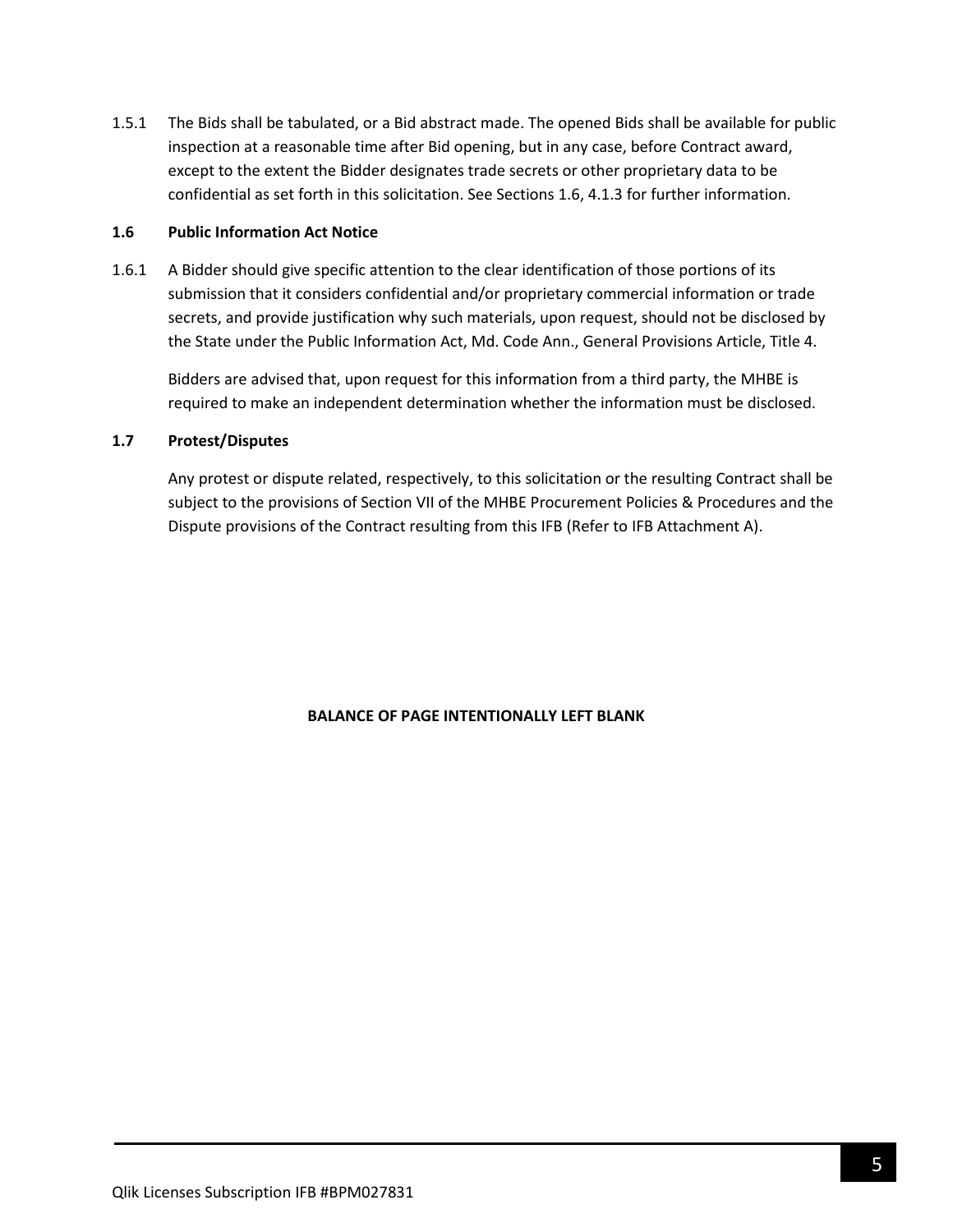### **SECTION 2 — SCOPE OF WORK**

### <span id="page-5-0"></span>**Section 2.1 Purpose:**

The purpose of this solicitation is to procure a subscription to Qlik Licenses for a 24-month period for the MHBE. These licenses will be leveraged by the IT Reporting Team to analyze data, create reports and disseminate them to the stakeholders.

### **Section 2.2 Requirements:**

The vendor shall provide the following Qlik Subscription Licenses to the MHBE for a 24-month period and will include Enterprise Maintenance & Support in the total cost.

| <b>Description</b>                        | Quantity |
|-------------------------------------------|----------|
| Qlik Geocoding 1M Records - 24-month      | 1        |
| Subscription                              |          |
| Start Date: 03/15/2022                    |          |
| End Date: 03/14/2024                      |          |
| Qlik Sense Enterprise Analyzer - 24-month | 75       |
| Subscription                              |          |
| Start Date: 03/15/2022                    |          |
| End Date: 03/14/2024                      |          |
| Qlik Sense Enterprise Professional Annual | 15       |
| Subscription                              |          |
| Start Date: 03/15/2022                    |          |
| End Date: 03/14/2024                      |          |

### **Section 2.3: Scope of Enterprise Maintenance & Support**

As part of the Qlik Subscription Licenses procurement, MHBE shall receive Enterprise Maintenance & Support included in the cost. The scope of this support is as outlined below:

- 1. MHBE shall receive unlimited telephone support for error determination, verification and resolution (or instruction as to work-around, as applicable) twenty-four (24) hours a day, seven (7) days a week, 365 days a year for Severity 1 Errors and 365 days a year during the applicable Enterprise Business Hours for Severity 2 and Severity 3 Errors
- 2. Qlik will respond (a) within the Initial Response Times set forth in the table below to Severity 1 Errors reported by MHBE to Qlik via telephone or (b) within the Initial Response Times set forth in the table below for Severity 2 and Severity 3 Errors that are reported by MHBE to Qlik via telephone or the Support Portal. Qlik shall use commercially reasonable efforts, consistent with industry practice, to investigate such reports to determine whether there is an error present. If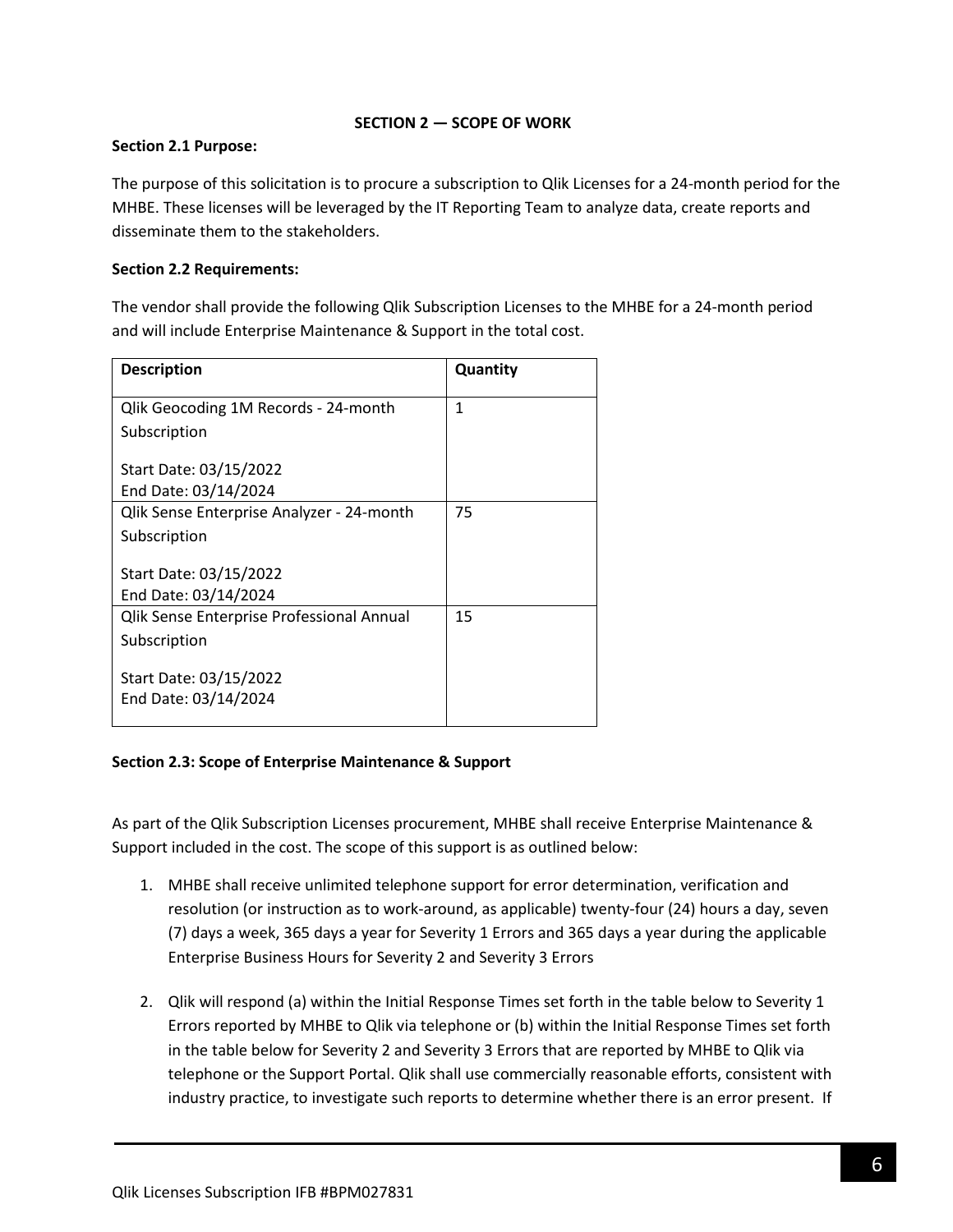Qlik determines that an error is present, Qlik will use commercially reasonable efforts to correct the error and/or provide a workaround, including, without limitation, by providing MHBE with an update. Qlik will communicate with MHBE at least with the frequency set forth in the table below until the error is resolved or workaround is provided.

| <b>Enterprise Support Coverage</b> |                              |                                |  |
|------------------------------------|------------------------------|--------------------------------|--|
| <b>Severity Level</b>              | <b>Initial Response Time</b> | <b>Communication Frequency</b> |  |
| Severity 1 Error                   | 30 minutes, 24x7             | Every 4 hours, 24x7            |  |
| Severity 2 Error                   | 1 hour, 8x7                  | Every day                      |  |
| Severity 3 Error                   | 4 hours, 8x7                 | Every 2 days                   |  |

- Severity 1 Error means any error that has very serious consequences for normal business transactions and urgent, business critical work cannot be performed.
- Severity 2 Error means any error that (i) materially degrades the overall performance of the Software or (ii) materially impairs substantial functions of the Software, and is not a Severity 1 Error.
- Severity 3 Error means any error that impairs the performance of the Software, and is not a Severity 1 Error or Severity 2 Error.
- 3. Support Case Handling: Errors reported by the MHBE shall be given priority case handling in a designated priority support queue. Further, Qlik will assist MHBE in issue analysis to determine whether the technical issue is related to the third-party hardware or software
- 4. Update Information: MHBE may contact Qlik Enterprise Support for information regarding updates performed by MHBE, such as installation instructions, release documentation, and general guidance for multiple environments.

### **2.4 Invoicing**

All invoices shall be submitted by the Contractor within 30 days of receipt of equipment, software or services and shall include, at the minimum, the following information:

- Name and address of the MHBE
- Contractor name
- Products(s) and/or service(s) purchased listed separately including the amount for each individual charge (i.e.,  $5 -$  ABC Hardware @ \$2,000 Total \$10,000.00, Support @ \$100.00 Total \$200.00)
- Supporting Documentation
- E-mail address/phone number of Contractor's POC
- Remittance address
- Federal taxpayer identification or (if owned by an individual) Contractor's social security number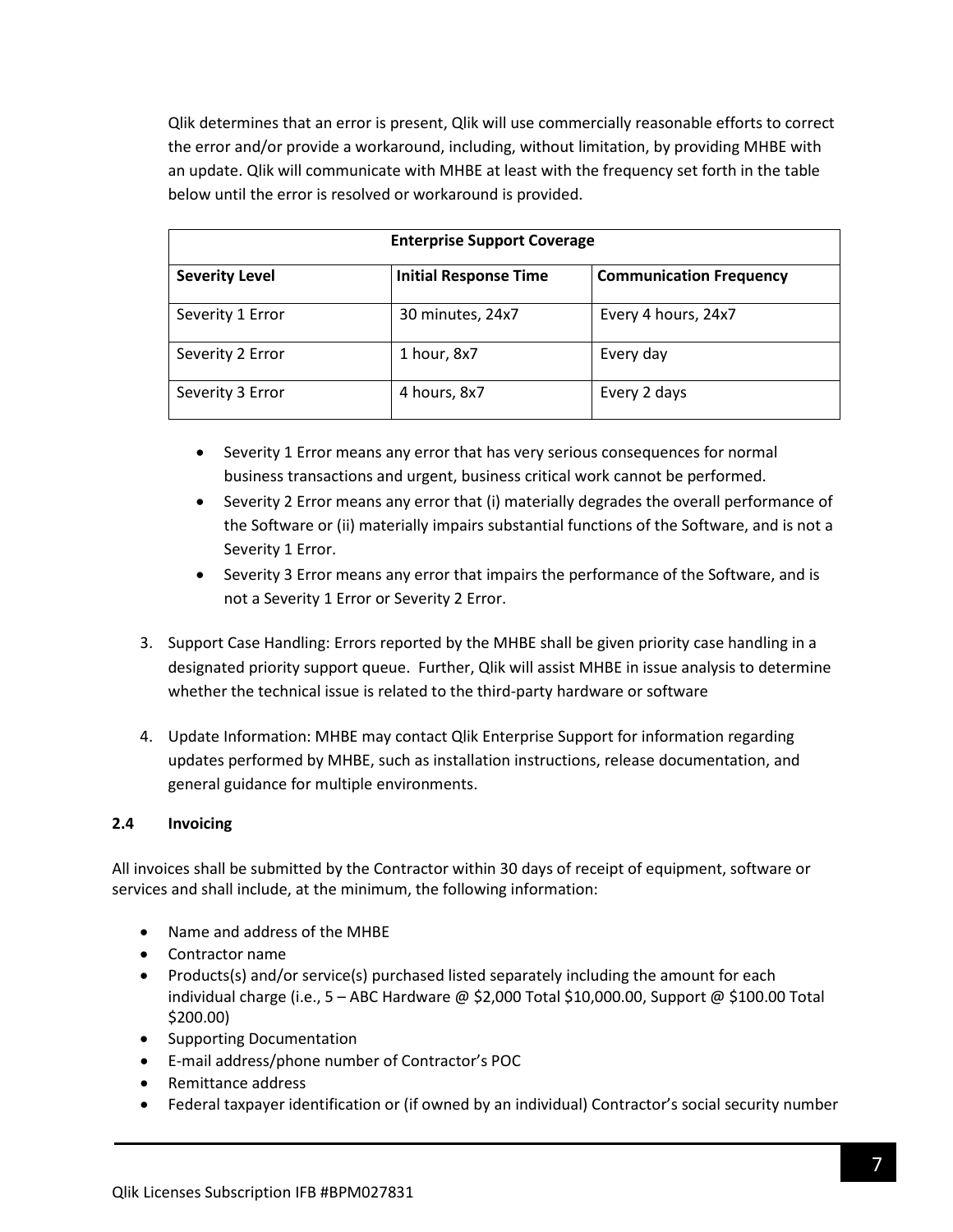- Invoice period, invoice date, invoice number and amount due
- Purchase Order # being billed

Invoices submitted without the required information will not be processed for payment until the Contractor provides the required information. The MHBE is generally exempt from Federal excise taxes, Maryland sales and use taxes, District of Columbia sales taxes and transportation taxes. The Contractor, however, is not exempt from such sales and use taxes and may be liable for the same.

### **SECTION 3 – BIDDER MINIMUM QUALIFICATIONS**

<span id="page-7-0"></span>The Bidder must be an authorized reseller of Qlik Sense. As proof, the Bidder must submit with the bid a letter of authorization from the manufacturer or providing evidence of the rights to resell all products and services required by this IFB.

### **SECTION 4— BID FORMAT, DUE DATE AND TIME**

#### <span id="page-7-1"></span>**4.1 One Part Submission**

- 4.1.1 **To minimize duplication costs, MHBE strongly desires e-mail delivery of Bids***.*
- 4.1.2 Bidders submitting via email must submit their bids and all required attachments in pdf format to <https://marylandhealthconnection.sharefile.com/r-rf1effd485f914ea485839aa99dd23c96> Bidders must submit with their Bid the required minimum qualification documentation (see Section 3), and any required bid submissions (see Section 4.2.4) with one document clearly labeled as "Bid, Qlik Licenses Subscription # BPM027831" in time to be received by **11:00 AM, Eastern Standard Time, March 7, 2022**.
- 4.1.3 A second attachment labeled "Bid, Qlik Licenses Subscription # BPM027831 PIA", in searchable Adobe .pdf format for Public Information Act (PIA) requests (this copy shall be redacted so that confidential and/or proprietary information has been removed (see Section 1.6 "Public Information Act Notice"). If a Bidder chooses to submit its Bid without identifying any information that is confidential/proprietary, it should still provide the second attachment required here and label it "PIA", even though no information therein will be redacted.
- 4.1.4 Bidders choosing to provide paper submissions shall email the Procurement Officer at the email address specified in the Key Information summary sheet for submission instructions.

#### 4.1.5 **Bids delivered by facsimile shall not be considered**.

4.1.6 The Procurement Officer must receive all files by the IFB due date and time specified in the Key Information Summary Sheet and Section 4.1.2. If submitted via e-mail, the date and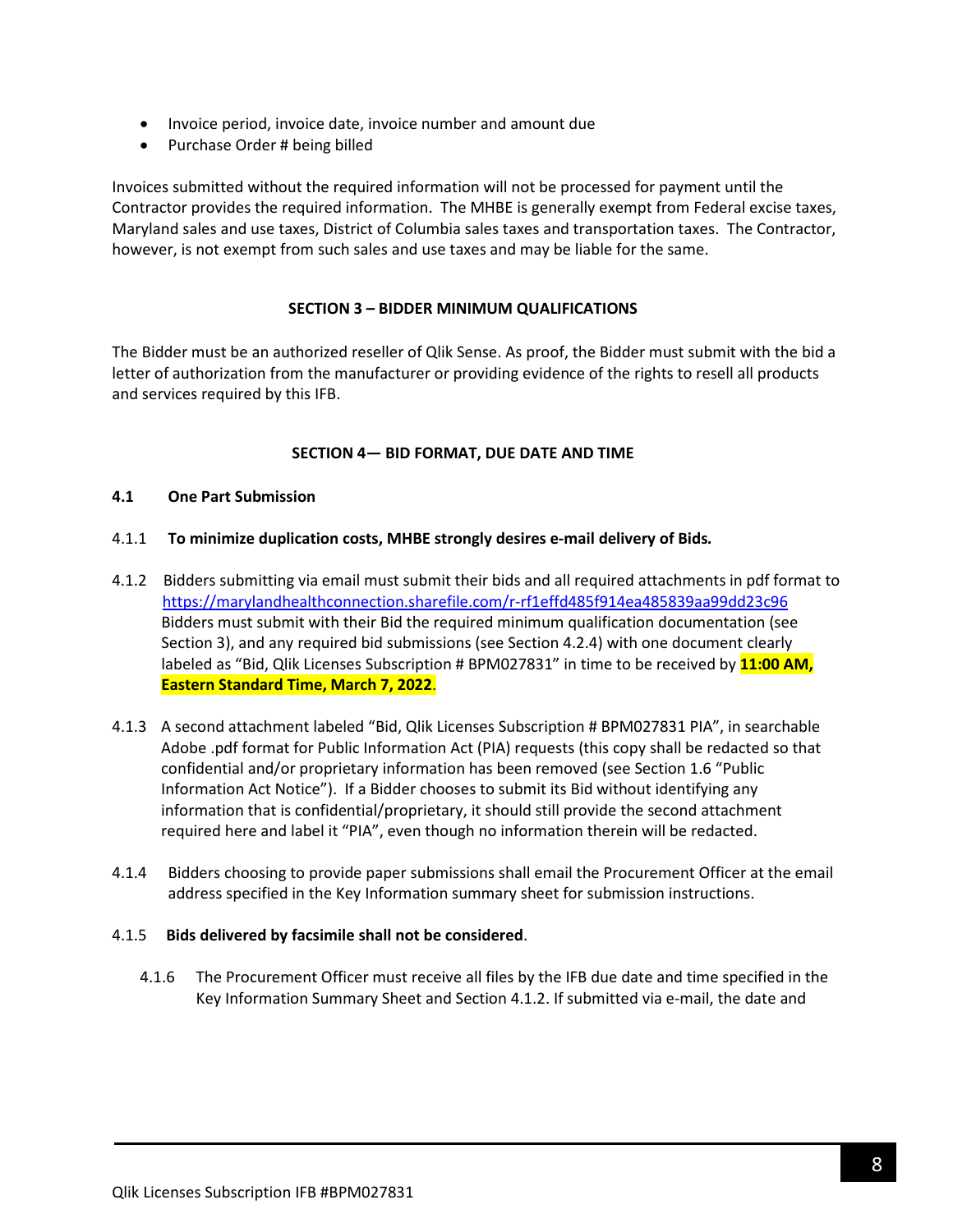time of submission is determined by the date and time of arrival in the <https://marylandhealthconnection.sharefile.com/r-rf1effd485f914ea485839aa99dd23c96> e-mail box. Requests for extension of this date and time will not be granted. Except as provided in COMAR 21.05.02.10, Bids received by the Procurement Officer after the due date will not be considered.

### **4.2 Required Bid Submissions**

Bidders shall include the following with their Bid:

### 4.2.1 **Transmittal Letter:**

A Transmittal Letter shall accompany the Bid. The purpose of this letter is to transmit the Bid and acknowledge the receipt of any addenda. The Transmittal Letter should be brief and signed by an individual who is authorized to commit the Bidder to the services and requirements as stated in this IFB. The Transmittal Letter should include the following:

- Name and address of the Bidder;
- Name, title, e-mail address, and telephone number of primary contact for the Bidder;
- "Qlik Licenses Subscription # BPM027831" and Solicitation Number that the Bid is in response to;
- Signature, typed name, and title of an individual authorized to commit the Bidder to its Bid;
- Federal Employer Identification Number (FEIN) of the Bidder, or if a single individual, that individual's Social Security Number (SSN);
- Bidder's eMMA number:
- Bidder's MBE certification number (if applicable);
- Acceptance of all State IFB and Contract terms and conditions; and
- Acknowledgement of all addenda to this IFB.

#### 4.2.2 **Minimum Qualifications Documentation:**

The Bidder shall submit any Minimum Qualifications documentation that may be required, as forth in Section 3 "Bidder Minimum Qualifications."

#### 4.2.3 **Bid Price Form**

The Bid shall contain all price information in the format specified on **IFB Attachment D - Bid Form.** Complete the Bid Form only as provided in the Bid Pricing Instructions. **Do not amend, alter, or leave blank any items on the Bid Form or include additional clarifying or contingent language on or attached to the Bid Form**. Failure to adhere to any of these instructions may result in the Bid being determined to be non-responsive and rejected by MHBE.

### 4.2.4 **Completed Required Attachments**

For email submissions, submit one (1) copy of each with original signatures.

- Attachment B Bid/Proposal Affidavit
- Attachment E Federal Funds Attachment, **including E-1 and E-2**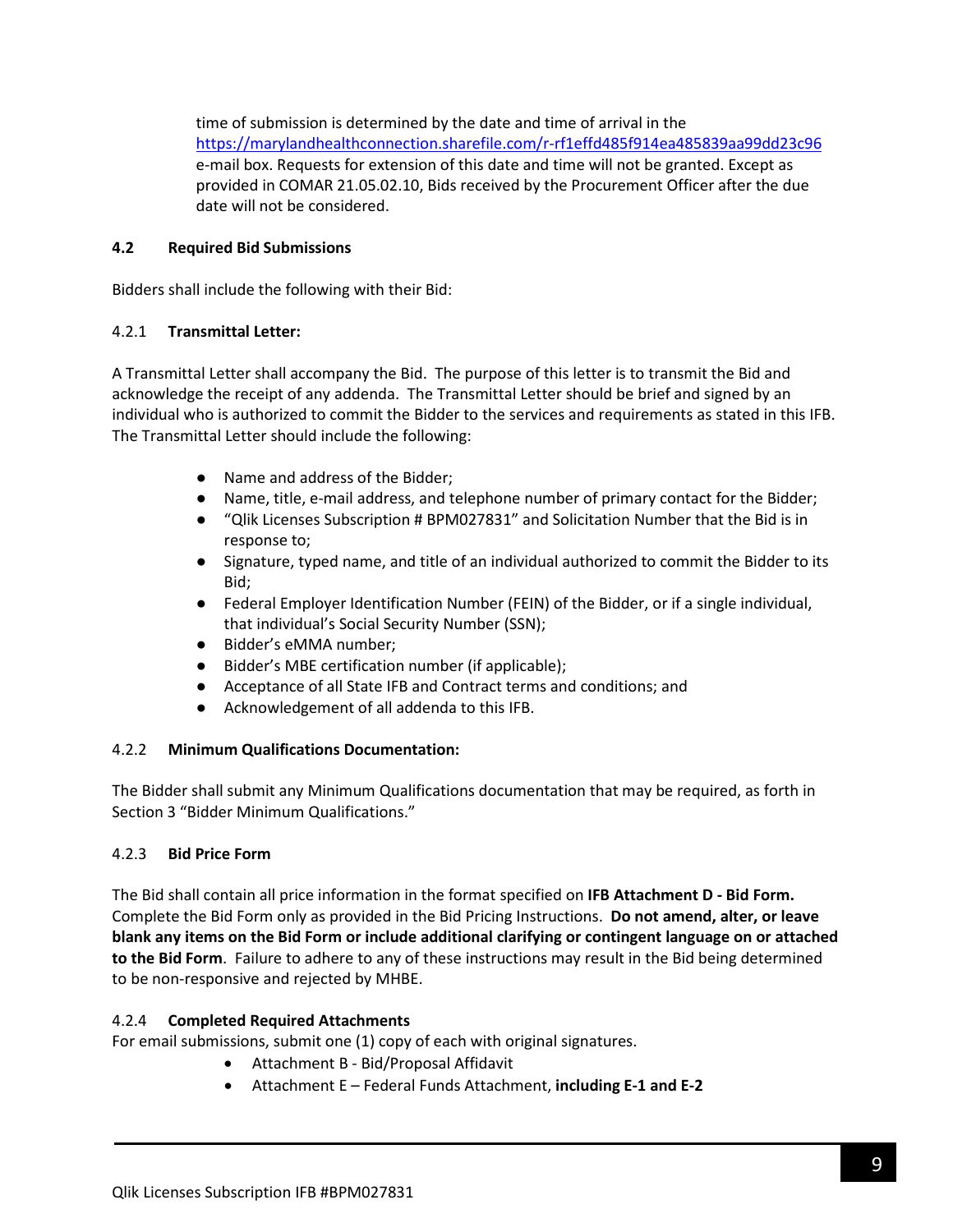### **4.3 Electronic Transactions Authorized**

- 4.3.1 This procurement authorizes electronic transactions in keeping with COMAR 21.03.05 *et seq*. and pursuant to the Maryland Uniform Electronic Transactions Act, Maryland Code Annotated, Commercial Law Article, Title 21.
- 4.3.2 In addition to specific electronic transactions specifically authorized in other sections of this IFB, including its attachments (e.g., Sections 4.1 (One Part Submission Via Email Preferred) and 6 (Bidder agrees to accept payments by electronic funds transfer)) and subject to the exclusions noted in Section 4.3.3, below, the following transactions are authorized to be conducted by electronic means on the terms described:
	- A. The Procurement Officer may conduct the procurement using eMMA, the Maryland Health Benefit Exchange website a[t https://www.marylandhbe.com/solicitations/](https://www.marylandhbe.com/solicitations/) or e-mail to issue:
		- a) the solicitation (e.g., the IFB/RFP);
		- b) any amendments;
		- c) pre-Bid/Proposal conference documents;
		- d) questions and responses;
		- e) communications regarding the solicitation or Bid/Proposal to any Bidder/Offeror or potential Bidder/Offeror;
		- f) notices of award selection or non-selection; and
		- g) the Procurement Officer's decision on any Bid protest or Contract claim.
		- h) Contract award
		- i) Contract Modifications
	- B. A Bidder/Offeror or potential Bidder/Offeror may use e-mail to:
		- a) submission of initial Bids or Proposals;
		- b) ask questions regarding the solicitation;
		- c) reply to any material received from the Procurement Officer by electronic means that includes a Procurement Officer's request or direction to reply by e-mail or facsimile, but only on the terms specifically approved and directed by the Procurement Officer;
		- d) submit a "No Bid/Proposal Response" to the solicitation.
		- e) submit a Pre-Proposal Conference Response Form
		- f) submit a signed Contract, Contract Affidavit, Non-Exchange Entity Agreement, Non-Disclosure Agreement or other attachment required to be returned with an executed Contract or within five days of award
		- g) submit a signed Contract Modification
	- C. The Procurement Officer, the Contract Monitor, and the Contractor may conduct day-to-day Contract administration, except as outlined in Section E of this subsection utilizing e-mail, facsimile, or other electronic means if authorized by the Procurement Officer or Contract Monitor.
- 4.3.3 The following transactions related to this procurement and any Contract awarded pursuant to it are *not authorized* to be conducted by electronic means: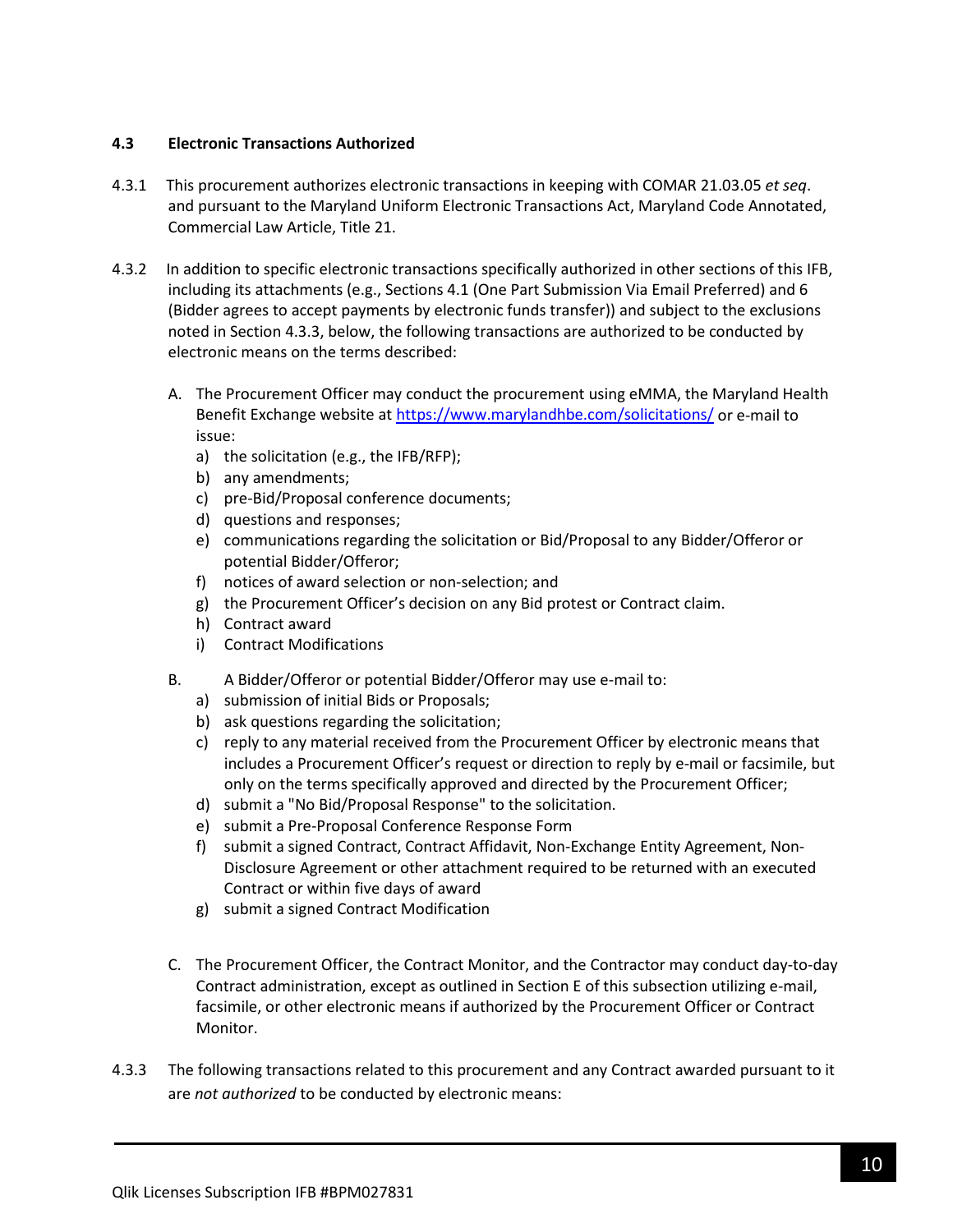- a) filing of Bid Protests;
- b) filing of Contract Claims; or
- c) any transaction, submission, or communication where the Procurement Officer has specifically directed that a response from the Contractor or Bidder/Offeror be provided in writing or hard copy.
- 4.3.4 Any facsimile or e-mail transmission is only authorized to the facsimile numbers or e-mail addresses for the identified person as provided in the solicitation, the Contract, or in the direction from the Procurement Officer or Contract Monitor.
- 4.3.5 MHBE requires original signatures on all submissions that this IFB or the document form requires to be signed, including but not limited to all Transmittal Letters, Bids, the Contract or Contract Modifications resulting from this IFB. However, the Contractor may scan and submit electronically any document containing such original signature(s). The Contract and other contractual documents each may be signed by the Parties in counterparts, each of which shall be deemed to be an original but all of which, taken together, shall constitute one and the same Contract.

### **4.4 Documents Required upon Notice of Recommendation for Contract Award**

Upon receipt of a Notification of Recommendation for Contract Award, the following documents shall be completed and submitted electronically, via email, by the recommended awardee within five (5) Business Days, unless noted otherwise:

- Attachment A Standard Contract
- Attachment C Contract Affidavit

### **SECTION 5 — BASIS FOR AWARD**

<span id="page-10-0"></span>A contract shall be awarded to the responsible Bidder submitting a responsive Bid with the most favorable Total Bid Price for providing the products/services as specified in this IFB. **The most favorable Total Bid Price will be the lowest price on IFB Attachment D - Bid Form.**

### **SECTION 6 — GENERAL INFORMATION AND REQUIREMENTS**

- <span id="page-10-1"></span>• The Contract that results from this IFB shall be a firm fixed price contract.
- The Contract resulting from this IFB shall commence as of the date of the full execution by the Parties and, from that date, run a full 24 months. The anticipated end date is at or around March 14, 2024. The Contractor shall provide services upon receipt of a written Notice to Proceed. Audit, confidentiality, document retention, patents, copyrights & intellectual property, warranty and indemnification obligations under the Contract and any other obligations specifically identified in the Contract shall survive termination of the Contract.
- If it becomes necessary to revise this IFB before the due date for bids, addenda will be provided to all prospective Bidders who were sent this IFB or otherwise are known by the Procurement Officer to have obtained this IFB. In addition, addenda to the IFB will be posted on the MHBE web page and through eMaryland Marketplace Advantage. Addenda made after the due date for bids will be sent only to those Bidders who submitted a timely bid.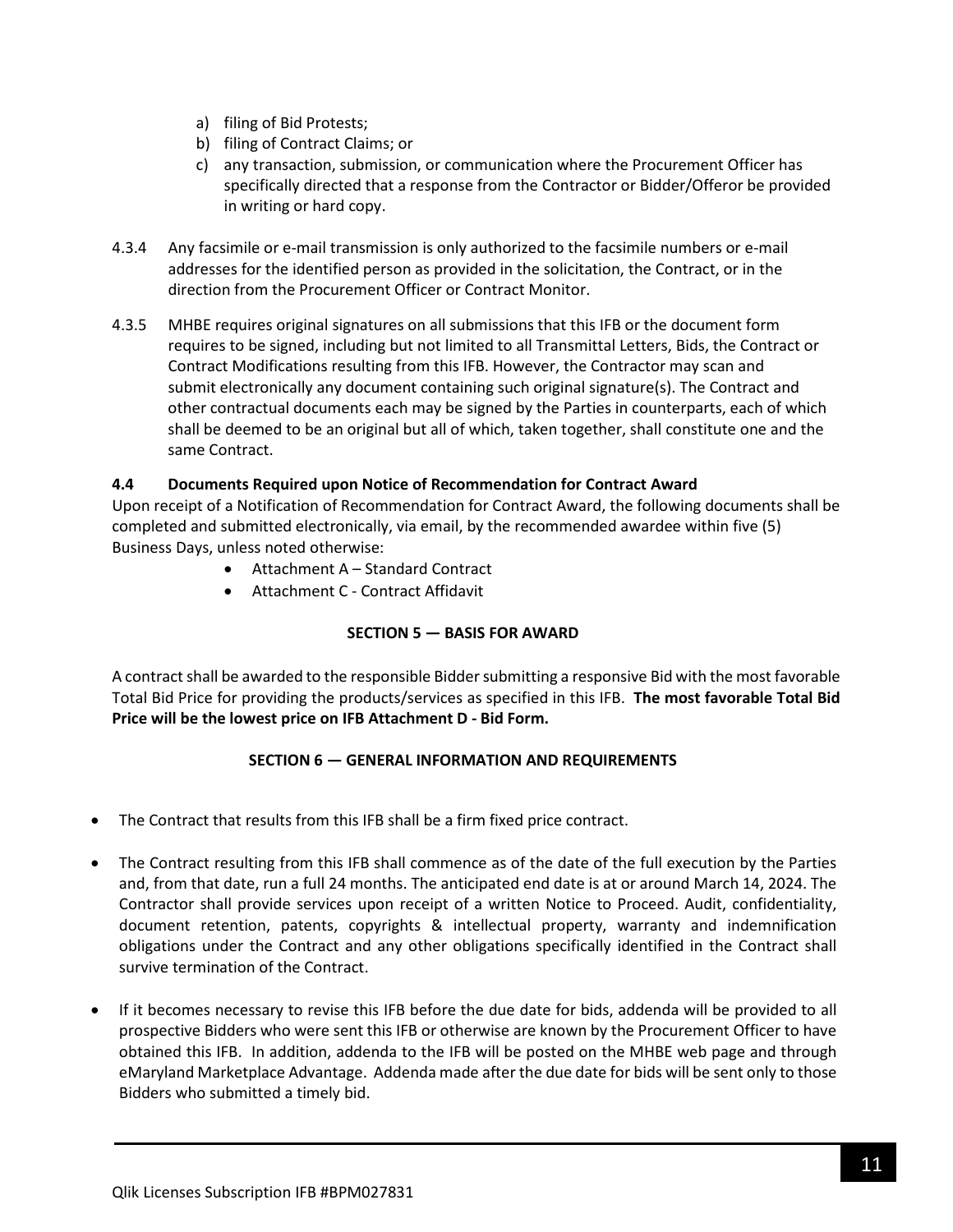- The MHBE reserves the right to cancel this IFB, accept or reject any and all bids (in whole or in part) received in response to this IFB, to waive or permit cure of minor irregularities. The MHBE also reserves the right, in its sole discretion, to award a Contract based upon the written bids received without prior discussions or negotiations.
- The MHBE is not responsible for Contractor's costs incurred in preparing and submitting a bid or in performing any other activities relative to this solicitation.
- By submitting a response to this solicitation, the Bidder agrees to accept payments by electronic funds transfer if selected for Contract unless the State Comptroller's Office grants an exemption. Payment by electronic funds transfer is mandatory for contracts exceeding \$100,000. The selected Contractor shall register using the COT/GAD X-10 Vendor Electronic Funds (EFT) Registration.
- Request Form. Any request for exemption must be submitted to the State Comptroller's Office for approval at the address specified on the COT/GAD X-10 form and must include the business identification information as stated on the form and include the reason for the exemption. The COT/GAD X-10 form can be downloaded at[: http://compnet.comp.state.md.us/gad/pdf/GADX-10.pdf.](http://compnet.comp.state.md.us/gad/pdf/GADX-10.pdf)
- The sole point of contact at the MHBE for purposes of this IFB, prior to the award of any contract, is the Procurement Officer at the address listed below:

Tony Armiger Title: Interim Procurement Officer Address: 750 E. Pratt Street, 6th Floor, Baltimore, MD 21202 Email Address: [hix.procurement@maryland.gov](mailto:hix.procurement@maryland.gov)

- The MHBE may change the Procurement Officer and/or the Contract Monitor at any time by written notice.
- The individual responsible for day-to-day administration and management of the Contract issued pursuant to this IFB shall be the Contract Monitor identified below:

Name: Greg Yaculak Address: 750 East Pratt Street, 6<sup>th</sup> Floor, Baltimore, MD 21202 Email address: [greg.yaculak@maryland.gov](mailto:greg.yaculak@maryland.gov) 

- The MHBE may change the Procurement Officer and/or the Contract Monitor at any time by written notice.
- Bids submitted in response to this IFB are irrevocable for 120 days following the closing date of bids. This period may be extended at the Procurement Officer's request only with the Bidder's written agreement.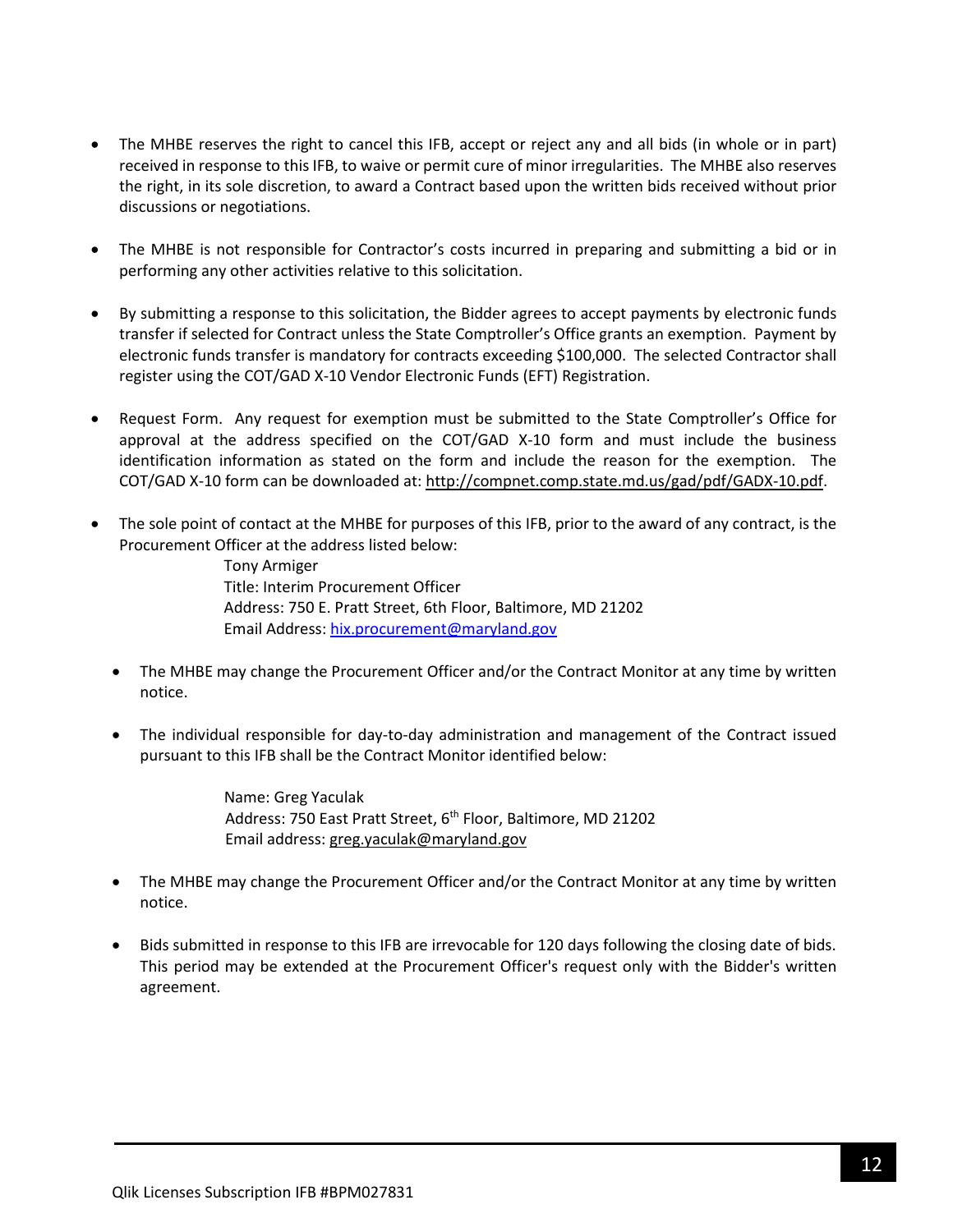#### **SECTION 7 — ATTACHMENTS**

- <span id="page-12-0"></span>• Attachment A - Standard Contract – Must be signed and submitted within five (5) business days of notification of proposed Contract award
- Attachment B Bid/Proposal Affidavit Must be completed and submitted with the Bid
- Attachment C State Contract Affidavit Must be completed and submitted within five (5) business days of notification of proposed Contract award
- Attachment D Bid Form Must be completed and submitted with the Bid
- Attachment E Federal Funds Attachment This attachment describes requirements and restrictions associated with the federal funds to be used in this Contract. Execution of a Contract awarded as a result of this IFB indicates a Contractor's agreement with all applicable requirements and restrictions. This attachment must be completed and submitted with the Bid.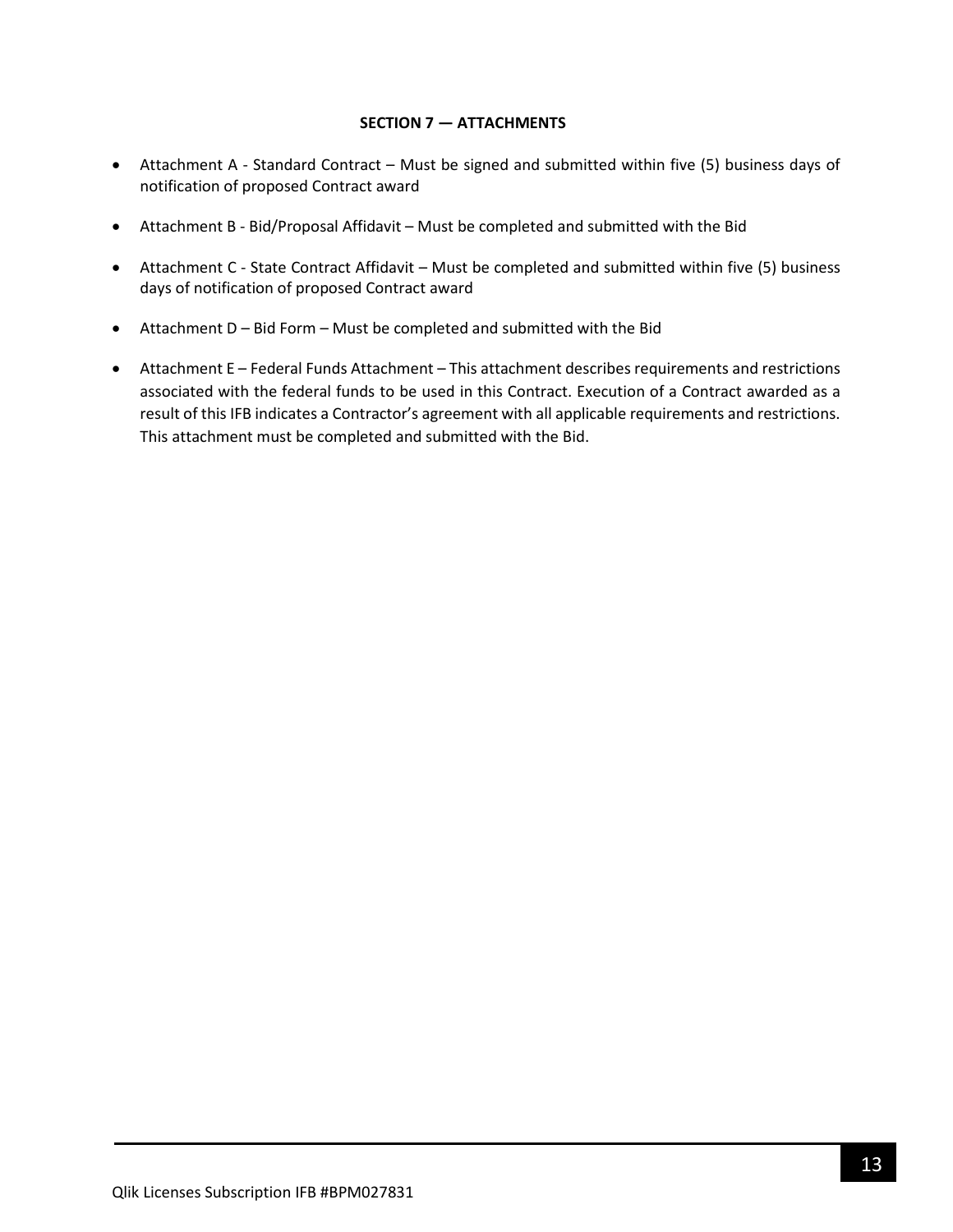### **ATTACHMENT A – CONTRACT Qlik Licenses Subscription IFB # BPM027831**

<span id="page-13-0"></span>THIS CONTRACT (the "Contract") is made as of the Effective Date defined below by and between [Contractor's name] (the "Contractor") and the MARYLAND HEALTH BENEFIT EXCHANGE, a unit of the STATE OF MARYLAND (the "MHBE"). The Contractor and the MHBE each are a "Party" and, together, are the "Parties".

In consideration of the premises and the covenants herein contained, the Parties agree as follows:

#### **1. Definitions**

In this Contract, the following words have the meanings indicated:

- 1.1 "Bid" means the Contractor's Bid dated \_\_\_\_\_\_\_\_.
- 1.2 "COMAR" means Code of Maryland Regulations.
- 1.3 "Contract Monitor" means the MHBE employee identified in Section 6 of the IFB as the Contract Monitor or a successor designated by the MHBE.
- 1.4 "Contractor" means \_\_\_\_\_\_\_\_\_\_\_\_\_\_\_\_\_\_\_\_\_\_\_\_\_\_\_\_\_\_\_\_ [Contractor's name] whose principal business address is \_\_\_\_\_\_\_\_\_\_\_\_\_\_\_\_\_\_\_\_\_\_\_\_\_\_\_\_\_\_\_\_\_\_\_\_\_[Contractor's primary address] and whose principal office in Maryland is \_\_\_\_\_\_\_\_\_\_\_\_\_\_\_\_\_\_\_\_\_\_\_\_\_\_\_\_\_\_\_[Contractor's local address.
- 1.5 "Effective Date" means the date on which the last of the two Parties signs this Contract.
- 1.6 "MHBE" means the Maryland Health Benefit Exchange.
- 1.7 "IFB" means the Invitation for Bids for Qlik Licenses Subscription # BPM027831, and any addenda thereto issued in writing by the MHBE.
- 1.8 "Procurement Officer" means the MHBE employee identified in Section 6 of the IFB as the Procurement Officer or a successor designated by the MHBE.
- 1.9 "Software" means the object code version of computer programs licensed pursuant to this Contract. Embedded code, firmware, internal code, microcode, and any other term referring to software that is necessary for proper operation is included in this definition of Software. Software includes all prior, current, and future versions of the Software and all maintenance updates and error corrections. "Software" also includes any upgrades, updates, bug fixes or modified versions or backup copies of the Software licensed to the MHBE by Contractor or an authorized distributor.
- 1.10 "State" means the State of Maryland.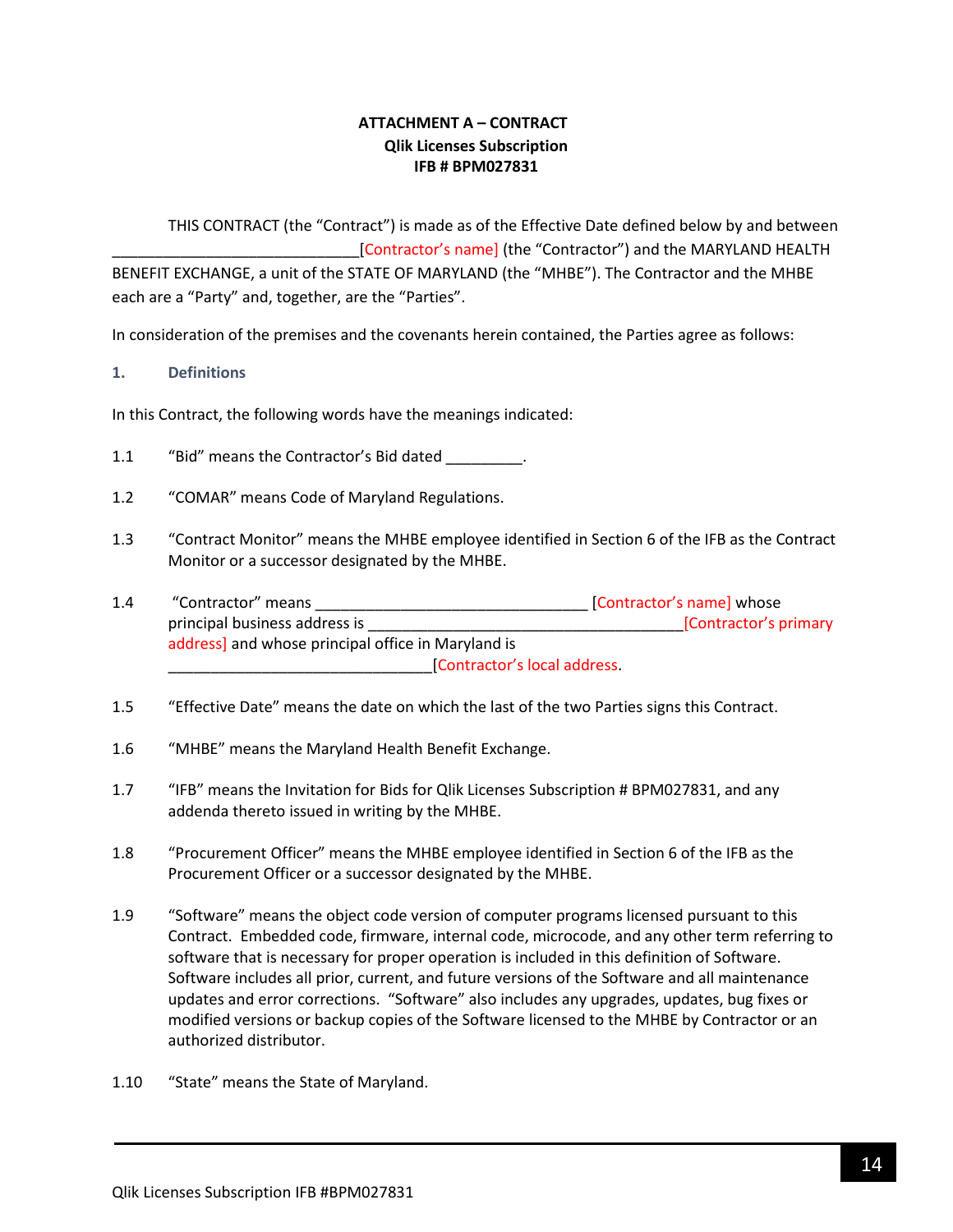#### **2. Scope of Contract**

2.1 The Contractor shall provide products and services as described in the IFB for Qlik Licenses Subscription awarded in accordance with Exhibits A-D listed in this section and hereby incorporated as part of this Contract. If there is any conflict between this Contract and the Exhibits, the terms of the Contract shall govern. If there is any conflict among the Exhibits, the following order of precedence shall determine the prevailing provision:

Exhibit A – The IFB Exhibit B – State Contract Affidavit, executed by the Contractor and dated Exhibit C – The Federal Funds Attachment (Attachment E to the IFB, including E-1 and E-2) Exhibit D – The Bid

- 2.2 The Procurement Officer may, at any time, by written order, make changes in the work within the general scope of the Contract or the IFB. No other order, statement, or conduct of the Procurement Officer or any other person shall be treated as a change or entitle the Contractor to an equitable adjustment under this section. Except as otherwise provided in this Contract, if any change under this section causes an increase or decrease in the Contractor's cost of, or the time required for, the performance of any part of the work, whether or not changed by the order, an equitable adjustment in the Contract price shall be made and the Contract modified in writing accordingly. The Contractor must assert in writing its right to an adjustment under this section within thirty (30) days of receipt of written change order and shall include a written statement setting forth the nature and cost of such claim. No claim by the Contractor shall be allowed if asserted after final payment under this Contract. Failure to agree to an adjustment under this section shall be a dispute under the Disputes clause. Nothing in this section shall excuse the Contractor from proceeding with the Contract as changed.
- 2.3 While the Procurement Officer may, at any time, by written change order, make unilateral changes in the work within the general scope of the Contract as provided in Section 2.2 above, the Contract may be modified by mutual agreement of the parties, provided: (a) the modification is made in writing; (b) all parties sign the modification; and (c) all required approvals are obtained.
- 2.4 Contracts awarded in violation of the MHBE Procurement Policies and Procedures are voidable at the election of MHBE.
- **3. Period of Performance.**
- 3.1 The Contract shall start as of the date of full execution by the Parties. From this date, the Contract shall be for a period of 24 months, or through March 14, 2024.
- 3.2 Audit, confidentiality, document retention, patents, copyrights and intellectual property, warranty and indemnification obligations under this Contract and any other obligations specifically identified shall survive expiration or termination of the Contract.
- **4. Consideration and Payment**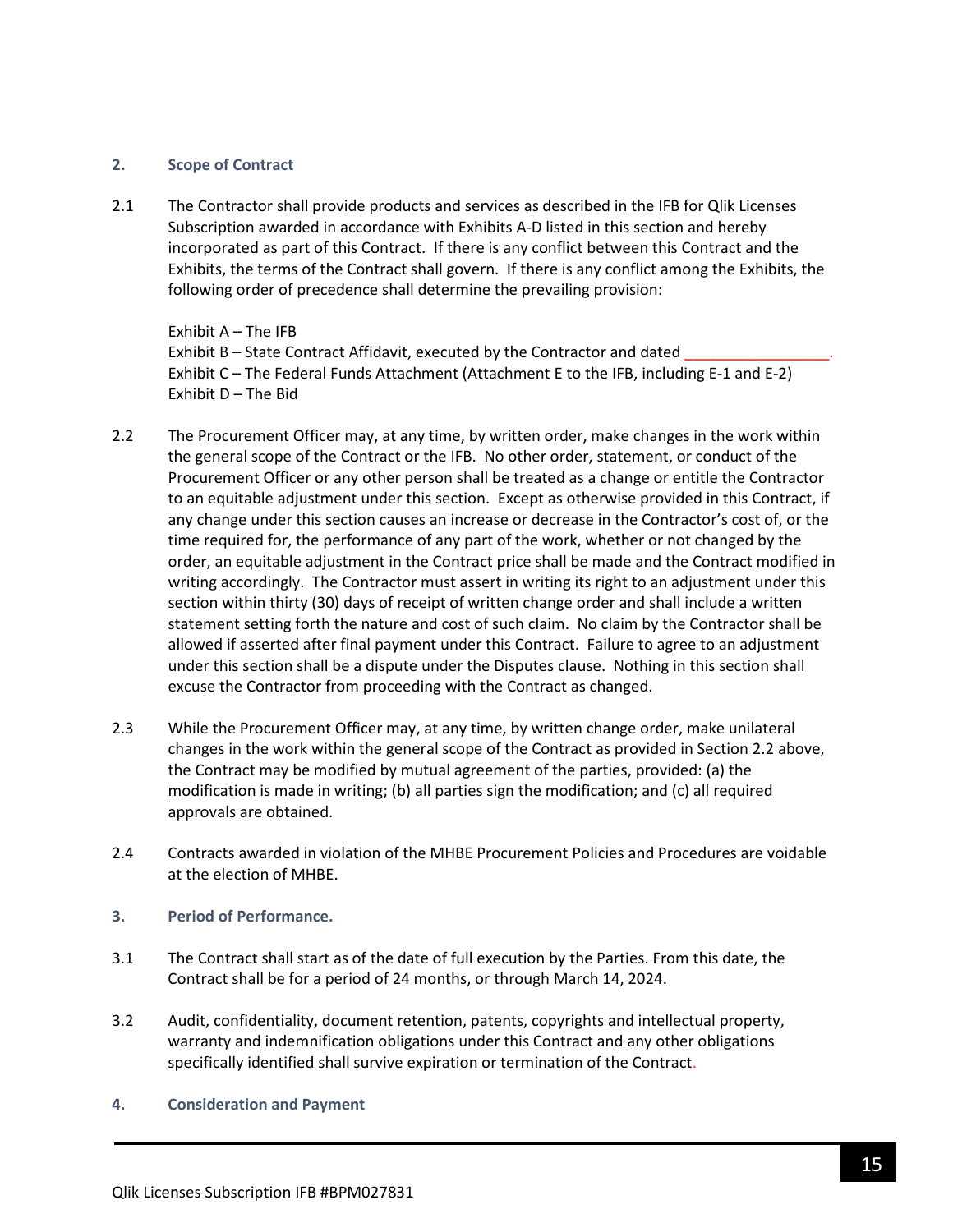- 4.1 In consideration of the satisfactory performance of the work set forth in this Contract, the MHBE shall pay the Contractor in accordance with the terms of this Contract and at the prices quoted in the Bid.
- 4.2 Payments to the Contractor shall be made no later than thirty (30) days after the MHBE's receipt of a proper invoice for services provided by the Contractor, acceptance by the MHBE of services provided by the Contractor, and pursuant to the conditions outlined in Section 4 of this Contract. Each invoice must include the Contractor's Federal Tax Identification or Social Security Number for a Contractor who is an individual which is [Contractor's FEIN or SSN-]. Charges for late payment of invoices other than as prescribed at Md. Code Ann., State Finance and Procurement Article, §15-104 are prohibited. Invoices shall be submitted to the Contract Monitor at hbe.finance@maryland.gov. Electronic funds transfer shall be used by the MHBE to pay Contractor pursuant to this Contract and any other State payments due Contractor unless the State Comptroller's Office grants Contractor an exemption.
- 4.3 In addition to any other available remedies, if, in the opinion of the Procurement Officer, the Contractor fails to perform in a satisfactory and timely manner, the Procurement Officer may refuse or limit approval of any invoice for payment, and may cause payments to the Contractor to be reduced or withheld until such time as the Contractor meets performance standards as established by the Procurement Officer.
- 4.4 Payment of an invoice by the MHBE is not evidence that services were rendered as required under this Contract.
- 4.5 Contractor's eMaryland Marketplace Advantage vendor ID number is (Contractor's eMMA number).
- **5. Patents, Copyrights, and Intellectual Property**
- 5.1 If the Contractor furnishes any design, device, material, process, or other item, which is covered by a patent, trademark or service mark, or copyright or which is proprietary to, or a trade secret of, another, the Contractor shall obtain the necessary permission or license to permit the State to use such item or items.
- 5.2 Except as provided in Section 5.4 of this Contract, the Contractor agrees that all documents and materials, including but not limited to, reports, drawings, studies, specifications, estimates, tests, maps, photographs, designs, software, equipment, graphics, mechanical, artwork, computations and data prepared by or for the Contractor for purposes of this Contract (Work Product) shall become and remain the sole and exclusive property of the State and shall be available to the MHBE at any time. The MHBE shall have the right to use the same without restriction and without compensation to the Contractor other than that specifically provided by this Contract.
- 5.3 Except as provided in Section 5.4 of this Contract, the Contractor agrees that at all times during the term of this Contract and thereafter, the Work Product shall be "works made for hire" as that term is interpreted under U.S. copyright law and shall be owned by the State. Ownership includes the right to copyright, patent, register and the ability to transfer these rights and all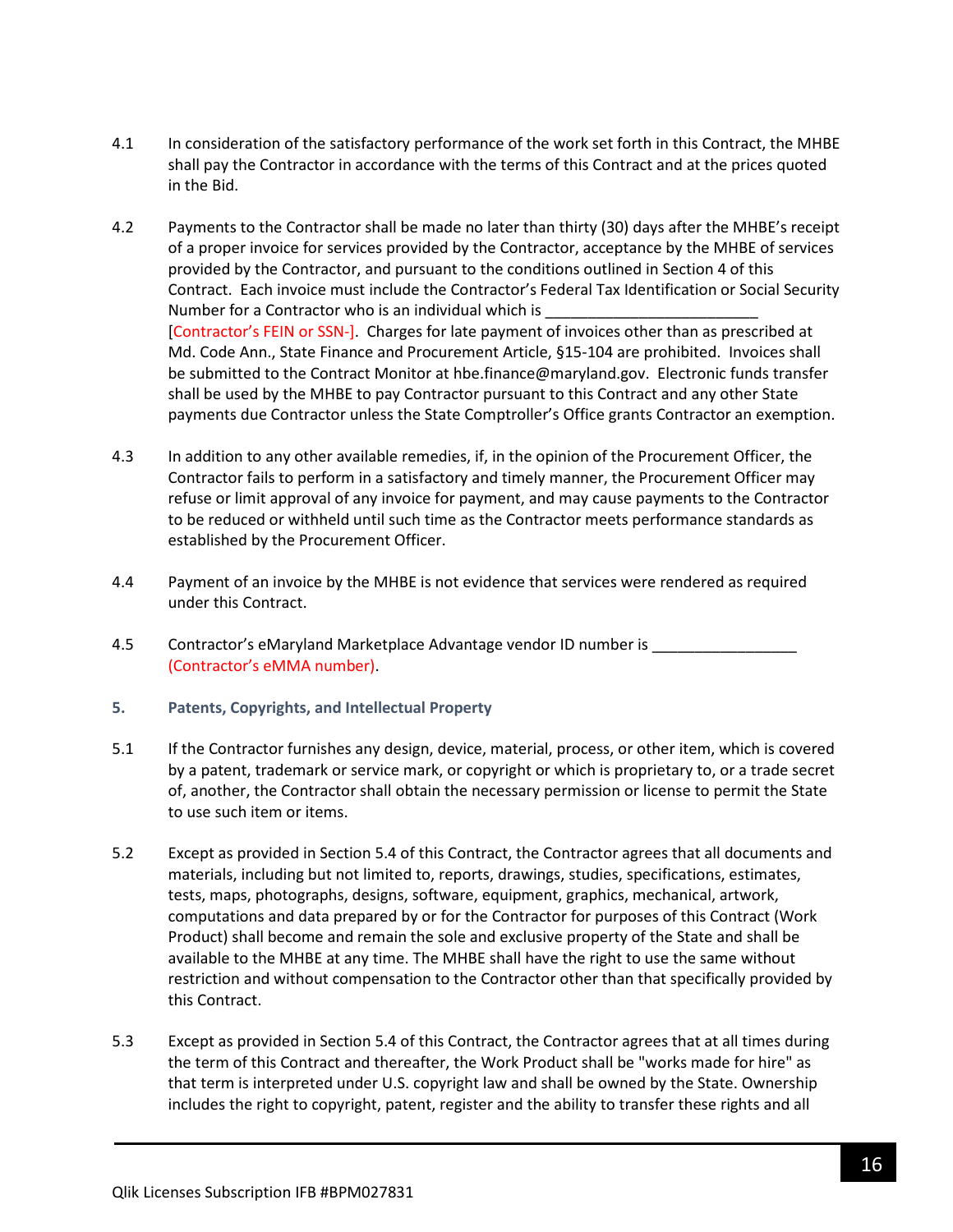information used to formulate such Work Product. In the event any Work Product is or may not be considered a work made for hire under applicable law, Contractor assigns and transfers to the State the entire right, title and interest in and to all rights in the Work Product and any registrations and copyright applications relating thereto and any renewals and extensions thereof. Contractor shall execute all documents and perform such other proper acts as the State may deem necessary to secure for it the rights pursuant to this section.

- 5.4 Notwithstanding anything to the contrary in this Contract, to the extent (i) the Work Product incorporates any commercial-off-the shelf software (COTS) and/or any Pre-Existing Intellectual Property or (ii) any COTS and/or Pre-Existing Intellectual Property (other than a computer's operating system, supported internet browser, browser accessibility software or hardware if needed by the user, and software required to access a commonly-available data transmission tool or export format) is required to access, install, build, compile or otherwise use the Work Product (such COTS and Pre-Existing Intellectual Property individually and collectively referred to herein as "Third-party Intellectual Property," which shall be the sole property of Contractor or its third-party licensors, as applicable), Contractor hereby grants, on behalf of itself and any third-party licensors, to the State a royalty-free, paid-up, non-exclusive, unrestricted, unconditional, irrevocable, worldwide right and license, with the right to use, execute, reproduce, display, perform, distribute copies of internally, modify and prepare derivative works based upon, such Third-party Intellectual Property as may be necessary for the State to use the Work Product for the purposes for which such Work Product was designed and intended. "Pre-Existing Intellectual Property" means any program, utility or tool owned by Contractor or its third-party licensors that was created by Contractor or its third-party licensors independently from its performance of this Contract and not solely using funds from this Contract.
- 5.5 Subject to the terms of Section 6, Contractor shall defend, indemnify, and hold harmless the State, including, but not limited to, the Agency and its agents, officers, and employees, from and against any and all claims, costs, losses, damages, liabilities, judgments and expenses (including without limitation reasonable attorneys' fees) arising out of or in connection with any claim the Work Product or any Third-party Intellectual Property infringes, misappropriates or otherwise violates any Third-party Intellectual Property rights. Contractor shall not enter into any settlement involving third party claims that contains any admission of or stipulation to any guilt, fault, liability or wrongdoing by the State or that adversely affects the State's rights or interests, without the State's prior written consent, which consent may be withheld in the State's sole and absolute discretion. Contractor shall be entitled to control the defense or settlement of such claim (with counsel reasonably satisfactory to the State), provided that the State will, upon requesting indemnification hereunder: (a) provide reasonable cooperation to Contractor in connection with the defense or settlement of any such claim, at Contractor's expense; and (b) be entitled to participate in the defense of any such claim. Contractor's obligations under this section will not apply to the extent any Third-party Intellectual Property infringes, misappropriates or otherwise violates any third-party intellectual rights as a result of modifications made by the State in violation of the license granted to the State pursuant to section 5.4; provided that such infringement, misappropriation or violation would not have occurred absent such modification.
- 5.6 Without limiting Contractor's obligations under Section 5.5, if all or any part of the Work Product or any Third Party Intellectual Property is held, or Contractor or the State reasonably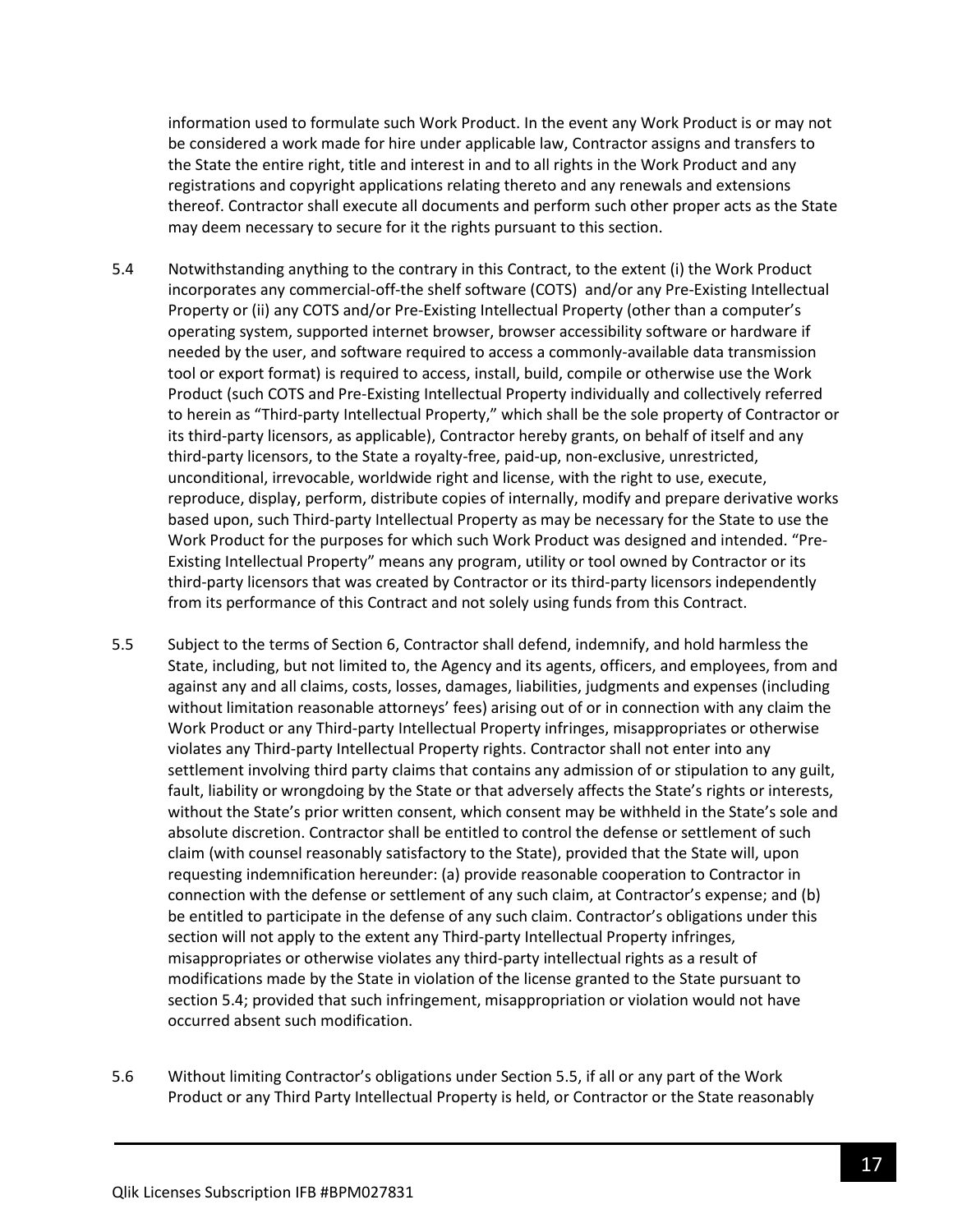determines that it could be held, to infringe, misappropriate or otherwise violate any third party intellectual property right, Contractor (after consultation with the State and at no cost to the State): (a) shall procure for the State the right to continue using the item in accordance with its rights under this Contract; (b) replace the item with an item that does not infringe, misappropriate or otherwise violate any third party intellectual property rights and, in the State's sole and absolute determination, complies with the item's specifications, and all rights of use and/or ownership set forth in this Contract; or (c) modify the item so that it no longer infringes, misappropriates or otherwise violates any third party intellectual property right and, in the State's sole and absolute determination, complies with the item's specifications and all rights of use and/or ownership set forth in this Contract.

- 5.7 Except for any Pre-Existing Intellectual Property and Third-Party Intellectual Property, Contractor shall not acquire any right, title or interest (including any intellectual property rights subsisting therein) in or to any goods, software, technical information, specifications, drawings, records, documentation, data or any other materials (including any derivative works thereof) provided by the State to the Contractor. Notwithstanding anything to the contrary herein, the State may, in its sole and absolute discretion, grant the Contractor a license to such materials, subject to the terms of a separate writing executed by the Contractor and an authorized representative of the State.
- 5.8 Contractor, on behalf of itself and its subcontractors, hereby agrees not to incorporate, link, distribute or use any Third-party Intellectual Property in such a way that: (a) creates, purports to create or has the potential to create, obligations with respect to any State software (including any deliverable hereunder), including without limitation the distribution or disclosure of any source code; or (b) grants, purports to grant, or has the potential to grant to any third-party any rights to or immunities under any State intellectual property or proprietary rights. Without limiting the generality of the foregoing, neither Contractor nor any of its subcontractors shall incorporate, link, distribute or use, in conjunction with the Work Product, any code or software licensed under the GNU General Public License ("GPL"), Lesser General Public License ("LGPL"), Affero GPL ("AGPL"), European Community Public License ("ECPL"), Mozilla, or any other open source license, in any manner that could cause or could be interpreted or asserted to cause any State software (or any modifications thereto) to become subject to the terms of the GPL, LGPL, AGPL, ECPL, Mozilla or such other open source software.
- 5.9 Without limiting the generality of the foregoing, neither Contractor nor any of its subcontractors shall use any software or technology in a manner that will cause any patents, copyrights or other intellectual property which are owned or controlled by the State or any of its affiliates (or for which the State or any of its subcontractors has received license rights) to become subject to any encumbrance or terms and conditions of any third-party or open source license (including, without limitation, any open source license listed on http://www.opensource.org/licenses/alphabetical) (each an "Open Source License"). These restrictions, limitations, exclusions and conditions shall apply even if the State or any of its subcontractors becomes aware of or fails to act in a manner to address any violation or failure to comply therewith. No act by the State or any of its subcontractors that is undertaken under this Contract as to any software or technology shall be construed as intending to cause any patents, copyrights or other intellectual property that are owned or controlled by the State (or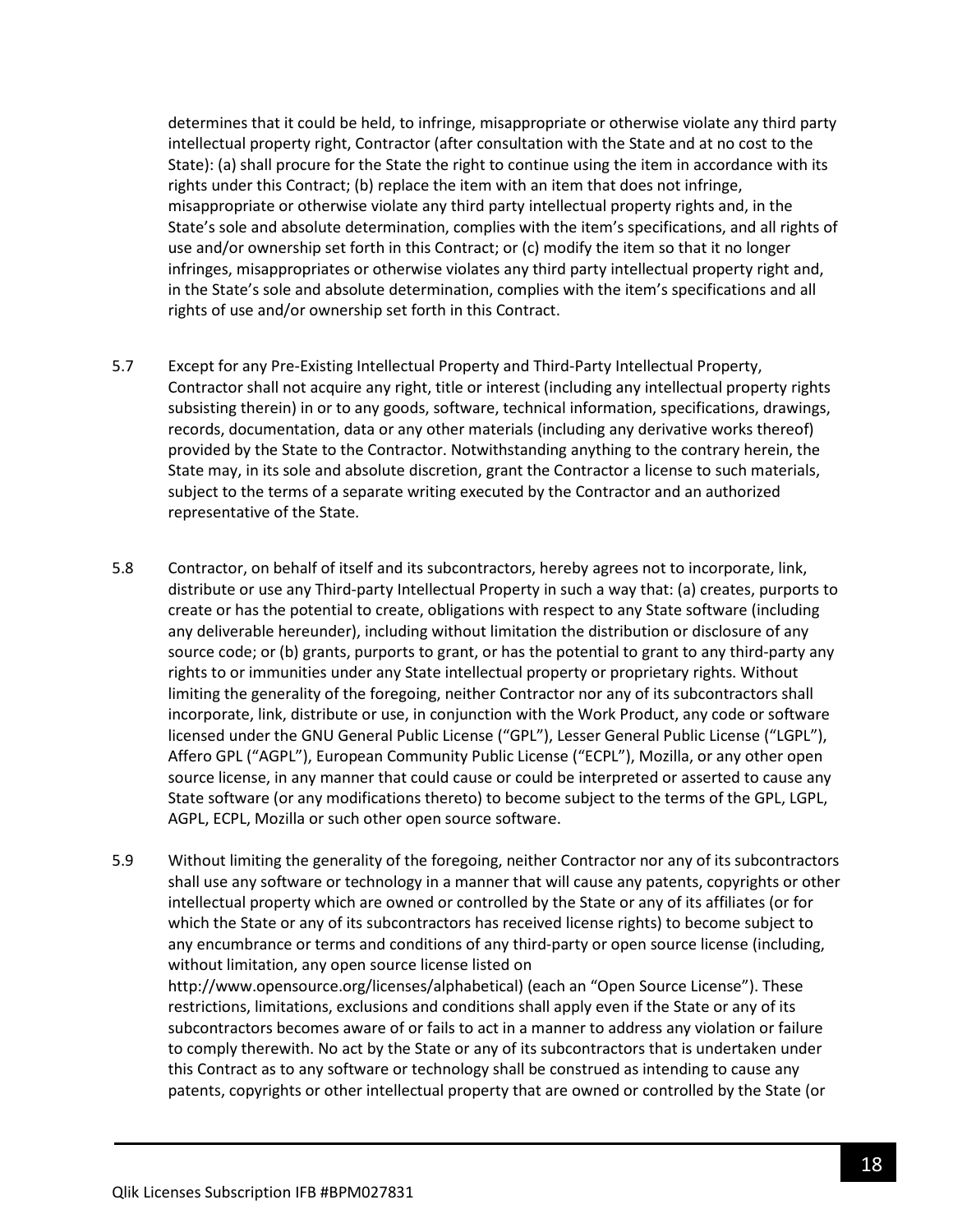for which the State has received license rights) to become subject to any encumbrance or terms and conditions of any Open-Source License.

5.10 The Contractor shall report to the MHBE, promptly and in written detail, each notice or claim of copyright infringement received by the Contractor with respect to all Work Product delivered under this Contract.

#### **6. Indemnification**

- 6.1 Contractor shall indemnify, defend, and hold the State, its directors, officers, employees and agents harmless from third-party liability for tangible property damage, bodily injury and death, and for fraud or willful misconduct of Contractor, including all related defense costs and expenses (including reasonable attorneys' fees and costs of investigation, litigation, settlement, judgments, interest and penalties) arising from or relating to the performance of the Contractor or its subcontractors under this Contract.
- 6.2 The State has no obligation to provide legal counsel or defense to the Contractor or its subcontractors in the event that a suit, claim or action of any character is brought by any person not party to this Contract against the Contractor or its subcontractors as a result of or relating to the Contractor's obligations under this Contract.
- 6.3 The State has no obligation for the payment of any judgments or the settlement of any claims against the Contractor or its subcontractors as a result of or relating to the Contractor's obligations under this Contract.
- 6.4 The Contractor shall immediately notify the Procurement Officer of any claim or suit made or filed against the Contractor or its subcontractors regarding any matter resulting from or relating to the Contractor's obligations under the Contract, and will cooperate, assist, and consult with the State in the defense or investigation of any claim, suit, or action made or filed against the State as a result of or relating to the Contractor's performance under this Contract.
- 6.5 Section 6 shall survive expiration of this Contract.

#### **7. Confidential or Proprietary Information and Documentation**

7.1 Subject to the Maryland Public Information Act and any other applicable laws and the implementation of regulations promulgated pursuant thereto, all confidential or proprietary information and documentation relating to either party (including without limitation, any information or data stored within the Contractor's computer systems) shall be held in absolute confidence by the other party. Each party shall, however, be permitted to disclose relevant confidential information to its officers, agents, and employees to the extent that such disclosure is necessary for the performance of their duties under this Contract, provided that the data may be collected, used, disclosed, stored, and disseminated only as provided by and consistent with the law. The provisions of this section shall not apply to information that: (a) is lawfully in the public domain; (b) has been independently developed by the other party without violation of this Contract; (c) was already in the possession of such party; (d) was supplied to such party by a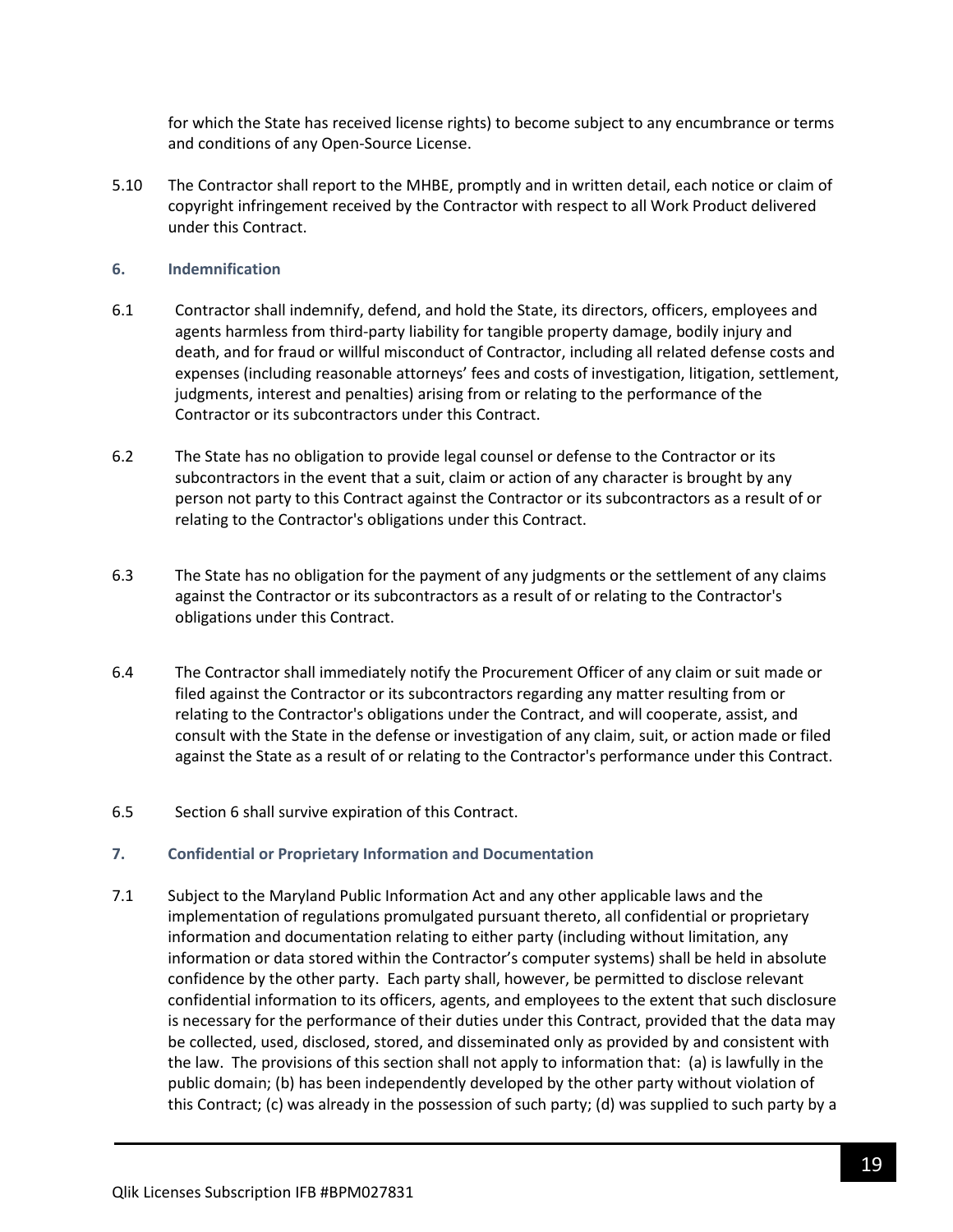third party lawfully in possession thereof and legally permitted to further disclose the information; or (e) which such party is required to disclose by law.

7.2 This Section 7 shall survive expiration or termination of this Contract.

### **8. Loss of Data**

In the event of loss of any State data or records where such loss is due to the intentional act or omission (any failures to act when Contractor has a duty to act) or negligence of the Contractor or any of its subcontractors or agents, the Contractor shall be responsible for recreating such lost data in the manner and on the schedule set by the Contract Monitor. The Contractor shall ensure that all data is backed up and recoverable by the Contractor. Contractor shall use its best efforts to assure that at no time shall any actions undertaken by the Contractor under this Contract, or any failures to act when Contractor has a duty to act, damage or create any vulnerabilities in data bases, systems, platforms, and/or applications with which the Contractor is working hereunder.

### **9. Non-Hiring of Employees**

No official or employee of the State, as defined under Md. Code Ann., General Provisions Article, § 5- 101, whose duties as such official or employee include matters relating to or affecting the subject matter of this Contract, shall, during the pendency and term of this Contract and while serving as an official or employee of the State, become or be an employee of the Contractor or any entity that is a subcontractor on this Contract.

#### **10. Disputes**

- 10.1 As used herein, a "claim" means a written demand or assertion by one of the parties seeking, as a legal right, the payment of money, adjustment, or interpretation of contract terms, or other relief, arising under or relating to this Contract. A voucher, invoice, or request for payment that is not in dispute when submitted is not a claim. However, if the submission subsequently is not acted upon in a reasonable time, or is disputed as to liability or amount, it may be converted to claim for the purpose of this clause.
- 10.2 Within thirty (30) days of when the Contractor knows or should have known of the basis for a claim relating to the Contract, it shall file a written notice of claim on its letterhead to the Procurement Officer. Contemporaneously with, or within thirty (30) days after filing the notice of claim, the Contractor shall submit the written claim to the Procurement Officer. The claim shall be in writing and shall contain: a) An explanation of the claim, including reference to all contract provisions upon which it is based; b) The amount of the claim; c) The facts upon which the claim is based; d) All pertinent data and correspondence that the Contractor relies upon to substantiate the claim; and e) a certification by a senior official, officer, or general partner of the Contractor or the subcontractor, as applicable, that, to the best of the person's knowledge and belief, the claim is made in good faith, supporting data are accurate and complete, and the amount requested accurately reflects the contract adjustment for which the person believes the MHBE is liable. The Procurement Officer shall issue a final, written decision on the claim as expeditiously as possible. Any final decision of the Procurement Officer may award a Contract claim only for those expenses incurred not more than thirty (30) days before the Contractor initially filed its notice of claim.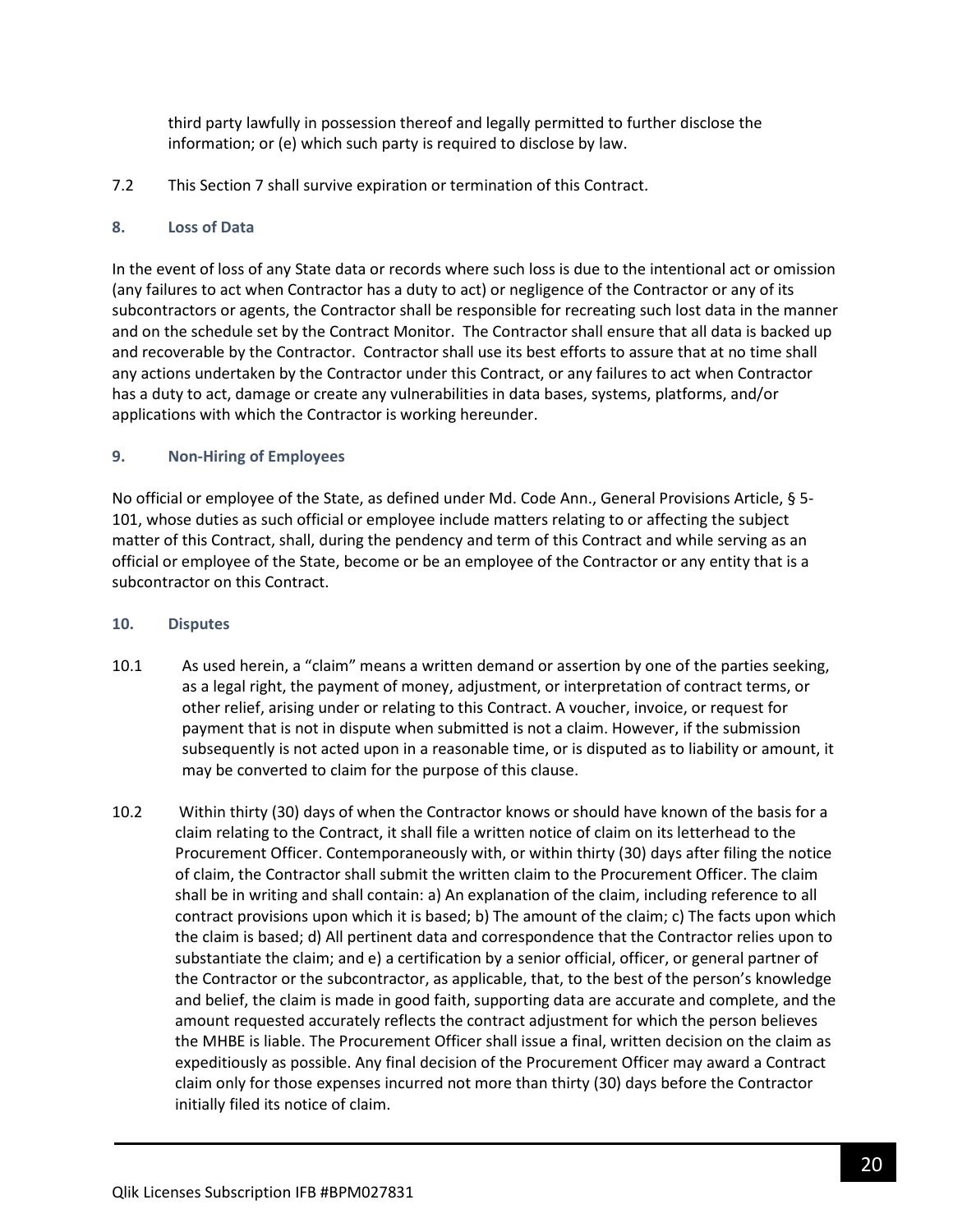- 10.3 If the final decision of the Procurement Officer grants the claim in part and denies the claim in part, the MHBE shall pay the Contractor the undisputed amount. Payment of the partial claim will not be construed as an admission of liability by the MHBE and does not preclude the MHBE from recovering the amount paid if a subsequent determination modifies the final decision.
- 10.4 Within ten (10) days pf receipt of final decision of the Procurement Officer, the Contractor may file an appeal to the MHBE Executive Director for claims for monetary amounts less than \$50,000, and to the Board of Trustees for either claims for monetary amounts of \$50,000 or greater or for claims involving non-monetary relief. Contemporaneously with, or within twenty (20) days after filing the notice of appeal, the Contractor shall submit its written appeal to the MHBE Executive Director or Board of Trustees as applicable. The Executive Director shall issue a final decision resolving the appeal of claims for monetary amounts less than \$50,000. The Board of Trustees shall issue a final decision resolving appeals of claims for \$50,000 or more and those for non-monetary relief. The Contractor's timely appeal to the Executive Director or the Board of Trustees shall be a strict condition precedent to the Contractor pursuing any legal rights which it alleges or which may exist in any other forum.
- 10.5 Pending resolution of a claim, the Contractor shall proceed diligently with the performance of the Contract in accordance with the procurement officer's decision.
- 10.6 Nothing in this section shall be construed to limit the MHBE's right to withhold payments from the Contractor, assess liquidated damages against the Contractor, direct the Contractor to perform pursuant to the terms of the Contract or any written change order, or to exercise any other rights allowed by Contract or at law.

#### **11. Maryland Law**

- 11.1 This Contract shall be construed, interpreted, and enforced according to the laws of the State of Maryland.
- 11.2 The Md. Code Ann., Commercial Law Article, Title 22, Maryland Uniform Computer Information Transactions Act, does not apply to this Contract or to any purchase order or Notice to Proceed issued under this Contract.
- 11.3 Any and all references to the Maryland Code, Annotated contained in this Contract shall be construed to refer to such Code sections as are from time to time amended.

#### **12. Nondiscrimination in Employment**

The Contractor agrees: (a) not to discriminate in any manner against an employee or applicant for employment because of race, color, religion, creed, age, sex, marital status, national origin, sexual orientation, sexual identity, ancestry, or disability of a qualified individual with a disability; (b) to include a provision similar to that contained in subsection (a), above, in any underlying subcontract except a subcontract for standard commercial supplies or raw materials; and (c) to post and to cause subcontractors to post in conspicuous places available to employees and applicants for employment, notices setting forth the substance of this clause.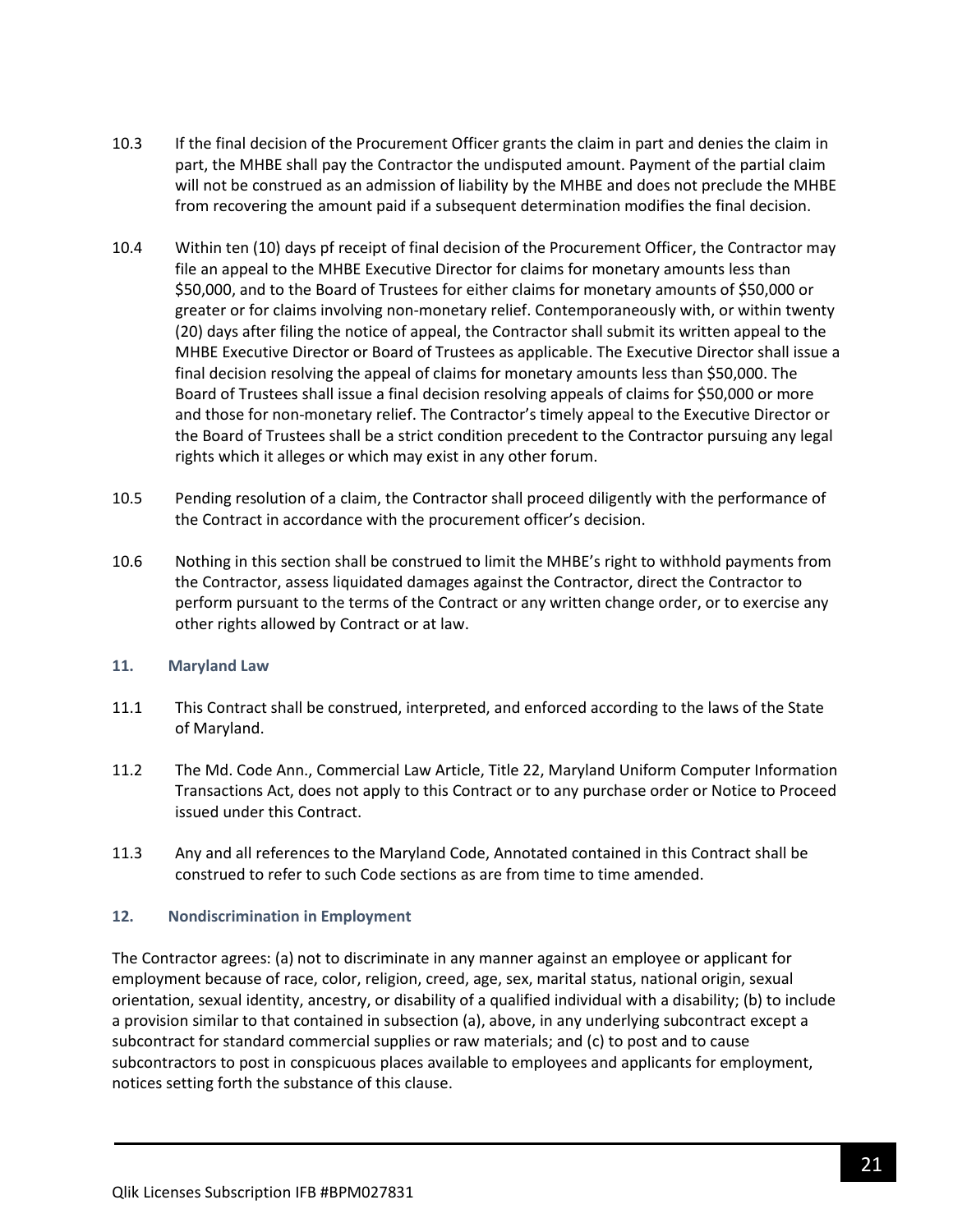### **13. Contingent Fee Prohibition**

The Contractor warrants that it has not employed or retained any person, partnership, corporation, or other entity, other than a bona fide employee, bona fide agent, bona fide salesperson, or commercial selling agency working for the business, to solicit or secure the Contract, and that the business has not paid or agreed to pay any person, partnership, corporation, or other entity, other than a bona fide employee, bona fide agent, bona fide salesperson, or commercial selling agency, any fee or any other consideration contingent on the making of this Contract.

### **14. Non-availability of Funding**

If the General Assembly fails to appropriate funds or if funds are not otherwise made available for continued performance for any fiscal period of this Contract succeeding the first fiscal period, this Contract shall be canceled automatically as of the beginning of the fiscal year for which funds were not appropriated or otherwise made available; provided, however, that this will not affect either the State's rights or the Contractor's rights under any termination clause in this Contract. The effect of termination of the Contract hereunder will be to discharge both the Contractor and the State from future performance of the Contract, but not from their rights and obligations existing at the time of termination. The Contractor shall be reimbursed for the reasonable value of any nonrecurring costs incurred but not amortized in the price of the Contract. The State shall notify the Contractor as soon as it has knowledge that funds may not be available for the continuation of this Contract for each succeeding fiscal period beyond the first.

### **15. Termination for Cause**

If the Contractor fails to fulfill its obligations under this Contract properly and on time, or otherwise violates any provision of the Contract, the State may terminate the Contract by written notice to the Contractor. The notice shall specify the acts or omissions relied upon as cause for termination. All finished or unfinished work provided by the Contractor shall, at the State's option, become the State's property. The State shall pay the Contractor fair and equitable compensation for satisfactory performance prior to receipt of notice of termination, less the amount of damages caused by the Contractor's breach. If the damages are more than the compensation payable to the Contractor, the Contractor will remain liable after termination and the State can affirmatively collect damages. Termination hereunder, including the termination of the rights and obligations of the parties, shall be governed by the provisions of COMAR 21.07.01.11B.

#### **16. Termination for Convenience**

The performance of work under this Contract may be terminated by the State in accordance with this clause in whole, or from time to time in part, whenever the State shall determine that such termination is in the best interest of the State. The State will pay all reasonable costs associated with this Contract that the Contractor has incurred up to the date of termination, and all reasonable costs associated with termination of the Contract; provided, however, the Contractor shall not be reimbursed for any anticipatory profits that have not been earned up to the date of termination. Termination hereunder, including the determination of the rights and obligations of the parties, shall be governed by the provisions of COMAR 21.07.01.12A(2).

#### **17. Delays and Extensions of Time**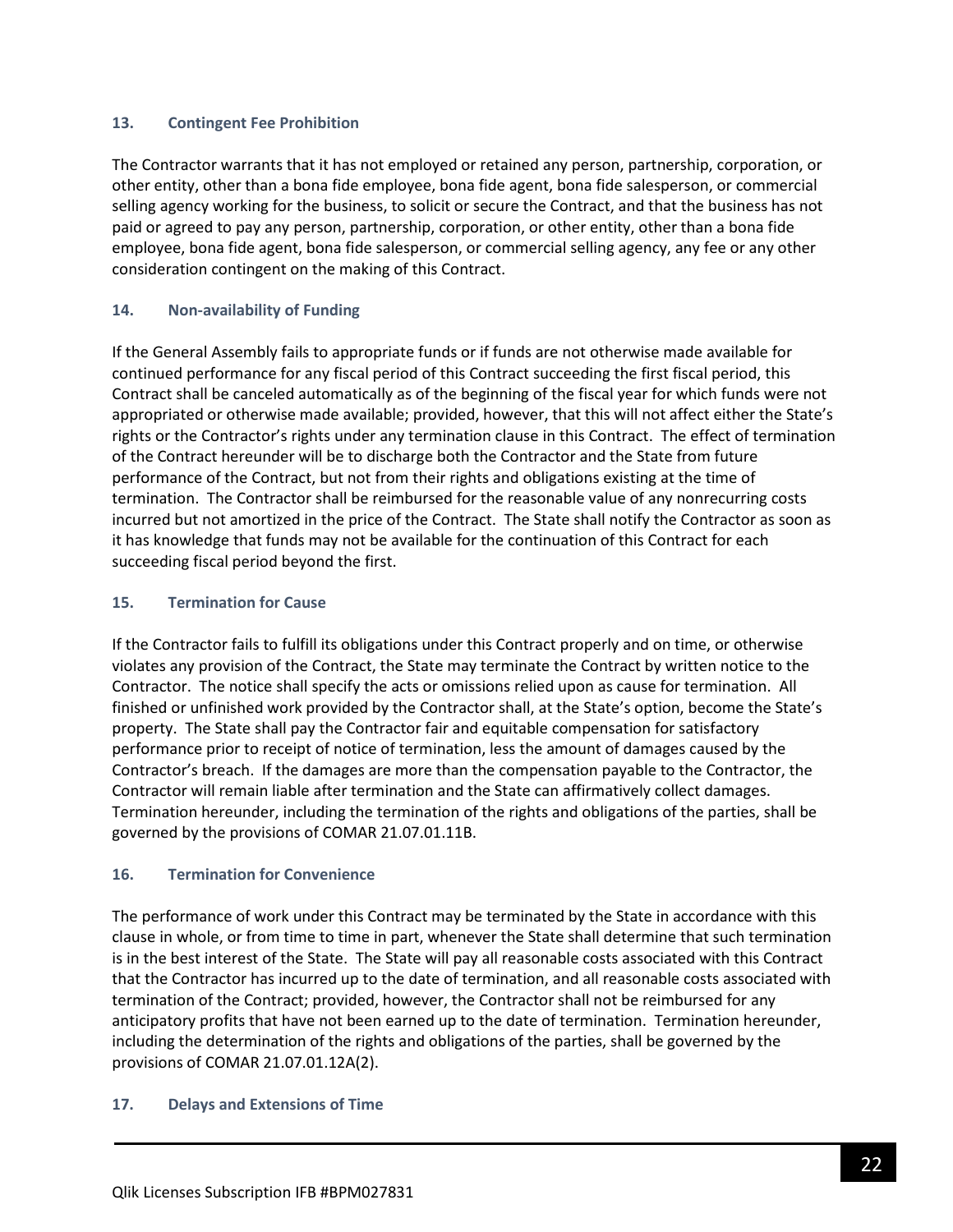- 17.1 The Contractor agrees to prosecute the work continuously and diligently and no charges or claims for damages shall be made by it for any delays, interruptions, interferences, or hindrances from any cause whatsoever during the progress of any portion of the work specified in this Contract.
- 17.2 Time extensions will be granted only for excusable delays that arise from unforeseeable causes beyond the control and without the fault or negligence of the Contractor, including but not restricted to, acts of God, acts of the public enemy, acts of the State in either its sovereign or contractual capacity, acts of another Contractor in the performance of a contract with the State, fires, floods, epidemics, quarantine restrictions, strikes, freight embargoes, or delays of subcontractors or suppliers arising from unforeseeable causes beyond the control and without the fault or negligence of either the Contractor or the subcontractors or suppliers.

### **18. Suspension of Work**

The State unilaterally may order the Contractor in writing to suspend, delay, or interrupt all or any part of its performance for such period of time as the Procurement Officer may determine to be appropriate for the convenience of the State.

#### **19. Pre-Existing Regulations**

In accordance with the provisions of Md. Code Ann., State Finance and Procurement Article, § 11-206, the regulations set forth in Title 21 of the Code of Maryland Regulations (COMAR 21) in effect on the date of execution of this Contract are applicable to this Contract, where made applicable by this Contract.

#### **20. Financial Disclosure**

The Contractor shall comply with the provisions of Md. Code Ann., State Finance and Procurement Article, § 13-221, which requires that every person that enters into contracts, leases, or other agreements with the State or its agencies during a calendar year under which the business is to receive in the aggregate, \$100,000 or more, shall within thirty (30) days of the time when the aggregate value of these contracts, leases or other agreements reaches \$100,000, file with the Secretary of the State certain specified information to include disclosure of beneficial ownership of the business.

#### **21. Political Contribution Disclosure**

The Contractor shall comply with Md. Code Ann., Election Law Article, Title 14, which requires that every person that enters into a contract for a procurement with the State, a county, or a municipal corporation, or other political subdivision of the State, during a calendar year in which the person receives a contract with a governmental entity in the amount of \$200,000 or more, shall, file with the State Board of Elections statements disclosing: (a) any contributions made during the reporting period to a candidate for elective office in any primary or general election; and (b) the name of each candidate to whom one or more contributions in a cumulative amount of \$500 or more were made during the reporting period. The statement shall be filed with the State Board of Elections: (a) before execution of a contract by the State, a county, a municipal corporation, or other political subdivision of the State, and shall cover the 24 months prior to when a contract was awarded; and (b) if the contribution is made after the execution of a contract, then twice a year, throughout the contract term, on: (i) February 5, to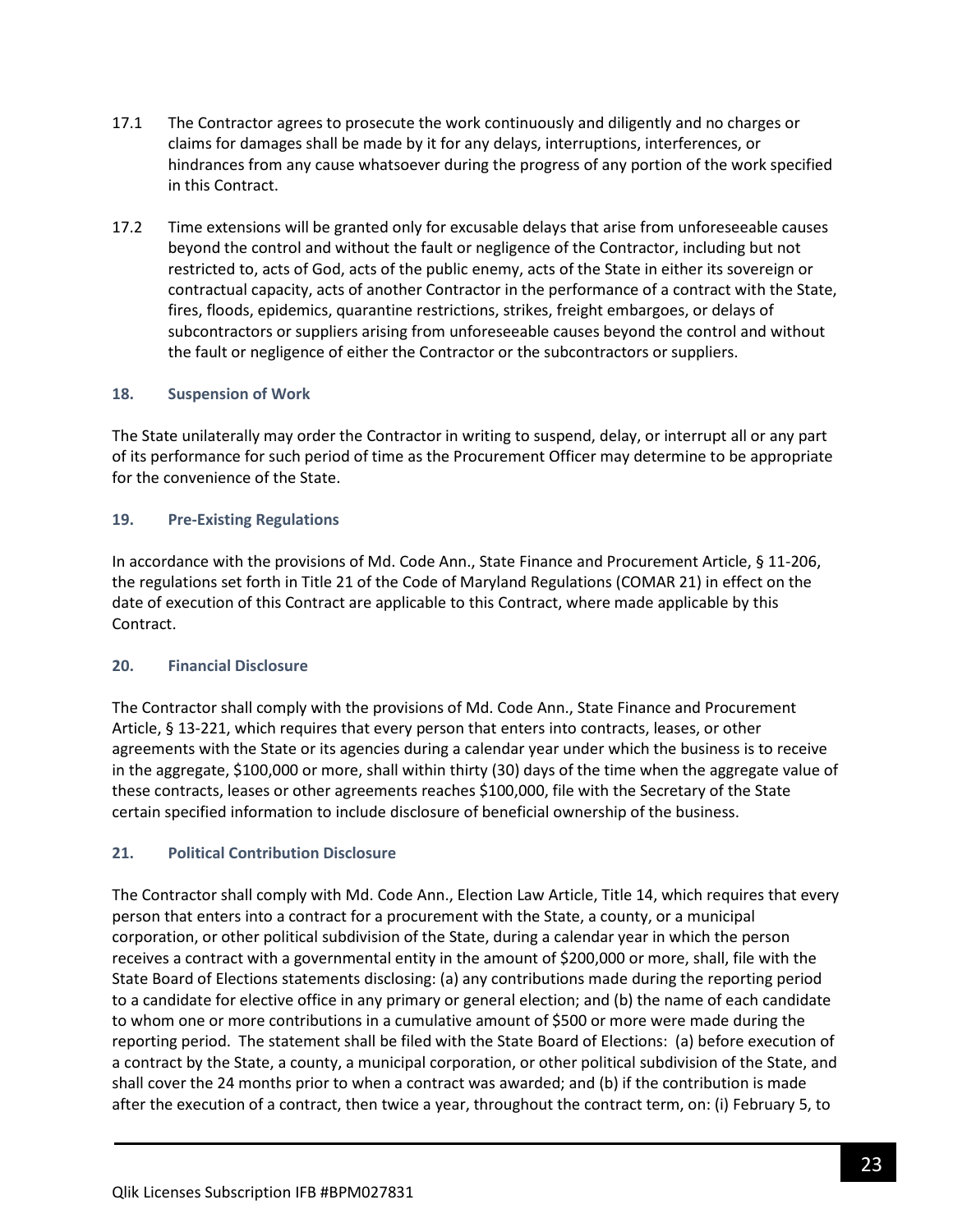cover the six (6) month period ending January 31; and (ii) August 5, to cover the six (6) month period ending July 31. Additional information is available on the State Board of Elections website: http://www.elections.state.md.us/campaign\_finance/index.html.

### **22. Documents Retention and Inspection Clause**

The Contractor and subcontractors shall retain and maintain all records and documents relating to this Contract for a period of ten (10) years after final payment by the State hereunder or any applicable statute of limitations or federal retention requirements, whichever is longer, and shall make them available for inspection and audit by authorized representatives of the State, including the Procurement Officer or designee, at all reasonable times. All records related in any way to the Contract are to be retained for the entire time provided under this section. In the event of any audit, the Contractor shall provide assistance to the State, without additional compensation, to identify, investigate, and reconcile any audit discrepancies and/or variances. This Section 24 shall survive expiration or termination of the Contract.

### **23. Compliance with Laws**

The Contractor hereby represents and warrants that:

- 23.1 It is qualified to do business in the State and that it will take such action as, from time-to-time hereafter, may be necessary to remain so qualified;
- 23.2 It is not in arrears with respect to the payment of any monies due and owing the State, or any department or unit thereof, including but not limited to the payment of taxes and employee benefits, and that it shall not become so in arrears during the term of this Contract;
- 23.3 It shall comply with all federal, State and local laws, regulations, and ordinances applicable to its activities and obligations under this Contract; and
- 23.4 It shall obtain, at its expense, all licenses, permits, insurance, and governmental approvals, if any, necessary to the performance of its obligations under this Contract.

### **24. Cost and Price Certification**

By submitting cost or price information, the Contractor certifies to the best of its knowledge that the information submitted is accurate, complete, and current as of the date of its Bid/Proposal.

The price under this Contract and any change order or modification hereunder, including profit or fee, shall be adjusted to exclude any significant price increases occurring because the Contractor furnished cost or price information which, as of the date of its Bid/Proposal, was inaccurate, incomplete, or not current.

### **25. Subcontracting; Assignment**

The Contractor may not subcontract any portion of the services provided under this Contract without obtaining the prior written approval of the Procurement Officer, nor may the Contractor assign this Contract or any of its rights or obligations hereunder, without the prior written approval of the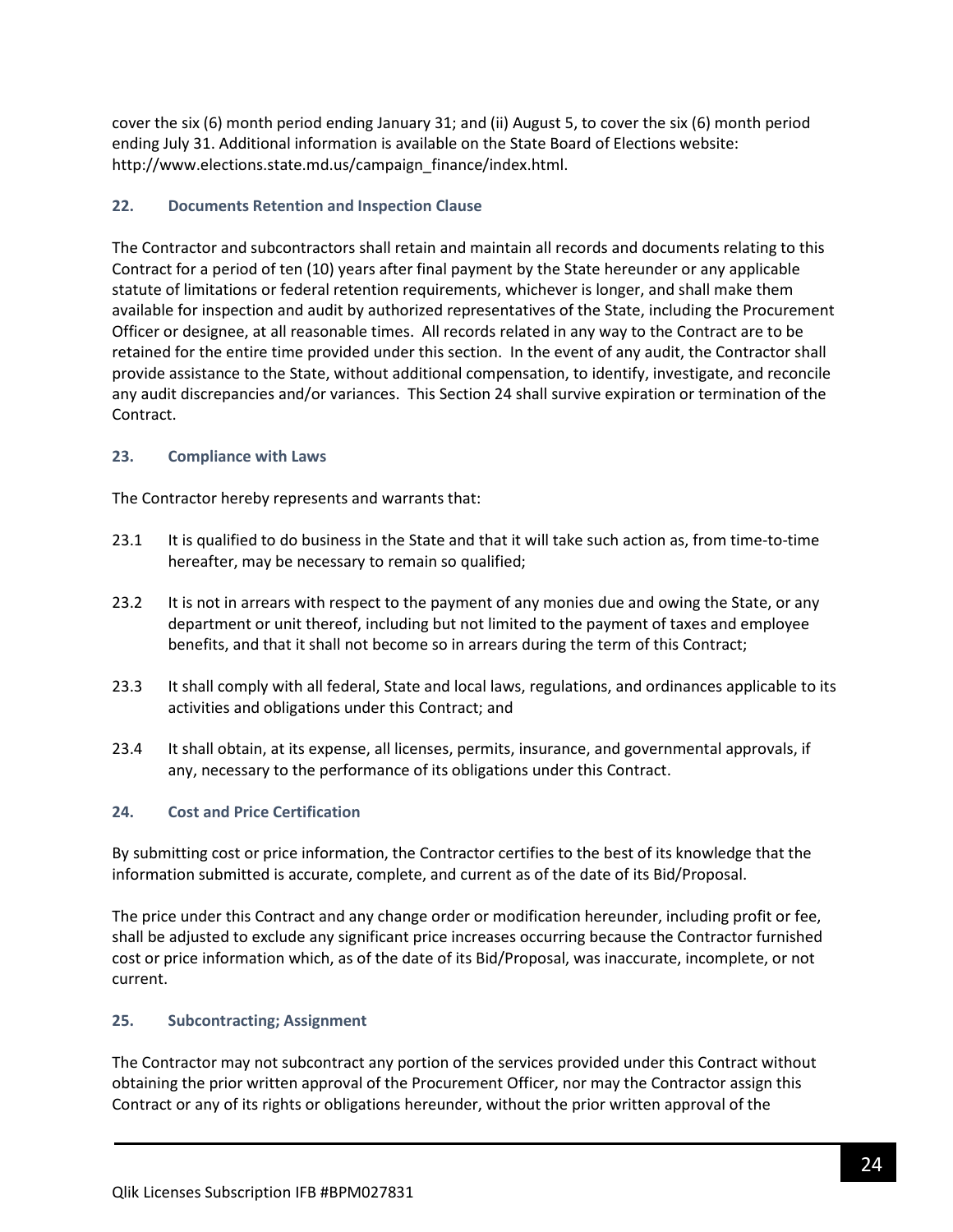Procurement Officer provided, however, that a contractor may assign monies receivable under a contract after due notice to the State. Any subcontracts shall include such language as may be required in various clauses contained within this Contract, exhibits, and attachments. The Contract shall not be assigned until all approvals, documents, and affidavits are completed and properly registered. The State shall not be responsible for fulfillment of the Contractor's obligations to its subcontractors.

### **26. Liability**

For breach of this Contract, negligence, misrepresentation, or any other contract or tort claim, Contractor shall be liable as follows:

- 26.1 For infringement of patents, copyrights, trademarks, service marks, and/or trade secrets, as provided in Section 5 of this Contract;
- 26.2 Without limitation for damages for bodily injury (including death) and damage to real property and tangible personal property; and
- 26.3 For all other claims, damages, losses, costs, expenses, suits, or actions in any way related to this Contract where liability is not otherwise set forth as being "without limitation", and regardless of the basis on which the claim is made, Contractor's liability shall not exceed 3 times the value of the Contract. Third-party claims arising under Section 6 ("Indemnification") of this Contract are included in this limitation of liability only if the State is immune from liability. Contractor's liability for third-party claims arising under Section 6 of this Contract, including for intellectual property infringement, bodily injury, damage to real property, and damage tangible personal property, shall be unlimited if the State is not immune from liability for claims arising under Section 6.

#### **27. Commercial Nondiscrimination**

- 27.1 As a condition of entering into this Contract, Contractor represents and warrants that it will comply with the State's Commercial Nondiscrimination Policy, as described at Md. Code Ann., State Finance and Procurement Article, Title 19. As part of such compliance, Contractor may not discriminate on the basis of race, color, religion, ancestry or national origin, sex, age, marital status, sexual orientation, sexual identity, or on the basis of disability or other unlawful forms of discrimination in the solicitation, selection, hiring, or commercial treatment of subcontractors, vendors, suppliers, or commercial customers, nor shall Contractor retaliate against any person for reporting instances of such discrimination. Contractor shall provide equal opportunity for subcontractors, vendors, and suppliers to participate in all of its public sector and private sector subcontracting and supply opportunities, provided that this clause does not prohibit or limit lawful efforts to remedy the effects of marketplace discrimination that have occurred or are occurring in the marketplace. Contractor understands that a material violation of this clause shall be considered a material breach of this Contract and may result in termination of this Contract, disqualification of Contractor from participating in State contracts, or other sanctions. This clause is not enforceable by or for the benefit of, and creates no obligation to, any third party.
- 27.2 The Contractor shall include the above Commercial Nondiscrimination clause, or similar clause approved by the Department, in all subcontracts.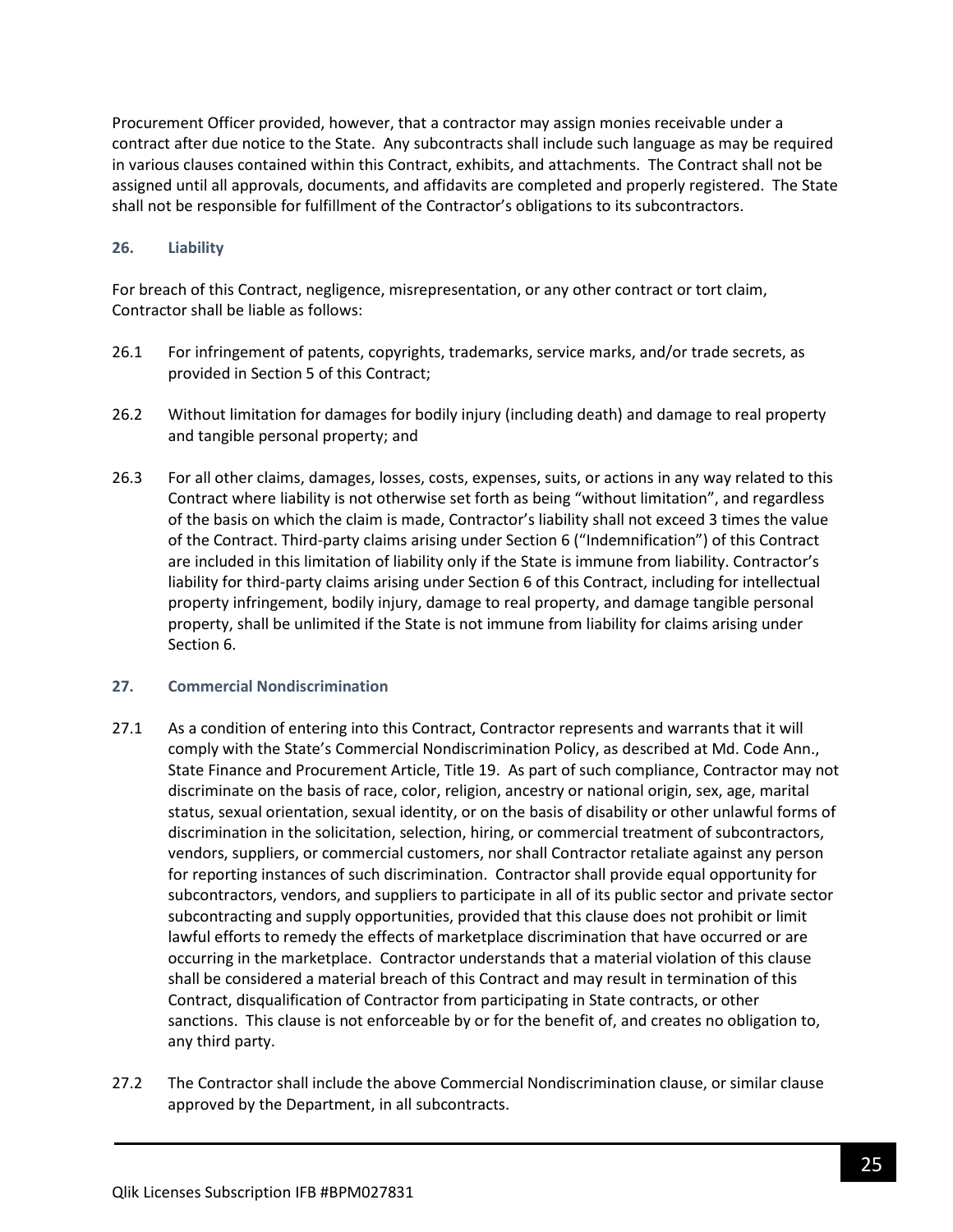27.3 As a condition of entering into this Contract, upon the request of the Commission on Civil Rights, and only after the filing of a complaint against Contractor under Md. Code Ann., State Finance and Procurement Article, Title 19, as amended from time to time, Contractor agrees to provide within sixty (60) days after the request a complete list of the names of all subcontractors, vendors, and suppliers that Contractor has used in the past four (4) years on any of its contracts that were undertaken within the State of Maryland, including the total dollar amount paid by Contractor on each subcontract or supply contract. Contractor further agrees to cooperate in any investigation conducted by the State pursuant to the State's Commercial Nondiscrimination Policy as set forth at Md. Code Ann., State Finance and Procurement Article, Title 19, and to provide any documents relevant to any investigation that are requested by the State. Contractor understands that violation of this clause is a material breach of this Contract and may result in contract termination, disqualification by the State from participating in State contracts, and other sanctions.

#### **28. Contract Monitor and Procurement Officer**

The work to be accomplished under this Contract shall be performed under the direction of the Contract Monitor. All matters relating to the interpretation of this Contract shall be referred to the Procurement Officer for determination.

#### **29. Notices**

All notices hereunder shall be in writing and either delivered personally or sent by certified or registered mail, postage prepaid, as follows:

> \_\_\_\_\_\_\_\_\_\_\_\_\_\_\_\_\_\_\_\_\_\_\_\_\_\_\_\_\_\_\_\_\_\_\_\_\_\_\_\_\_ \_\_\_\_\_\_\_\_\_\_\_\_\_\_\_\_\_\_\_\_\_\_\_\_\_\_\_\_\_\_\_\_\_\_\_\_\_\_\_\_\_ \_\_\_\_\_\_\_\_\_\_\_\_\_\_\_\_\_\_\_\_\_\_\_\_\_\_\_\_\_\_\_\_\_\_\_\_\_\_\_\_\_

If to the State: Tony Armiger

Interim Procurement Officer 750 E. Pratt Street, 6th Floor, Baltimore, MD 21202 410-547-1816 hix.procurement@maryland.gov

If to the Contractor:

#### **30. Federal Funds Requirements and Restrictions**

This Contract contains federal funds from the following source: Medicaid Funds, CFDA number 93.778. Execution of this Contract indicates Contractor's agreement with all federal funding terms and conditions that apply to contractors receiving federal funds from the above referenced source, including but not limited to those required by 45 C.F.R. § 75.335 and appendix II to Part 75 of Title 45 of the Code of Federal Regulations and Attachment E of the IFB. Attachment E of the IFB is incorporated into this Contract pursuant to Section 2.1, above.

#### **31. Miscellaneous**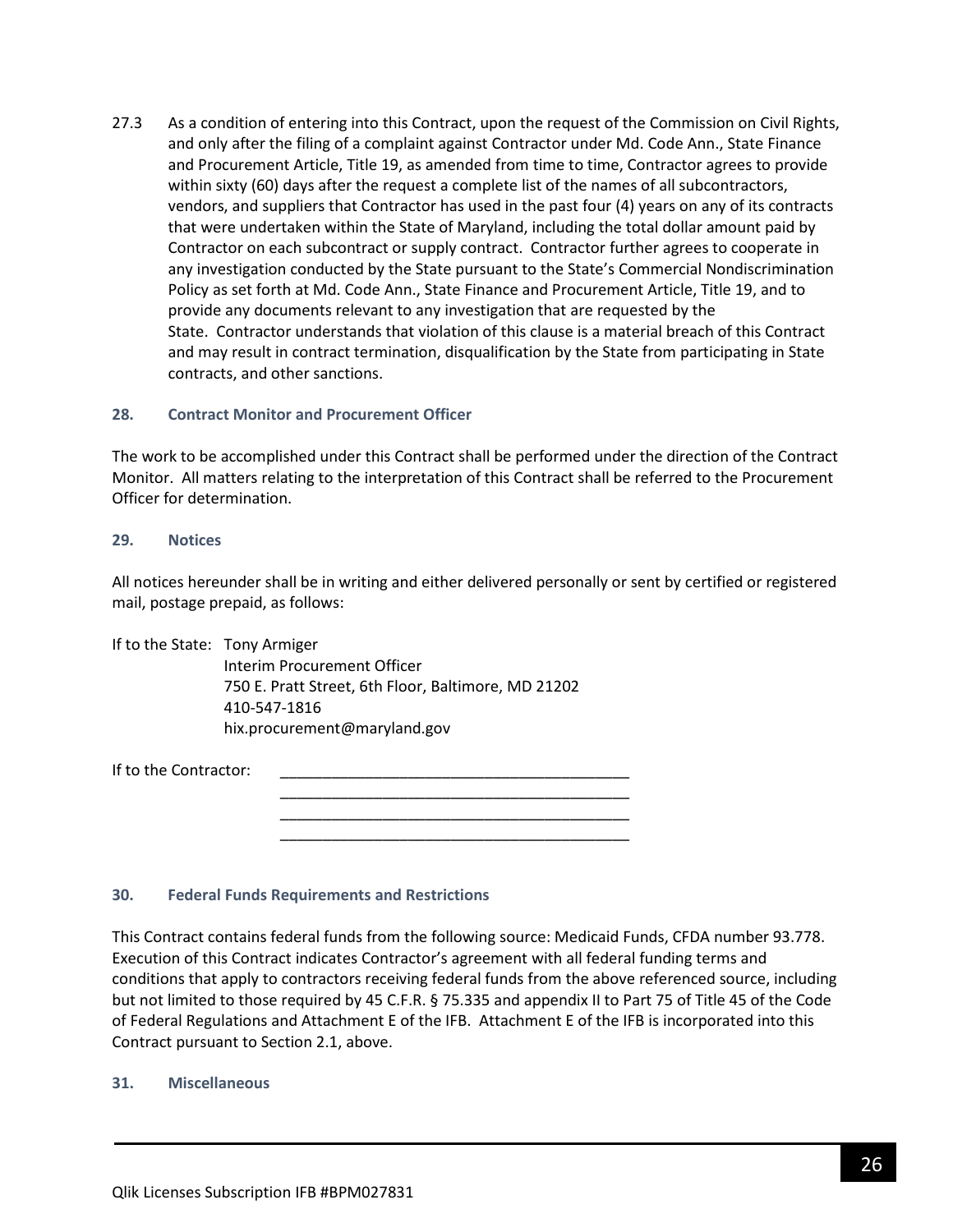- 31.1 Any provision of this Contract which contemplates performance or observance subsequent to any termination or expiration of this contract shall survive termination or expiration of this contract and continue in full force and effect.
- 31.2 If any term contained in this contract is held or finally determined to be invalid, illegal, or unenforceable in any respect, in whole or in part, such term shall be severed from this contract, and the remaining terms contained herein shall continue in full force and effect, and shall in no way be affected, prejudiced, or disturbed thereby.

[Signatures on next page(s)]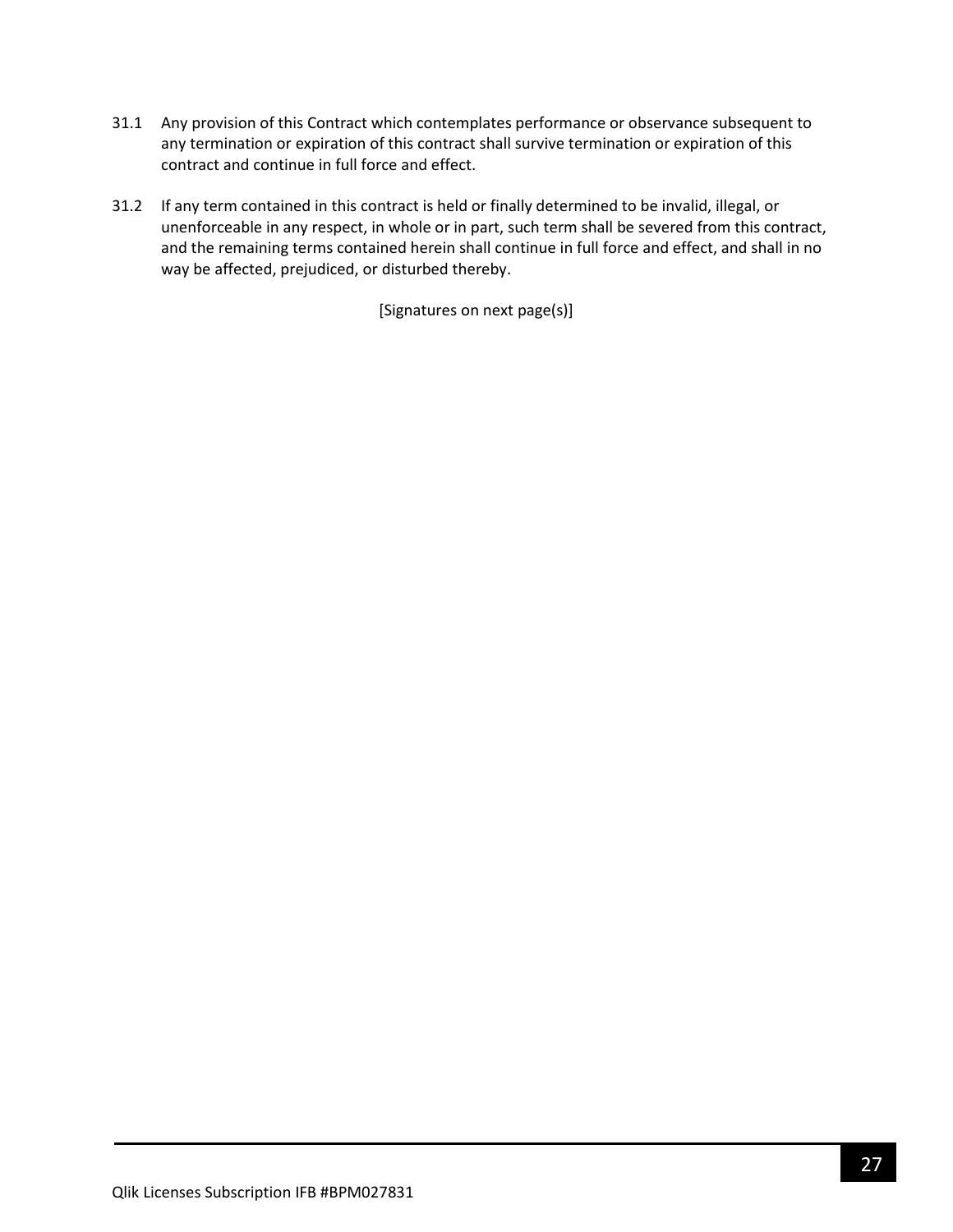# [Signature page to Qlik Licenses Subscription]

**IN WITNESS THEREOF**, the parties have executed this Contract as of the date hereinabove set forth.

| <b>CONTRACTOR</b>                                                                              | MARYLAND HEALTH BENEFIT EXCHANGE       |  |  |
|------------------------------------------------------------------------------------------------|----------------------------------------|--|--|
| By                                                                                             | By: Michele Eberle, Executive Director |  |  |
| <b>Title</b>                                                                                   | Or designee:                           |  |  |
| Date                                                                                           | Date                                   |  |  |
| Approved for form and legal sufficiency<br>this $\qquad \qquad$ day of $\qquad \qquad$ , 2022. |                                        |  |  |

Assistant Attorney General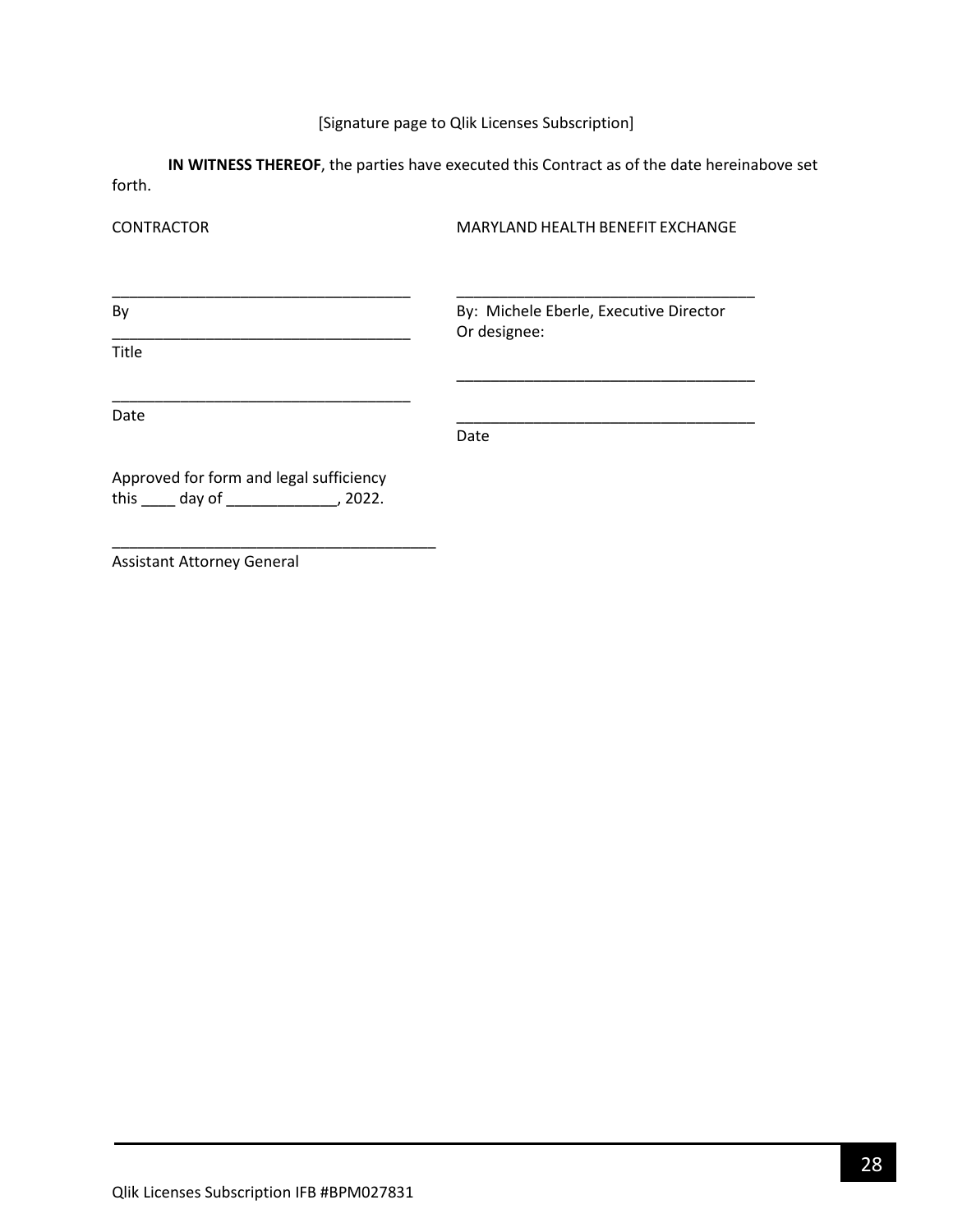### **ATTACHMENT B – BID/PROPOSAL AFFIDAVIT**

### <span id="page-28-0"></span>A. AUTHORITY

I hereby affirm that I, \_\_\_\_\_\_\_\_\_\_\_\_\_\_\_\_\_ (name of affiant) am the \_\_\_\_\_\_\_\_\_\_\_\_\_\_\_(title) and duly authorized representative of \_\_\_\_\_\_\_\_\_\_\_\_\_(name of business entity) and that I possess the legal authority to make this affidavit on behalf of the business for which I am acting.

### B. CERTIFICATION REGARDING COMMERCIAL NONDISCRIMINATION

The undersigned Bidder/Offeror hereby certifies and agrees that the following information is correct: In preparing its Bid/Proposal on this project, the Bidder/Offeror has considered all Proposals submitted from qualified, potential subcontractors and suppliers, and has not engaged in "discrimination" as defined in § 19-103 of the State Finance and Procurement Article of the Annotated Code of Maryland. "Discrimination" means any disadvantage, difference, distinction, or preference in the solicitation, selection, hiring, or commercial treatment of a vendor, subcontractor, or commercial customer on the basis of race, color, religion, ancestry, or national origin, sex, age, marital status, sexual orientation, sexual identity, or on the basis of disability or any otherwise unlawful use of characteristics regarding the vendor's, supplier's, or commercial customer's employees or owners. "Discrimination" also includes retaliating against any person or other entity for reporting any incident of "discrimination". Without limiting any other provision of the solicitation on this project, it is understood that, if the certification is false, such false certification constitutes grounds for the State to reject the Bid/Proposal submitted by the Bidder/Offeror on this project, and terminate any contract awarded based on the Bid/Proposal. As part of its Bid/Proposal, the Bidder/Offeror herewith submits a list of all instances within the past 4 years where there has been a final adjudicated determination in a legal or administrative proceeding in the State of Maryland that the Bidder/Offeror discriminated against subcontractors, vendors, suppliers, or commercial customers, and a description of the status or resolution of that determination, including any remedial action taken. Bidder/Offeror agrees to comply in all respects with the State's Commercial Nondiscrimination Policy as described under Title 19 of the State Finance and Procurement Article of the Annotated Code of Maryland.

#### B-1. CERTIFICATION REGARDING MINORITY BUSINESS ENTERPRISES.

The undersigned Bidder/Offeror hereby certifies and agrees that it has fully complied with the State Minority Business Enterprise Law, State Finance and Procurement Article, § 14-308(a)(2), Annotated Code of Maryland, which provides that, except as otherwise provided by law, a contractor may not identify a certified minority business enterprise in a Bid/Proposal and:

(1) Fail to request, receive, or otherwise obtain authorization from the certified minority business enterprise to identify the certified minority Proposal;

(2) Fail to notify the certified minority business enterprise before execution of the contract of its inclusion in the Bid/Proposal;

(3) Fail to use the certified minority business enterprise in the performance of the contract; or

(4) Pay the certified minority business enterprise solely for the use of its name in the Bid/Proposal.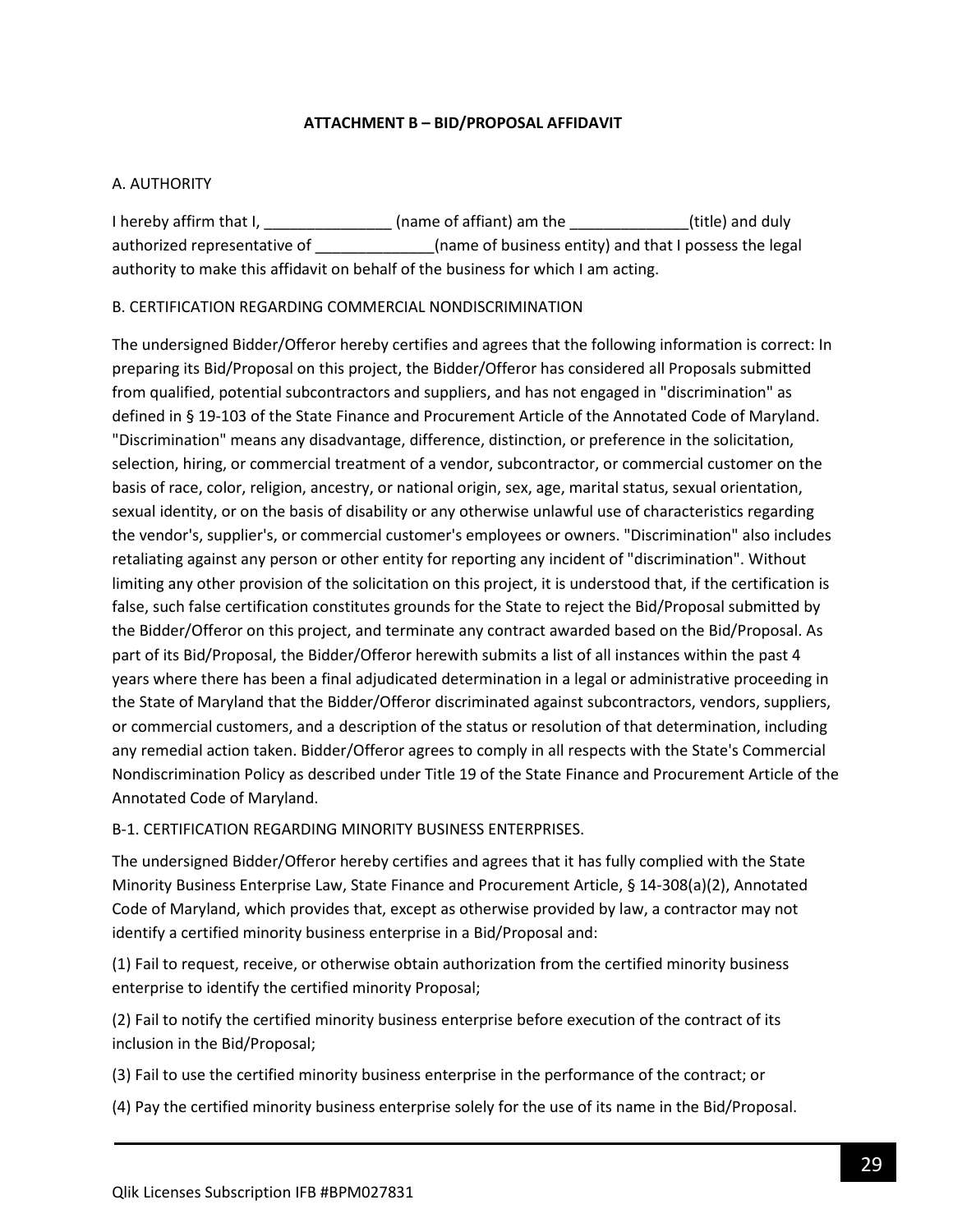Without limiting any other provision of the solicitation on this project, it is understood that if the certification is false, such false certification constitutes grounds for the State to reject the Bid/Proposal submitted by the Bidder/Offeror on this project, and terminate any contract awarded based on the Bid/Proposal.

B-2. CERTIFICATION REGARDING VETERAN-OWNED SMALL BUSINESS ENTERPRISES.

The undersigned Bidder/Offeror hereby certifies and agrees that it has fully complied with the State veteran-owned small business enterprise law, State Finance and Procurement Article, § 14-605, Annotated Code of Maryland, which provides that a person may not:

(1) Knowingly and with intent to defraud, fraudulently obtain, attempt to obtain, or aid another person in fraudulently obtaining or attempting to obtain public money, procurement contracts, or funds expended under a procurement contract to which the person is not entitled under this title;

(2) Knowingly and with intent to defraud, fraudulently represent participation of a veteran–owned small business enterprise in order to obtain or retain a Bid/Proposal preference or a procurement contract;

(3) Willfully and knowingly make or subscribe to any statement, declaration, or other document that is fraudulent or false as to any material matter, whether or not that falsity or fraud is committed with the knowledge or consent of the person authorized or required to present the declaration, statement, or document;

(4) Willfully and knowingly aid, assist in, procure, counsel, or advise the preparation or presentation of a declaration, statement, or other document that is fraudulent or false as to any material matter, regardless of whether that falsity or fraud is committed with the knowledge or consent of the person authorized or required to present the declaration, statement, or document;

(5) Willfully and knowingly fail to file any declaration or notice with the unit that is required by COMAR 21.11.12; or

(6) Establish, knowingly aid in the establishment of, or exercise control over a business found to have violated a provision of  $\S$  B-2(1)-(5) of this regulation.

### C. AFFIRMATION REGARDING BRIBERY CONVICTIONS

#### I FURTHER AFFIRM THAT:

Neither I, nor to the best of my knowledge, information, and belief, the above business (as is defined in Section 16-101(b) of the State Finance and Procurement Article of the Annotated Code of Maryland), or any of its officers, directors, partners, controlling stockholders, or any of its employees directly involved in the business's contracting activities including obtaining or performing contracts with public bodies has been convicted of, or has had probation before judgment imposed pursuant to Criminal Procedure Article, § 6-220, Annotated Code of Maryland, or has pleaded nolo contendere to a charge of, bribery, attempted bribery, or conspiracy to bribe in violation of Maryland law, or of the law of any other state or federal law, except as follows (indicate the reasons why the affirmation cannot be given and list any conviction, plea, or imposition of probation before judgment with the date, court, official or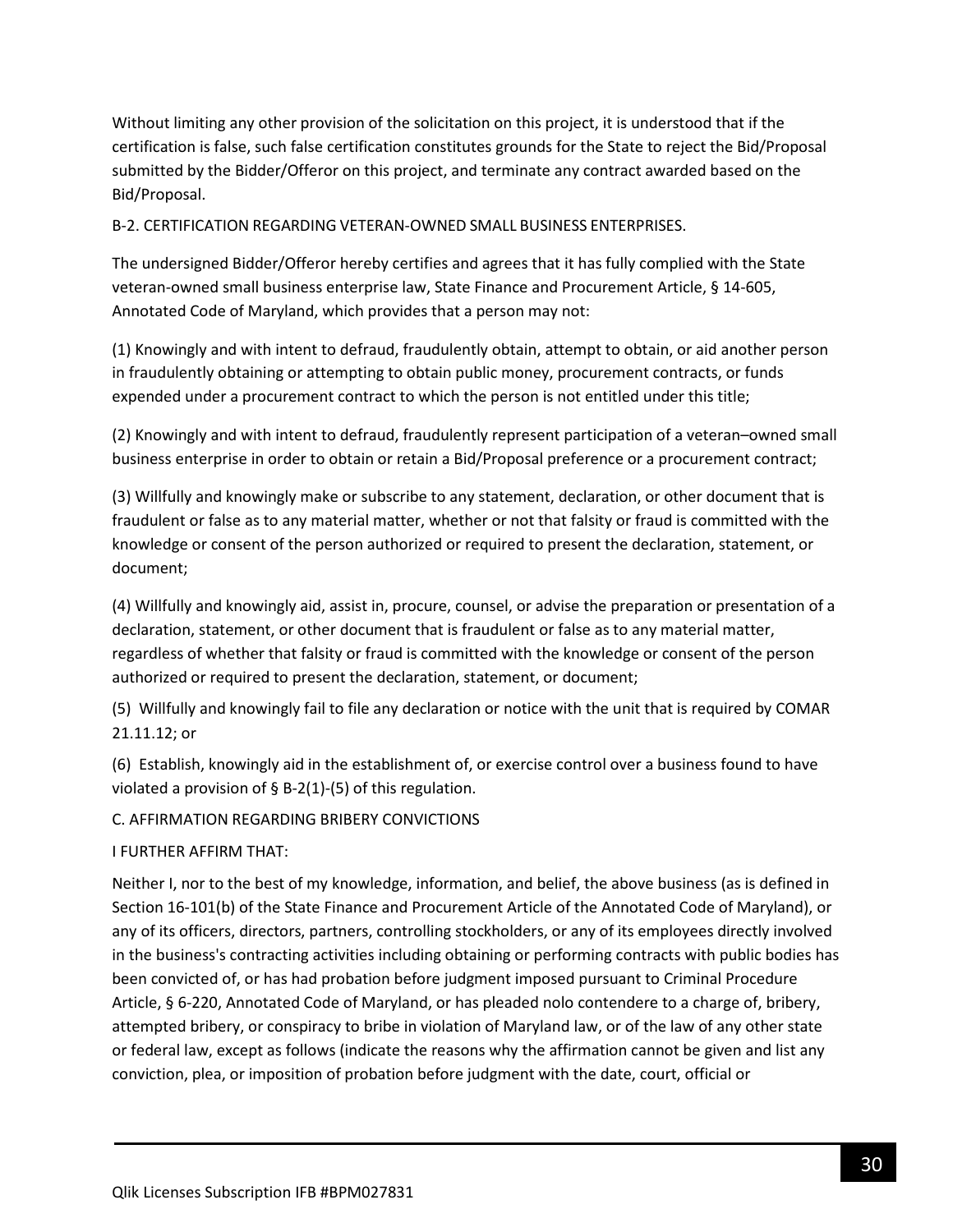administrative body, the sentence or disposition, the name(s) of person(s) involved, and their current positions and responsibilities with the business):

D. AFFIRMATION REGARDING OTHER CONVICTIONS

\_\_\_\_\_\_\_\_\_\_\_\_\_\_\_\_\_\_\_\_\_\_\_\_\_\_\_\_\_\_\_\_\_\_\_\_\_\_\_\_\_\_\_\_\_\_\_\_\_\_\_\_\_\_\_\_\_\_\_\_

\_\_\_\_\_\_\_\_\_\_\_\_\_\_\_\_\_\_\_\_\_\_\_\_\_\_\_\_\_\_\_\_\_\_\_\_\_\_\_\_\_\_\_\_\_\_\_\_\_\_\_\_\_\_\_\_\_\_\_\_

\_\_\_\_\_\_\_\_\_\_\_\_\_\_\_\_\_\_\_\_\_\_\_\_\_\_\_\_\_\_\_\_\_\_\_\_\_\_\_\_\_\_\_\_\_\_\_\_\_\_\_\_\_\_\_\_\_\_\_.

I FURTHER AFFIRM THAT:

Neither I, nor to the best of my knowledge, information, and belief, the above business, or any of its officers, directors, partners, controlling stockholders, or any of its employees directly involved in the business's contracting activities including obtaining or performing contracts with public bodies, has:

(1) Been convicted under state or federal statute of:

(a) A criminal offense incident to obtaining, attempting to obtain, or performing a public or private contract; or

(b) Fraud, embezzlement, theft, forgery, falsification or destruction of records or receiving stolen property;

(2) Been convicted of any criminal violation of a state or federal antitrust statute;

(3) Been convicted under the provisions of Title 18 of the United States Code for violation of the Racketeer Influenced and Corrupt Organization Act, 18 U.S.C. § 1961 et seq., or the Mail Fraud Act, 18 U.S.C. § 1341 et seq., for acts in connection with the submission of Bids/Proposals for a public or private contract;

(4) Been convicted of a violation of the State Minority Business Enterprise Law, § 14-308 of the State Finance and Procurement Article of the Annotated Code of Maryland;

(5) Been convicted of a violation of § 11-205.1 of the State Finance and Procurement Article of the Annotated Code of Maryland;

(6) Been convicted of conspiracy to commit any act or omission that would constitute grounds for conviction or liability under any law or statute described in subsections (1)—(5) above;

(7) Been found civilly liable under a state or federal antitrust statute for acts or omissions in connection with the submission of Bids/Proposals for a public or private contract;

(8) Been found in a final adjudicated decision to have violated the Commercial Nondiscrimination Policy under Title 19 of the State Finance and Procurement Article of the Annotated Code of Maryland with regard to a public or private contract;

(9) Been convicted of a violation of one or more of the following provisions of the Internal Revenue Code:

(a) §7201, Attempt to Evade or Defeat Tax;

(b) §7203, Willful Failure to File Return, Supply Information, or Pay Tax,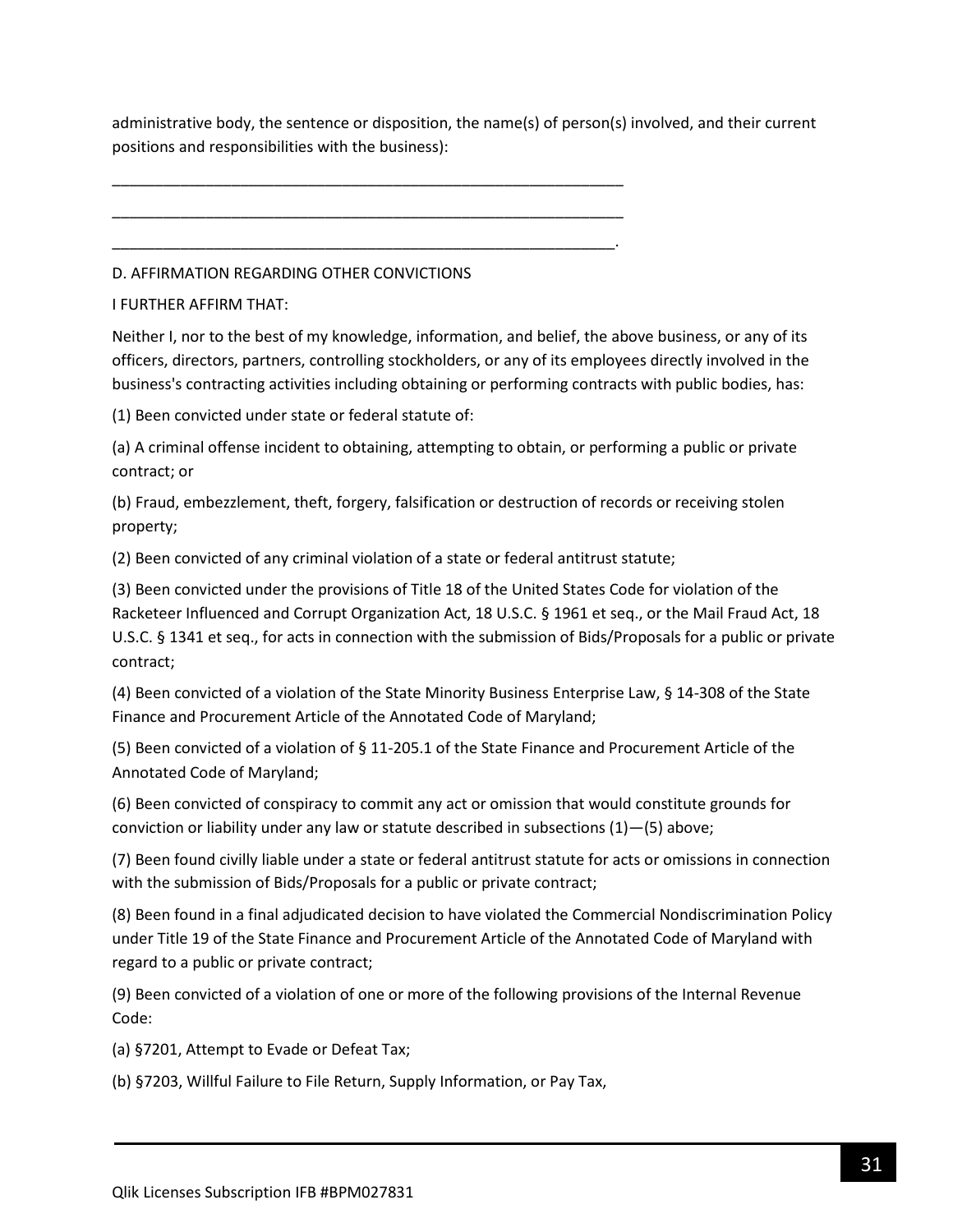(c) §7205, Fraudulent Withholding Exemption Certificate or Failure to Supply Information,

(d) §7205, Fraud and False Statements, or

(e) §7207, Fraudulent Returns, Statements, or Other Documents;

(10) Been convicted of a violation of 18 U.S.C. §286, Conspiracy to Defraud the Government with Respect to Claims, 18 U.S.C. §287, False, Fictitious, or Fraudulent Claims, or 18 U.S.C. §371, Conspiracy to Defraud the United States;

(11) Been convicted of a violation of the Tax-General Article, Title 13, Subtitle 7 or Subtitle 10, Annotated Code of Maryland;

(12) Been found to have willfully or knowingly violated State Prevailing Wage Laws as provided in the State Finance and Procurement Article, Title 17, Subtitle 2, Annotated Code of Maryland, if:

- (a) A court:
- (i) Made the finding; and
- (ii) Decision became final; or
- (b) The finding was:
- (i) Made in a contested case under the Maryland Administrative Procedure Act; and
- (ii) Not overturned on judicial review;

(13) Been found to have willfully or knowingly violated State Living Wage Laws as provided in the State Finance and Procurement Article, Title 18, Annotated Code of Maryland, if:

- (a) A court:
- (i) Made the finding; and
- (ii) Decision became final; or
- (b) The finding was:
- (i) Made in a contested case under the Maryland Administrative Procedure Act; and
- (ii) Not overturned on judicial review;

(14) Been found to have willfully or knowingly violated the Labor and Employment Article, Title 3, Subtitles 3, 4, or 5, or Title 5, Annotated Code of Maryland, if:

- (a) A court:
- (i) Made the finding; and
- (ii) Decision became final; or
- (b) The finding was:
- (i) Made in a contested case under the Maryland Administrative Procedure Act; and
- (ii) Not overturned on judicial review; or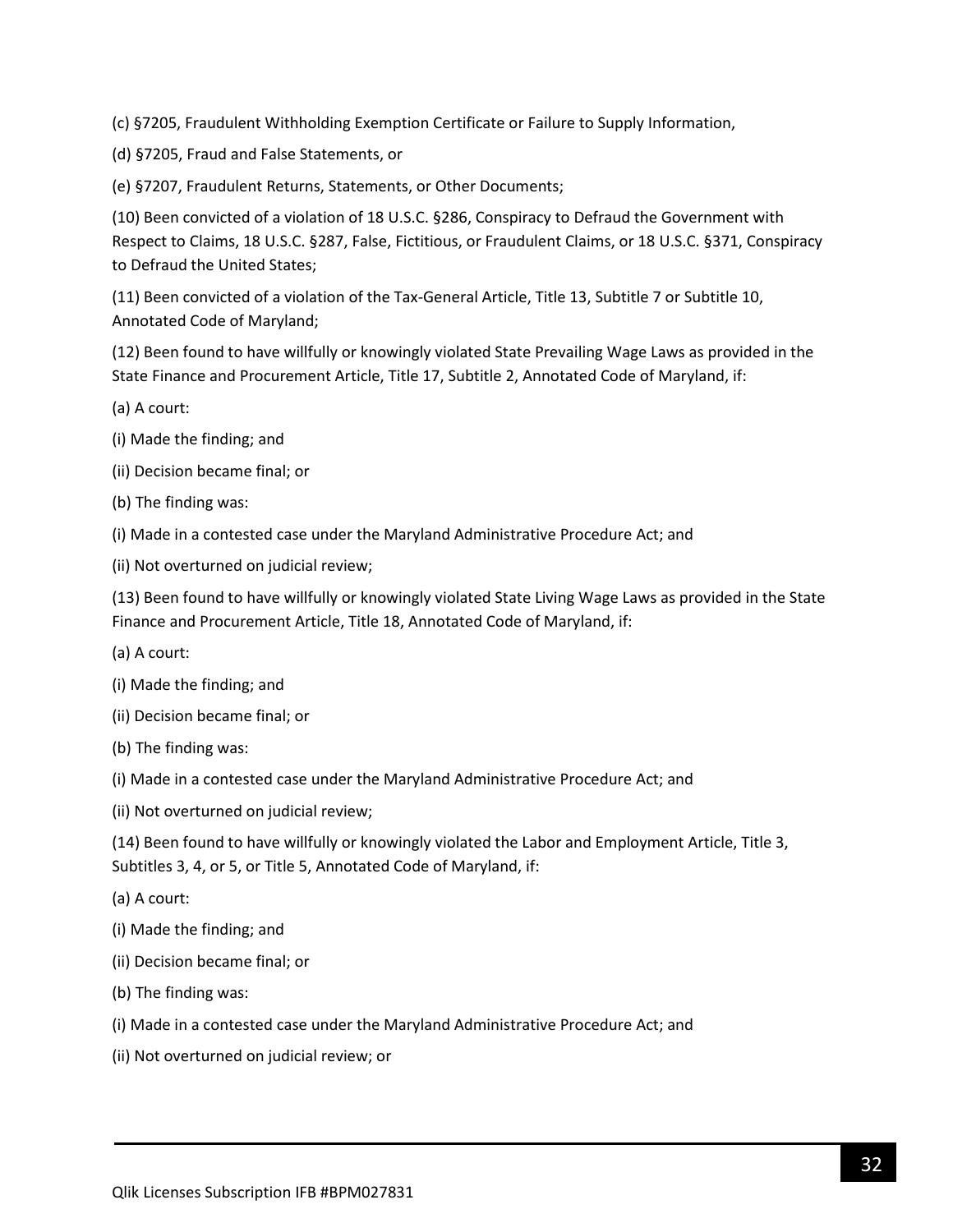(15) Admitted in writing or under oath, during the course of an official investigation or other proceedings, acts or omissions that would constitute grounds for conviction or liability under any law or statute described in §§ B and C and subsections  $D(1)$ — $(14)$  above, except as follows (indicate reasons why the affirmations cannot be given, and list any conviction, plea, or imposition of probation before judgment with the date, court, official or administrative body, the sentence or disposition, the name(s) of the person(s) involved and their current positions and responsibilities with the business, and the status of any debarment):

\_\_\_\_\_\_\_\_\_\_\_\_\_\_\_\_\_\_\_\_\_\_\_\_\_\_\_\_\_\_\_\_\_\_\_\_\_\_\_\_\_\_\_\_\_\_\_\_\_\_\_\_\_\_\_\_\_\_\_\_

\_\_\_\_\_\_\_\_\_\_\_\_\_\_\_\_\_\_\_\_\_\_\_\_\_\_\_\_\_\_\_\_\_\_\_\_\_\_\_\_\_\_\_\_\_\_\_\_\_\_\_\_\_\_\_\_\_\_\_\_

\_\_\_\_\_\_\_\_\_\_\_\_\_\_\_\_\_\_\_\_\_\_\_\_\_\_\_\_\_\_\_\_\_\_\_\_\_\_\_\_\_\_\_\_\_\_\_\_\_\_\_\_\_\_\_\_\_\_\_.

### E. AFFIRMATION REGARDING DEBARMENT

#### I FURTHER AFFIRM THAT:

Neither I, nor to the best of my knowledge, information, and belief, the above business, or any of its officers, directors, partners, controlling stockholders, or any of its employees directly involved in the business's contracting activities, including obtaining or performing contracts with public bodies, has ever been suspended or debarred (including being issued a limited denial of participation) by any public entity, except as follows (list each debarment or suspension providing the dates of the suspension or debarment, the name of the public entity and the status of the proceedings, the name(s) of the person(s) involved and their current positions and responsibilities with the business, the grounds of the debarment or suspension, and the details of each person's involvement in any activity that formed the grounds of the debarment or suspension).

#### F. AFFIRMATION REGARDING DEBARMENT OF RELATED ENTITIES

\_\_\_\_\_\_\_\_\_\_\_\_\_\_\_\_\_\_\_\_\_\_\_\_\_\_\_\_\_\_\_\_\_\_\_\_\_\_\_\_\_\_\_\_\_\_\_\_\_\_\_\_\_\_\_\_\_\_\_\_

\_\_\_\_\_\_\_\_\_\_\_\_\_\_\_\_\_\_\_\_\_\_\_\_\_\_\_\_\_\_\_\_\_\_\_\_\_\_\_\_\_\_\_\_\_\_\_\_\_\_\_\_\_\_\_\_\_\_\_\_

\_\_\_\_\_\_\_\_\_\_\_\_\_\_\_\_\_\_\_\_\_\_\_\_\_\_\_\_\_\_\_\_\_\_\_\_\_\_\_\_\_\_\_\_\_\_\_\_\_\_\_\_\_\_\_\_\_\_\_.

\_\_\_\_\_\_\_\_\_\_\_\_\_\_\_\_\_\_\_\_\_\_\_\_\_\_\_\_\_\_\_\_\_\_\_\_\_\_\_\_\_\_\_\_\_\_\_\_\_\_\_\_\_\_\_\_\_\_\_\_

\_\_\_\_\_\_\_\_\_\_\_\_\_\_\_\_\_\_\_\_\_\_\_\_\_\_\_\_\_\_\_\_\_\_\_\_\_\_\_\_\_\_\_\_\_\_\_\_\_\_\_\_\_\_\_\_\_\_\_\_

\_\_\_\_\_\_\_\_\_\_\_\_\_\_\_\_\_\_\_\_\_\_\_\_\_\_\_\_\_\_\_\_\_\_\_\_\_\_\_\_\_\_\_\_\_\_\_\_\_\_\_\_\_\_\_\_\_\_\_.

I FURTHER AFFIRM THAT:

(1) The business was not established and it does not operate in a manner designed to evade the application of or defeat the purpose of debarment pursuant to Sections 16-101, et seq., of the State Finance and Procurement Article of the Annotated Code of Maryland; and

(2) The business is not a successor, assignee, subsidiary, or affiliate of a suspended or debarred business, except as follows (you must indicate the reasons why the affirmations cannot be given without qualification):

#### G. SUBCONTRACT AFFIRMATION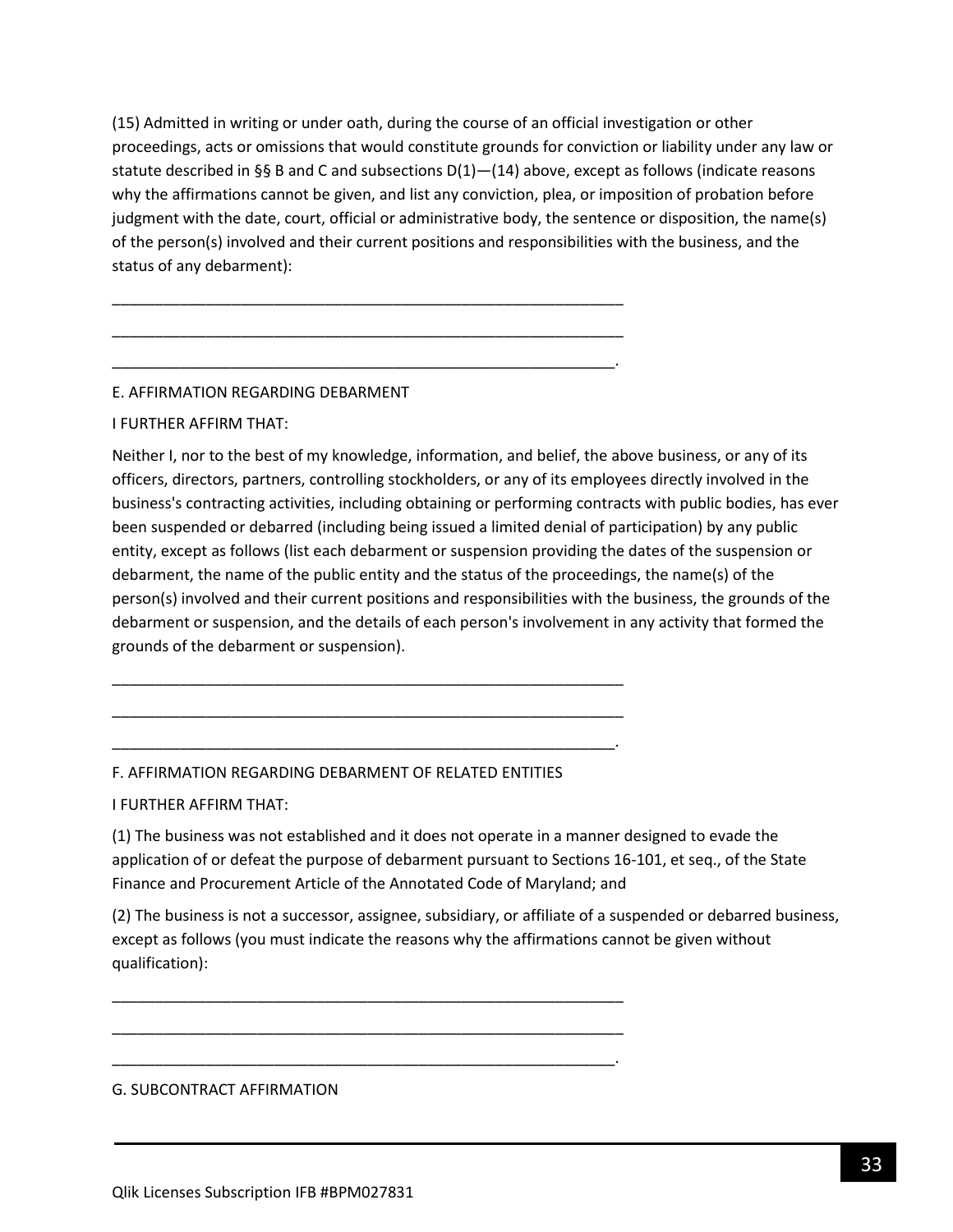### I FURTHER AFFIRM THAT:

Neither I, nor to the best of my knowledge, information, and belief, the above business, has knowingly entered into a contract with a public body under which a person debarred or suspended under Title 16 of the State Finance and Procurement Article of the Annotated Code of Maryland will provide, directly or indirectly, supplies, services, architectural services, construction related services, leases of real property, or construction.

### H. AFFIRMATION REGARDING COLLUSION

### I FURTHER AFFIRM THAT:

Neither I, nor to the best of my knowledge, information, and belief, the above business has:

(1) Agreed, conspired, connived, or colluded to produce a deceptive show of competition in the compilation of the accompanying Bid/Proposal that is being submitted;

(2) In any manner, directly or indirectly, entered into any agreement of any kind to fix the Bid/Proposal price of the Bidder/Offeror or of any competitor, or otherwise taken any action in restraint of free competitive bidding in connection with the contract for which the accompanying Bid/Proposal is submitted.

### I. CERTIFICATION OF TAX PAYMENT

#### I FURTHER AFFIRM THAT:

Except as validly contested, the business has paid, or has arranged for payment of, all taxes due the State of Maryland and has filed all required returns and reports with the Comptroller of the Treasury, the State Department of Assessments and Taxation, and the Department of Labor, Licensing, and Regulation, as applicable, and will have paid all withholding taxes due the State of Maryland prior to final settlement.

#### J. CONTINGENT FEES

### I FURTHER AFFIRM THAT:

The business has not employed or retained any person, partnership, corporation, or other entity, other than a bona fide employee, bona fide agent, bona fide salesperson, or commercial selling agency working for the business, to solicit or secure the Contract, and that the business has not paid or agreed to pay any person, partnership, corporation, or other entity, other than a bona fide employee, bona fide agent, bona fide salesperson, or commercial selling agency, any fee or any other consideration contingent on the making of the Contract.

### K. CERTIFICATION REGARDING INVESTMENTS IN IRAN

(1) The undersigned certifies that, in accordance with State Finance and Procurement Article, §17-705, Annotated Code of Maryland: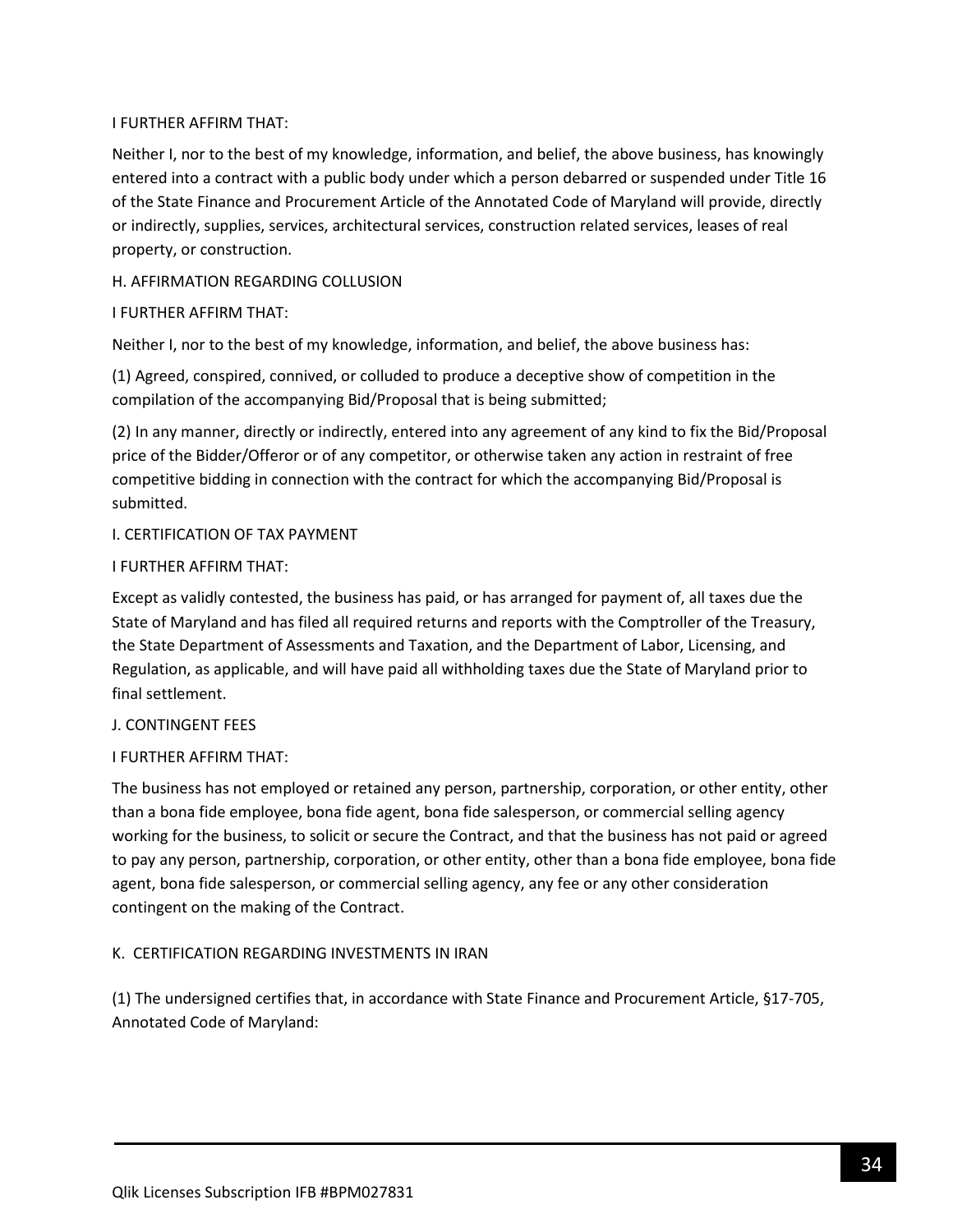(a) It is not identified on the list created by the Board of Public Works as a person engaging in investment activities in Iran as described in State Finance and Procurement Article, §17-702, Annotated Code of Maryland; and

(b) It is not engaging in investment activities in Iran as described in State Finance and Procurement Article, §17-702, Annotated Code of Maryland.

2. The undersigned is unable to make the above certification regarding its investment activities in Iran due to the following activities:

L. CONFLICT MINERALS ORIGINATED IN THE DEMOCRATIC REPUBLIC OF CONGO (FOR SUPPLIES AND SERVICES CONTRACTS)

### I FURTHER AFFIRM THAT:

The business has complied with the provisions of State Finance and Procurement Article, §14-413, Annotated Code of Maryland governing proper disclosure of certain information regarding conflict minerals originating in the Democratic Republic of Congo or its neighboring countries as required by federal law.

#### M. I FURTHER AFFIRM THAT:

Any claims of environmental attributes made relating to a product or service included in the Bid or Proposal are consistent with the Federal Trade Commission's Guides for the Use of Environmental Marketing Claims as provided in 16 CFR §260, that apply to claims about the environmental attributes of a product, package, or service in connection with the marketing, offering for sale, or sale of such item or service.

### N. ACKNOWLEDGEMENT

I ACKNOWLEDGE THAT this Affidavit is to be furnished to the Procurement Officer and may be distributed to units of: (1) the State of Maryland; (2) counties or other subdivisions of the State of Maryland; (3) other states; and (4) the federal government. I further acknowledge that this Affidavit is subject to applicable laws of the United States and the State of Maryland, both criminal and civil, and that nothing in this Affidavit or any contract resulting from the submission of this Bid/Proposal shall be construed to supersede, amend, modify or waive, on behalf of the State of Maryland, or any unit of the State of Maryland having jurisdiction, the exercise of any statutory right or remedy conferred by the Constitution and the laws of Maryland with respect to any misrepresentation made or any violation of the obligations, terms and covenants undertaken by the above business with respect to (1) this Affidavit, (2) the contract, and (3) other Affidavits comprising part of the contract.

I DO SOLEMNLY DECLARE AND AFFIRM UNDER THE PENALTIES OF PERJURY THAT THE CONTENTS OF THIS AFFIDAVIT ARE TRUE AND CORRECT TO THE BEST OF MY KNOWLEDGE, INFORMATION, AND BELIEF.

Date:  $\_\_$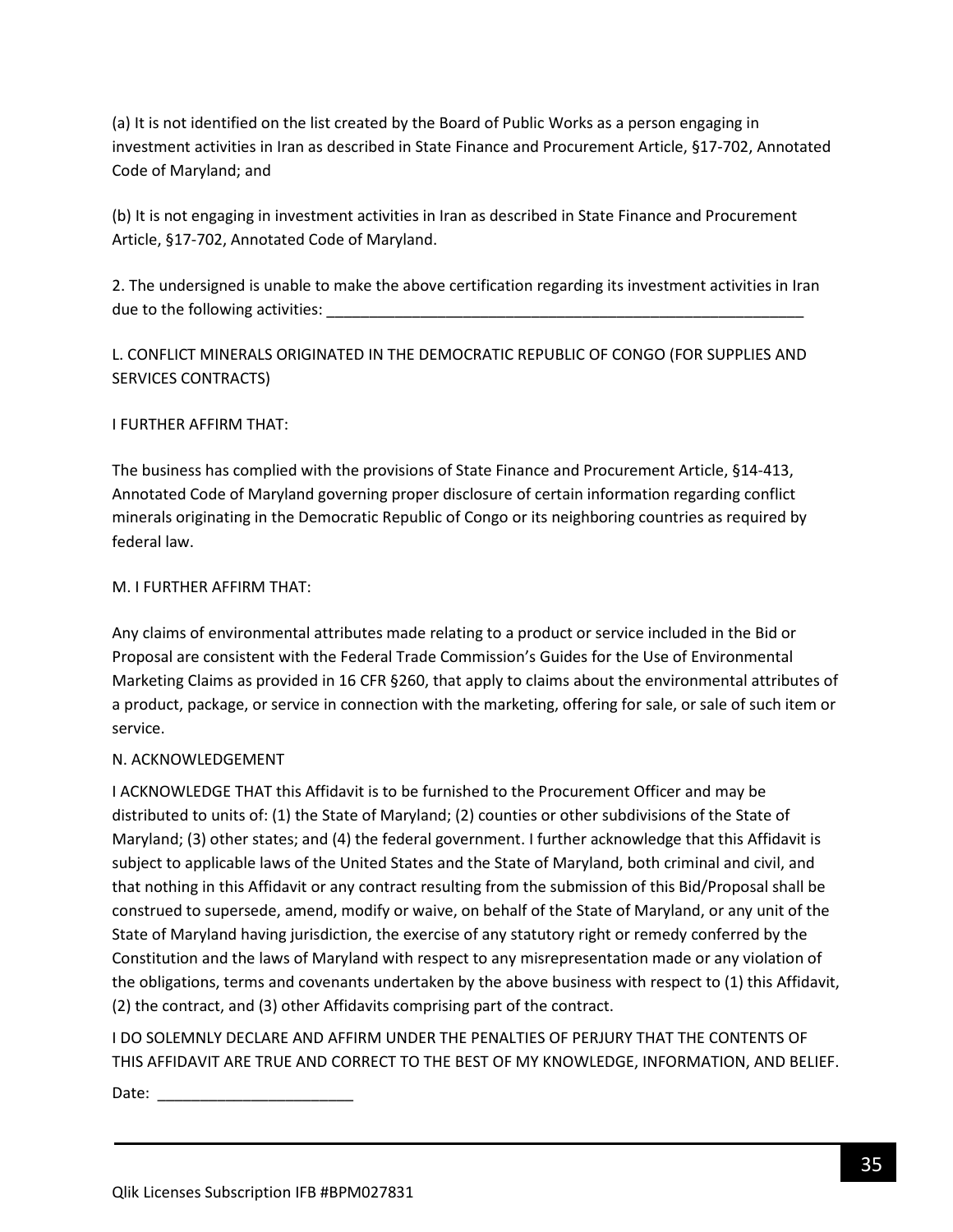By: \_\_\_\_\_\_\_\_\_\_\_\_\_\_\_\_\_\_\_\_\_\_\_\_\_\_\_\_\_\_\_\_\_\_ (print name of Authorized Representative and Affiant)

\_\_\_\_\_\_\_\_\_\_\_\_\_\_\_\_\_\_\_\_\_\_\_\_\_\_\_\_\_\_\_\_\_\_\_ (signature of Authorized Representative and Affiant)

**SUBMIT THIS AFFIDAVIT WITH BID**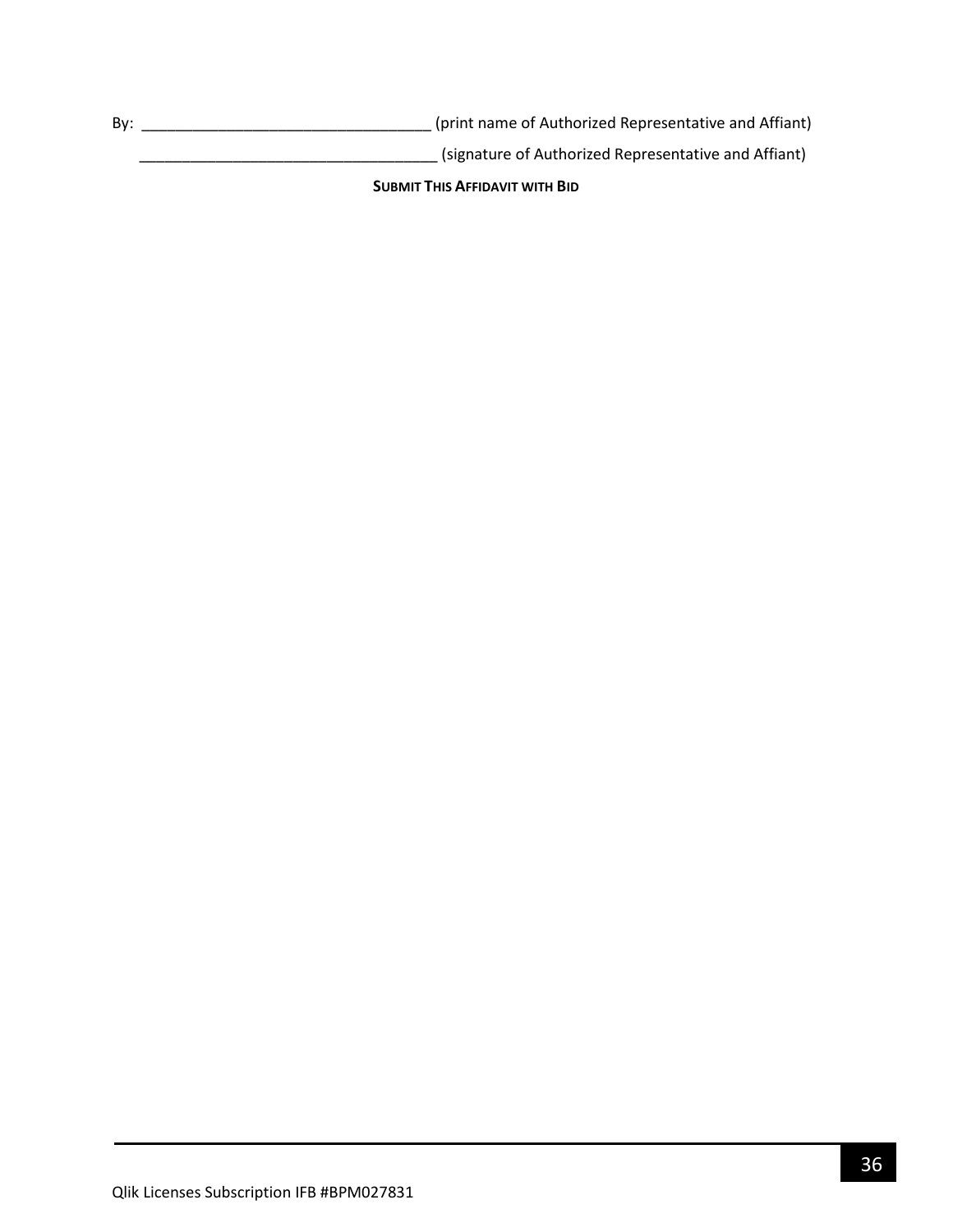### **ATTACHMENT C – CONTRACT AFFIDAVIT**

#### <span id="page-36-0"></span>A. AUTHORITY

I hereby affirm that I, \_\_\_\_\_\_\_\_\_\_\_\_\_\_\_\_\_ (name of affiant) am the \_\_\_\_\_\_\_\_\_\_\_\_\_\_(title) and duly authorized representative of \_\_\_\_\_\_\_\_\_\_\_\_\_\_\_\_(name of business entity) and that I possess the legal authority to make this affidavit on behalf of the business for which I am acting.

# B. CERTIFICATION OF REGISTRATION OR QUALIFICATION WITH THE STATE DEPARTMENT OF ASSESSMENTS AND TAXATION

I FURTHER AFFIRM THAT:

The business named above is a (check applicable box):

- (1) Corporation  $\Box$  domestic or  $\Box$  foreign;
- (2) Limited Liability Company  $-\Box$  domestic or  $\Box$  foreign;
- (3) Partnership  $\Box$  domestic or  $\Box$  foreign;
- (4) Statutory Trust  $\Box$  domestic or  $\Box$  foreign;
- $(5)$   $\Box$  Sole Proprietorship.

and is registered or qualified as required under Maryland Law. I further affirm that the above business is in good standing both in Maryland and (IF APPLICABLE) in the jurisdiction where it is presently organized, and has filed all of its annual reports, together with filing fees, with the Maryland State Department of Assessments and Taxation. The name and address of its resident agent (IF APPLICABLE) filed with the State Department of Assessments and Taxation is:

| Name and Department ID |          |
|------------------------|----------|
| Number:                | Address: |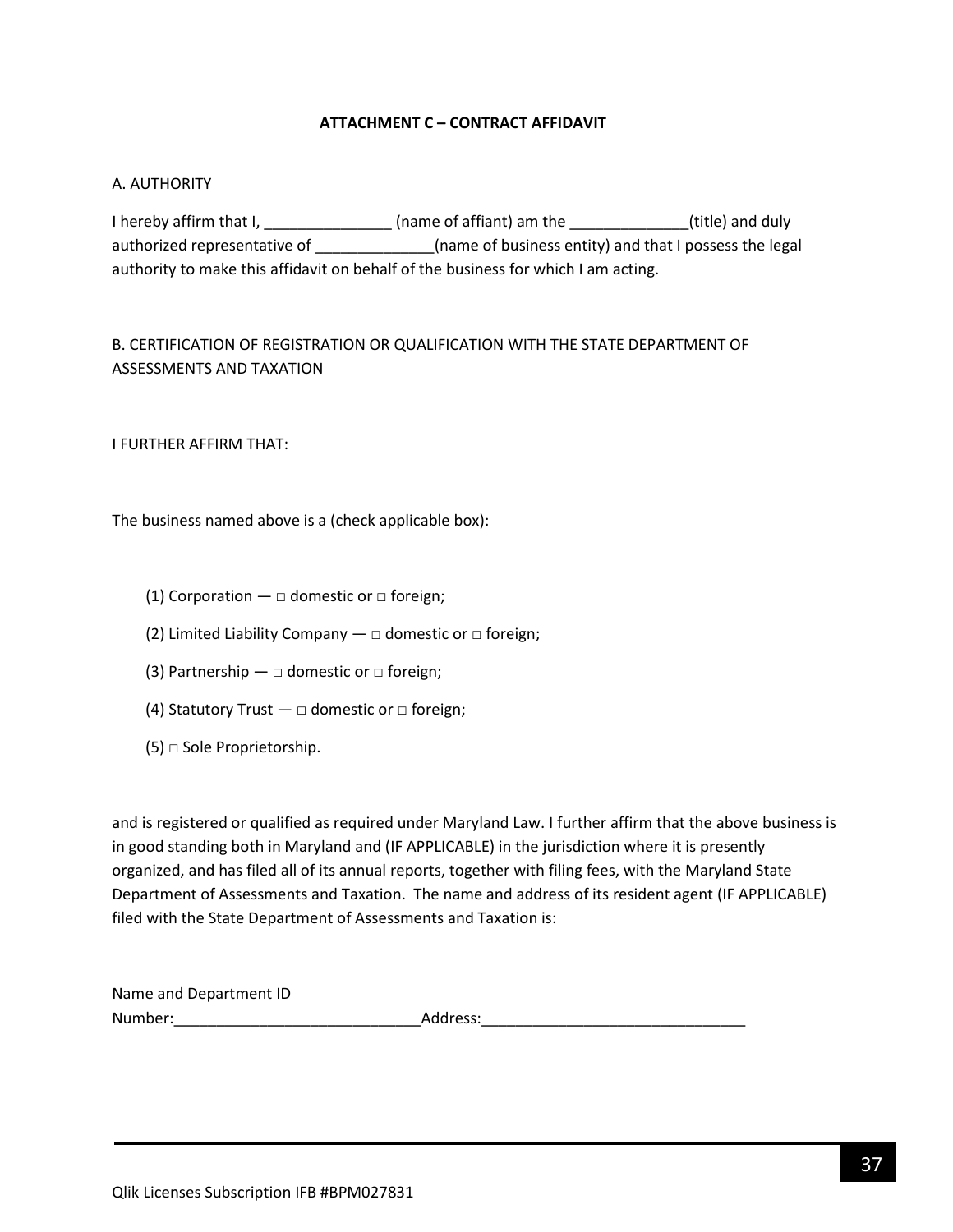and that if it does business under a trade name, it has filed a certificate with the State Department of Assessments and Taxation that correctly identifies that true name and address of the principal or owner as:

| Name and Department ID |          |
|------------------------|----------|
| Number:                | Address: |

#### C. FINANCIAL DISCLOSURE AFFIRMATION

#### I FURTHER AFFIRM THAT:

I am aware of, and the above business will comply with, the provisions of State Finance and Procurement Article, §13221, Annotated Code of Maryland, which require that every business that enters into contracts, leases, or other agreements with the State of Maryland or its agencies during a calendar year under which the business is to receive in the aggregate \$100,000 or more shall, within 30 days of the time when the aggregate value of the contracts, leases, or other agreements reaches \$100,000, file with the Secretary of State of Maryland certain specified information to include disclosure of beneficial ownership of the business.

### D. POLITICAL CONTRIBUTION DISCLOSURE AFFIRMATION

### I FURTHER AFFIRM THAT:

I am aware of, and the above business will comply with, Election Law Article, Title 14, Annotated Code of Maryland, which requires that every person that enters into a contract for a procurement with the State, a county, or a municipal corporation, or other political subdivision of the State, during a calendar year in which the person receives a contract with a governmental entity in the amount of \$200,000 or more, shall file with the State Board of Elections statements disclosing: (a) any contributions made during the reporting period to a candidate for elective office in any primary or general election; and (b) the name of each candidate to whom one or more contributions in a cumulative amount of \$500 or more were made during the reporting period. The statement shall be filed with the State Board of Elections: (a) before execution of a contract by the State, a county, a municipal corporation, or other political subdivision of the State, and shall cover the 24 months prior to when a contract was awarded; and (b) if the contribution is made after the execution of a contract, then twice a year, throughout the contract term, on: (i) February 5, to cover the six (6) month period ending January 31; and (ii) August 5, to cover the six (6) month period ending July 31.

### E. DRUG AND ALCOHOL FREE WORKPLACE

(Applicable to all contracts unless the contract is for a law enforcement agency and the agency head or the agency head's designee has determined that application of COMAR 21.11.08 and this certification would be inappropriate in connection with the law enforcement agency's undercover operations.)

I CERTIFY THAT: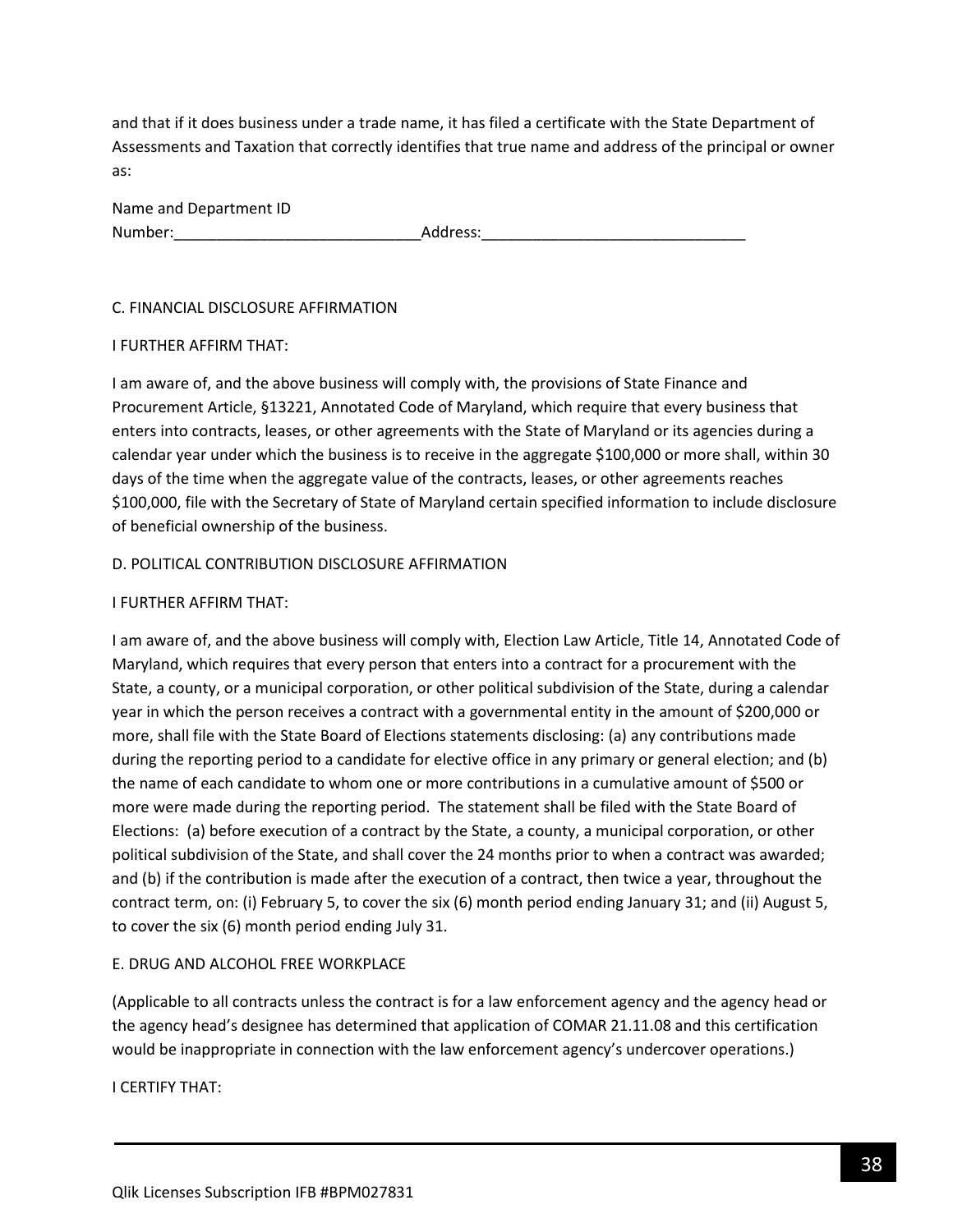(1) Terms defined in COMAR 21.11.08 shall have the same meanings when used in this certification.

(2) By submission of its Bid/Proposal, the business, if other than an individual, certifies and agrees that, with respect to its employees to be employed under a contract resulting from this solicitation, the business shall:

(a) Maintain a workplace free of drug and alcohol abuse during the term of the contract;

(b) Publish a statement notifying its employees that the unlawful manufacture, distribution, dispensing, possession, or use of drugs, and the abuse of drugs or alcohol is prohibited in the business' workplace and specifying the actions that will be taken against employees for violation of these prohibitions;

(c) Prohibit its employees from working under the influence of drugs or alcohol;

(d) Not hire or assign to work on the contract anyone who the business knows, or in the exercise of due diligence should know, currently abuses drugs or alcohol and is not actively engaged in a bona fide drug or alcohol abuse assistance or rehabilitation program;

(e) Promptly inform the appropriate law enforcement agency of every drug-related crime that occurs in its workplace if the business has observed the violation or otherwise has reliable information that a violation has occurred;

(f) Establish drug and alcohol abuse awareness programs to inform its employees about:

- (i) The dangers of drug and alcohol abuse in the workplace;
- (ii) The business's policy of maintaining a drug and alcohol free workplace;
- (iii) Any available drug and alcohol counseling, rehabilitation, and employee assistance programs; and
- (iv) The penalties that may be imposed upon employees who abuse drugs and alcohol in the workplace;

(g) Provide all employees engaged in the performance of the contract with a copy of the statement required by §E(2)(b), above;

(h) Notify its employees in the statement required by  $\Sigma(2)(b)$ , above, that as a condition of continued employment on the contract, the employee shall:

- (i) Abide by the terms of the statement; and
- (ii) Notify the employer of any criminal drug or alcohol abuse conviction for an offense occurring in the workplace not later than 5 days after a conviction;

(i) Notify the procurement officer within 10 days after receiving notice under  $\Sigma(2)(h)(ii)$ , above, or otherwise receiving actual notice of a conviction;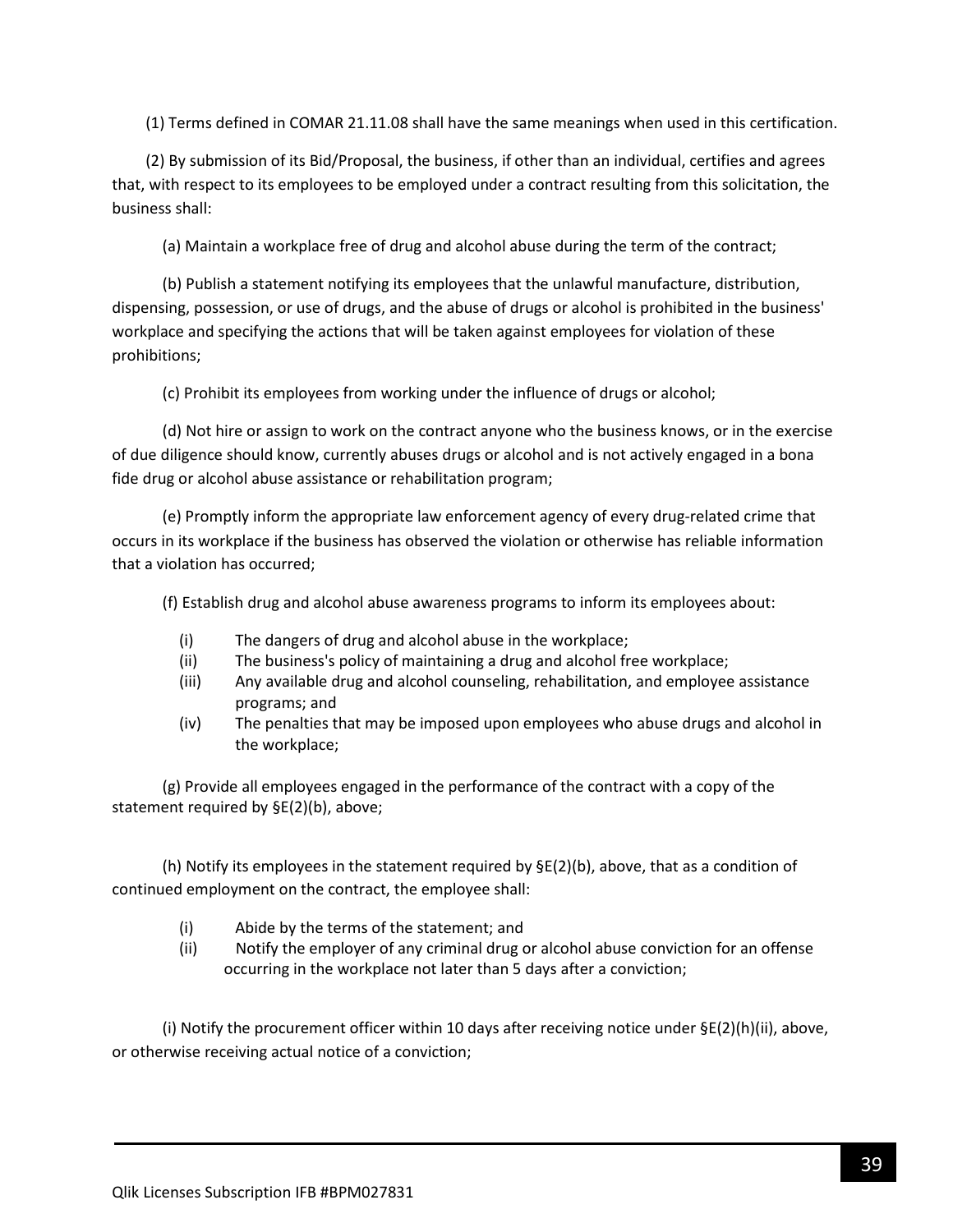(j) Within 30 days after receiving notice under §E(2)(h)(ii), above, or otherwise receiving actual notice of a conviction, impose either of the following sanctions or remedial measures on any employee who is convicted of a drug or alcohol abuse offense occurring in the workplace:

- (i) Take appropriate personnel action against an employee, up to and including termination; or
- (ii) Require an employee to satisfactorily participate in a bona fide drug or alcohol abuse assistance or rehabilitation program; and

(k) Make a good faith effort to maintain a drug and alcohol free workplace through implementation of §E(2)(a)—(j), above.

(3) If the business is an individual, the individual shall certify and agree as set forth in  $\S E(4)$ , below, that the individual shall not engage in the unlawful manufacture, distribution, dispensing, possession, or use of drugs or the abuse of drugs or alcohol in the performance of the contract.

(4) I acknowledge and agree that:

(a) The award of the contract is conditional upon compliance with COMAR 21.11.08 and this certification;

(b) The violation of the provisions of COMAR 21.11.08 or this certification shall be cause to suspend payments under, or terminate the contract for default under COMAR 21.07.01.11 or 21.07.03.15, as applicable; and

(c) The violation of the provisions of COMAR 21.11.08 or this certification in connection with the contract may, in the exercise of the discretion of the Board of Public Works, result in suspension and debarment of the business under COMAR 21.08.03.

### F. CERTAIN AFFIRMATIONS VALID

### I FURTHER AFFIRM THAT:

To the best of my knowledge, information, and belief, each of the affirmations, certifications, or acknowledgements contained in that certain Bid/Proposal Affidavit dated \_\_\_\_\_\_\_\_ , 2021\_\_\_ , and executed by me for the purpose of obtaining the contract to which this Exhibit is attached remains true and correct in all respects as if made as of the date of this Contract Affidavit and as if fully set forth herein.

I DO SOLEMNLY DECLARE AND AFFIRM UNDER THE PENALTIES OF PERJURY THAT THE CONTENTS OF THIS AFFIDAVIT ARE TRUE AND CORRECT TO THE BEST OF MY KNOWLEDGE, INFORMATION, AND BELIEF.

Date: \_\_\_\_\_\_\_\_\_\_\_\_\_\_\_

By: example and the state of authorized Representative and Affiant) and Affiant and Affiant and Affiant and Affiant and Affiant and Affiant and Affiant and Affiant and Affiant and Affiant and Affiant and Affiant and Affian

\_\_\_\_\_\_\_\_\_\_\_\_\_\_\_\_\_\_\_\_\_\_\_\_\_\_\_\_\_\_\_\_\_ (signature of Authorized Representative and Affiant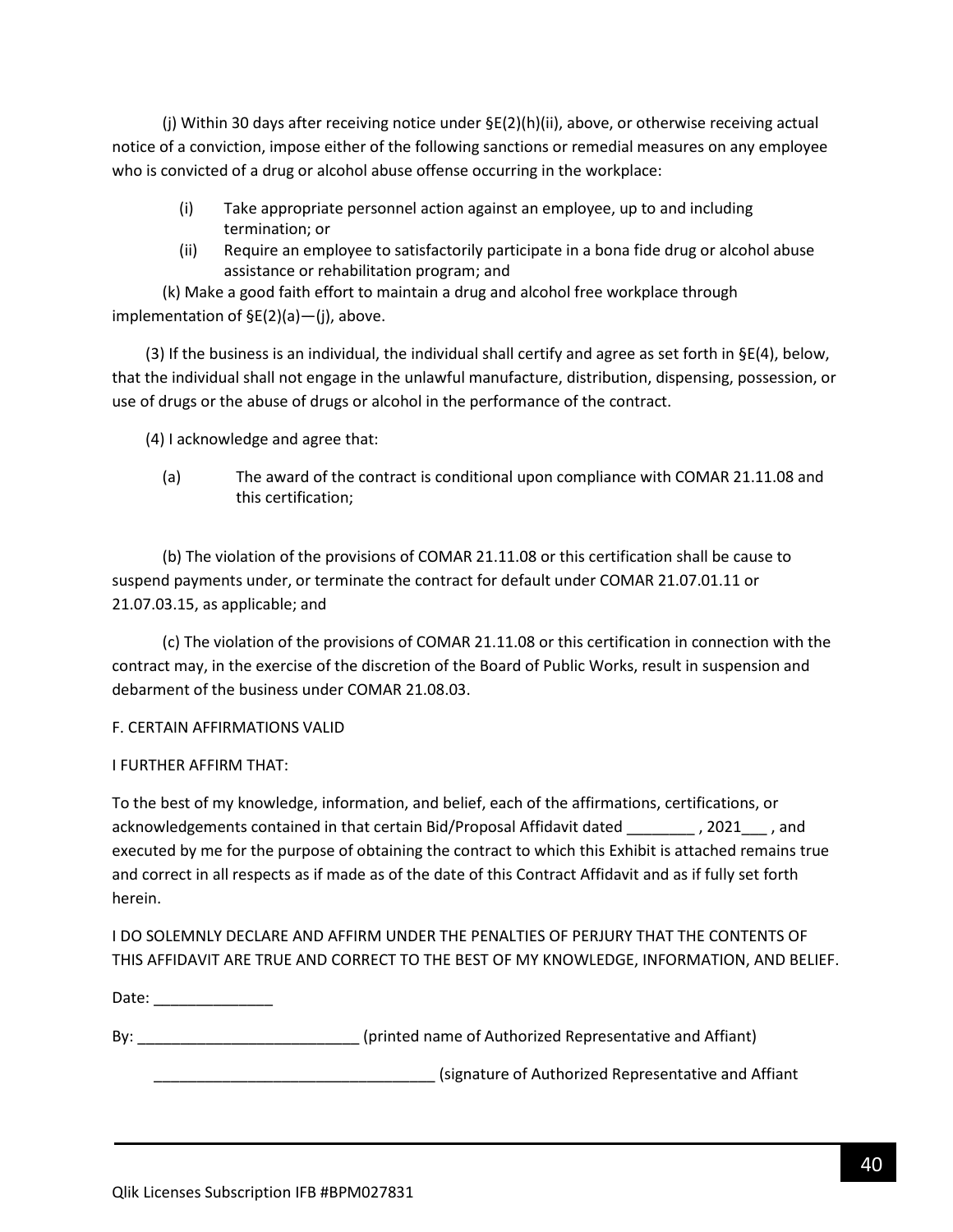### **ATTACHMENT D – BID PRICING INSTRUCTIONS**

In order to assist Bidders in the preparation of their Bid and to comply with the requirements of this solicitation, Bid Pricing Instructions and a Bid Form have been prepared. Bidders shall submit their Bid on the Bid Form in accordance with the instructions on the Bid Form and as specified herein. Do not alter the Bid Form or the Bid Form may be rejected. The Bid Form is to be signed and dated, where requested, by an individual who is authorized to bind the Bidder to the prices entered on the Bid Form. The Bid Form is used to calculate the Bidder's TOTAL BID PRICE. Follow these instructions carefully when completing your Bid Form:

- A) All Unit and Extended Prices must be clearly entered in dollars and cents, e.g., \$24.15. Make your decimal points clear and distinct.
- B) All Unit Prices must be the actual price per unit the State will pay for the specific item or service identified in this IFB and may not be contingent on any other factor or condition in any manner.
- C) All calculations shall be rounded to the nearest cent, i.e., .344 shall be .34 and .345 shall be .35.
- D) Any goods or services required through this IFB and proposed by the vendor at **No Cost to the State** must be clearly entered in the Unit Price, if appropriate, and Extended Price with **\$0.00**.
- E) Every blank in every Bid Form shall be filled in. Any blanks may result in the Bid being regarded as non-responsive and thus rejected. Any changes or corrections made to the Bid Form by the Bidder prior to submission shall be initialed and dated.
- F) Except as instructed on the Bid Form, nothing shall be entered on or attached to the Bid Form that alters or proposes conditions or contingencies on the prices. Alterations and/or conditions usually render the Bid non-responsive, which means it will be rejected.
- G) It is imperative that the prices included on the Bid Form have been entered correctly and calculated accurately by the Bidder and that the respective total prices agree with the entries on the Bid Form. Any incorrect entries or inaccurate calculations by the Bidder will be treated as provided in COMAR 21.05.03.03E and 21.05.02.12, and may cause the Bid to be rejected.
- H) If option years are included, Bidders must submit pricing for each option year. Any option to renew will be exercised at the sole discretion of the State and will comply with all terms and conditions in force at the time the option is exercised. If exercised, the option period shall be for a period identified in the IFB at the prices entered in the Bid Form.
- I) All Bid prices entered below are to be fully loaded prices that include all costs/expenses associated with the provision of services as required by the IFB. The Bid price shall include, but is not limited to, all: labor, profit/overhead, general operating, administrative, and all other expenses and costs necessary to perform the work set forth in the solicitation. No other amounts will be paid to the Contractor. If labor rates are requested, those amounts shall be fully-loaded rates; no overtime amounts will be paid.
- J) Unless indicated elsewhere in the IFB, sample amounts used for calculations on the Bid Form are typically estimates for bidding purposes only. The Department does not guarantee a minimum or maximum number of units or usage in the performance of this Contract.
- K) Failure to adhere to any of these instructions may result in the Bid being determined non-responsive and rejected by the Department.

The Bid shall contain all price information in the format specified on these pages. Complete the Bid Form only as provided in the Bid Pricing Instructions. Do not amend, alter or leave blank any items on the Bid Form. If option years are included, Bidders must submit Bids for each option year. Failure to adhere to any of these instructions may result in the bid being determined non-responsive and rejected by the Department.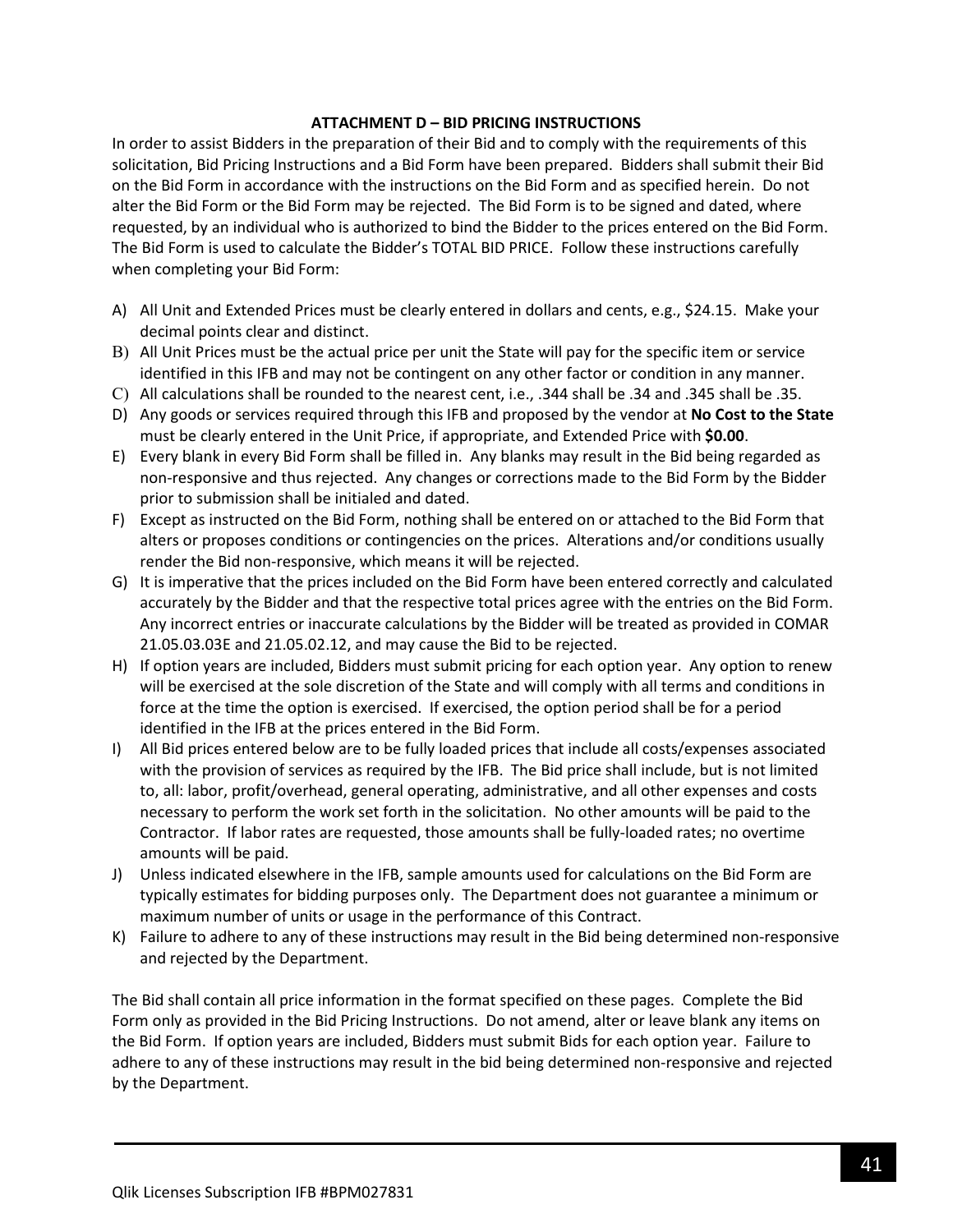### **ATTACHMENT D – BID PRICE FORM Qlik Licenses Subscription IFB # BPM027831**

<span id="page-41-0"></span>

| <b>Product Description</b> | Quantity     | <b>Unit Price</b>  | <b>Total Price</b> |
|----------------------------|--------------|--------------------|--------------------|
| Qlik Geocoding 1M          | $\mathbf{1}$ | \$                 | \$                 |
| Records Annual             |              |                    |                    |
| Subscription               |              |                    |                    |
|                            |              |                    |                    |
| <b>Twelve Month</b>        |              |                    |                    |
| Subscription               |              |                    |                    |
| Qlik Sense Enterprise      | 75           | \$                 | \$                 |
| Analyzer Annual            |              |                    |                    |
| Subscription               |              |                    |                    |
|                            |              |                    |                    |
| <b>Twelve Month</b>        |              |                    |                    |
| Subscription               |              |                    |                    |
| Qlik Sense Enterprise      | 15           | $\ddot{\varsigma}$ | \$                 |
| <b>Professional Annual</b> |              |                    |                    |
| Subscription               |              |                    |                    |
| <b>Twelve Month</b>        |              |                    |                    |
| Subscription               |              |                    |                    |
| Total Price for 2022 -     |              |                    | \$                 |
| 2023                       |              |                    |                    |
|                            |              |                    |                    |

| <b>Product Description</b>                                                 | Quantity    | <b>Unit Price</b> | <b>Total Price</b> |
|----------------------------------------------------------------------------|-------------|-------------------|--------------------|
| Qlik Geocoding 1M<br>Records Annual<br>Subscription                        | $\mathbf 1$ | \$                | \$                 |
| <b>Twelve Month</b><br>Subscription                                        |             |                   |                    |
| <b>Qlik Sense Enterprise</b><br>Analyzer Annual<br>Subscription            | 75          | \$                | \$                 |
| <b>Twelve Month</b><br>Subscription                                        |             |                   |                    |
| <b>Qlik Sense Enterprise</b><br><b>Professional Annual</b><br>Subscription | 15          | \$                | \$                 |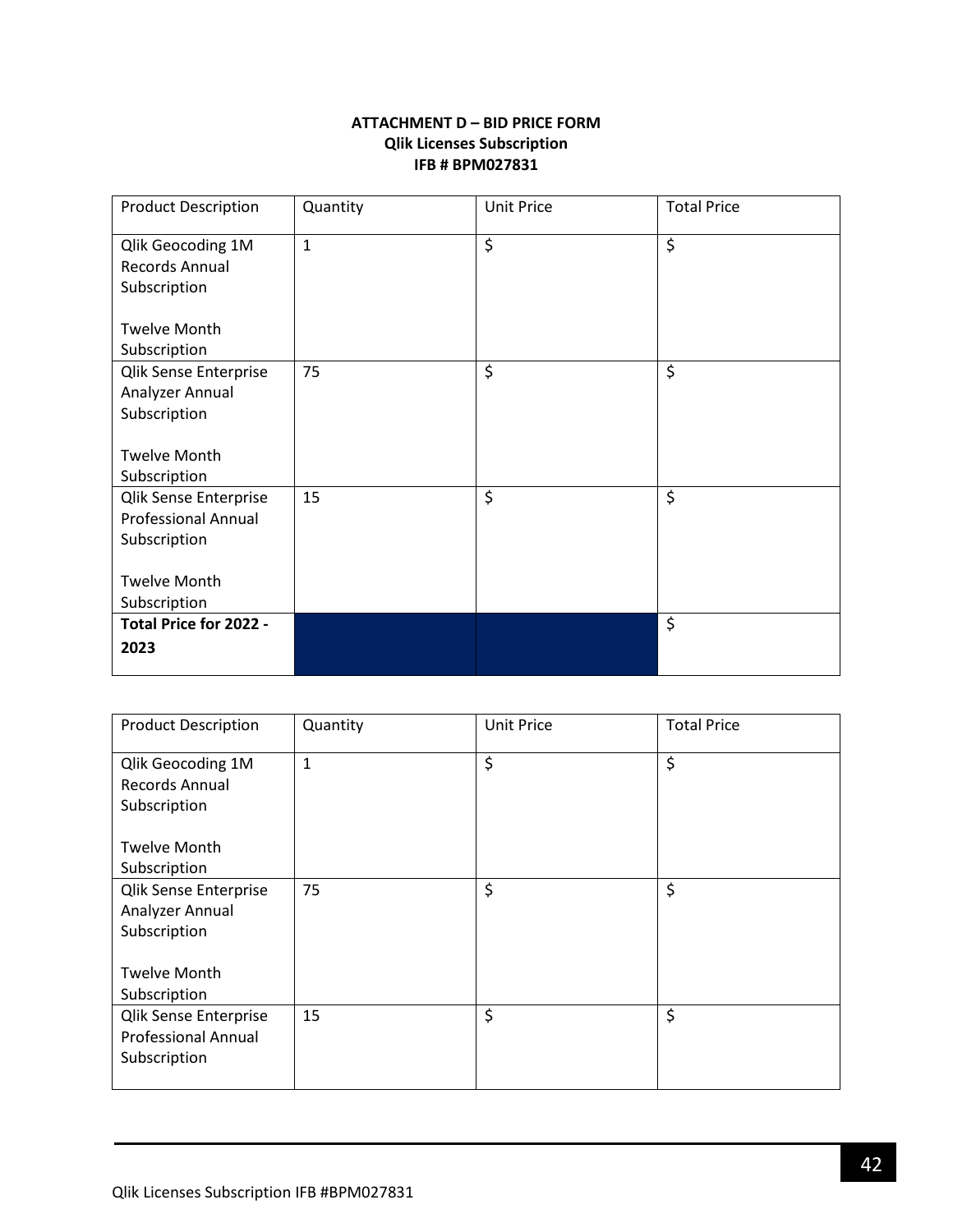| <b>Twelve Month</b>            |  |                  |  |
|--------------------------------|--|------------------|--|
| Subscription                   |  |                  |  |
| Total Price for 2023 -         |  | $\overline{\xi}$ |  |
| 2024                           |  |                  |  |
|                                |  |                  |  |
| <b>Total Two-Year Price</b>    |  | \$               |  |
| *BASIS FOR AWARD               |  |                  |  |
| Submitted By:                  |  |                  |  |
|                                |  |                  |  |
| <b>Printed Name and Title:</b> |  |                  |  |
|                                |  |                  |  |
|                                |  |                  |  |
|                                |  |                  |  |
|                                |  |                  |  |
|                                |  |                  |  |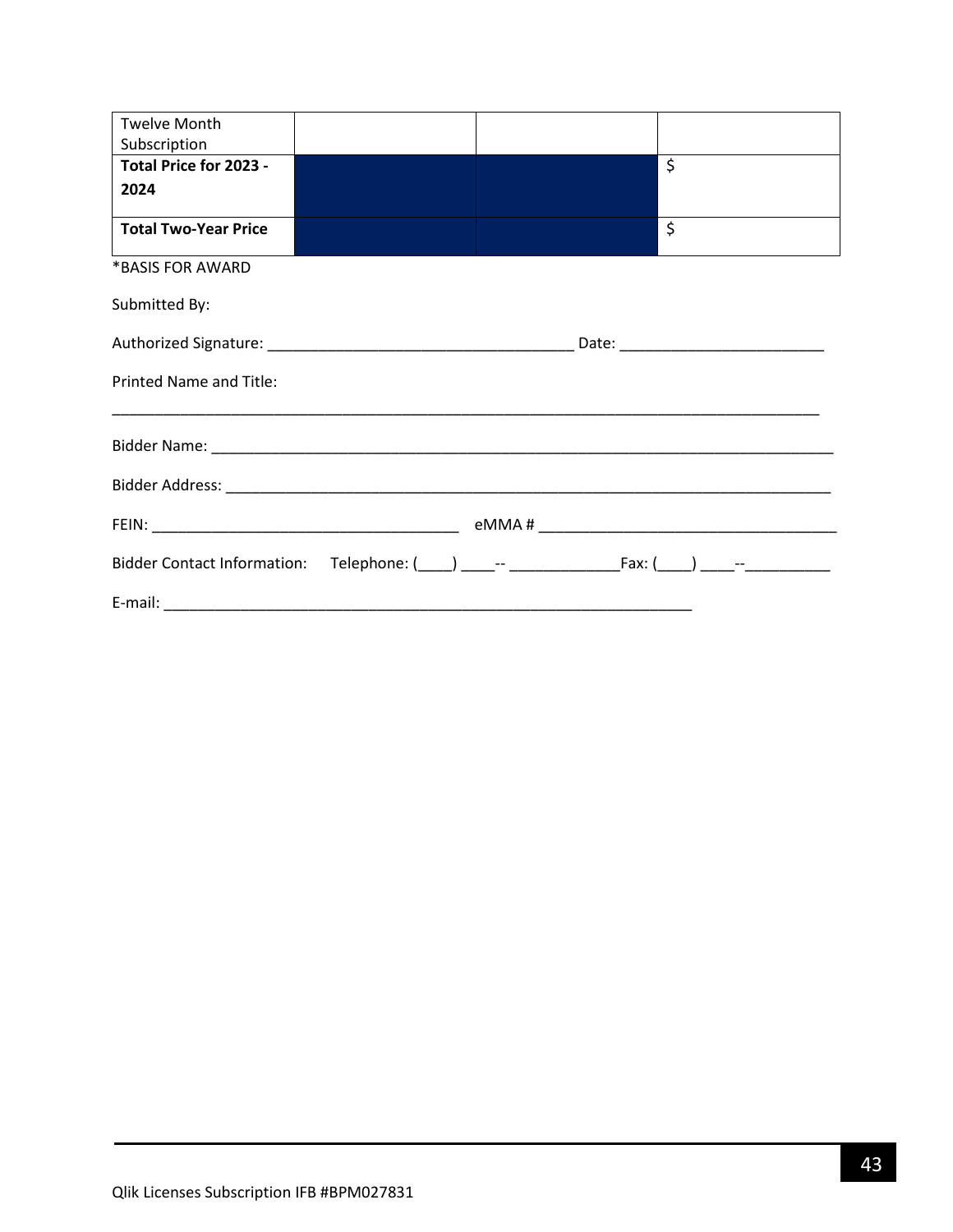#### **ATTACHMENT E – FEDERAL FUNDS ATTACHMENT**

[Reference, among other provisions, 45 C.F.R. § 75.335]

<span id="page-43-0"></span>In addition to other provisions required by the IFB and Contract related to the federal funds that may be included in any Contract to be awarded as a result of this IFB, the following provisions are applicable:

A. Contracts for more than the simplified acquisition threshold currently set at \$150,000, which is the inflation adjusted amount determined by the Civilian Agency Acquisition Council and the Defense Acquisition Regulations Council (Councils) as authorized by 41 U.S.C. 1908, must address administrative, contractual, or legal remedies in instances where contractors violate or breach contract terms, and provide for such sanctions and penalties as appropriate.

B. All contracts in excess of \$10,000 must address termination for cause and for convenience by the non-Federal entity including the manner by which it will be effected and the basis for settlement.

C. Debarment and Suspension (Executive Orders 12549 and 12689) (see 2 CFR 180.220 and 45 CFR 75.212) A party listed on the government-wide exclusions in the System for Award Management (SAM), in accordance with the OMB guidelines at 2 CFR part 180 that implement Executive Orders 12549 (3 CFR part 1986 Comp., p. 189) and 12689 (3 CFR part 1989 Comp., p. 235), "Debarment and Suspension" is not eligible for award under this IFB. SAM Exclusions contains the names of parties debarred, suspended, or otherwise excluded by agencies, as well as parties declared ineligible under statutory or regulatory authority other than Executive Order 12549. Any Contractor awarded a Contract as a result of this IFB is responsible for ensuring that any party with which it subcontracts is not debarred or suspended and is in full compliance with the executive orders and federal regulations cited in this paragraph.

D. Byrd Anti-Lobbying Amendment (31 U.S.C. 1352)—Contractors that apply or bid for an award exceeding \$100,000 must file the required attached certification. Each tier (including the Contractor and any subcontractor(s)) certifies to the tier above that it will not and has not used federal appropriated funds to pay any person or organization for influencing or attempting to influence an officer or employee of any agency, a member of Congress, officer or employee of Congress, or an employee of a member of Congress in connection with obtaining any federal contract, grant or any other award covered by 31 U.S.C. 1352. Each tier must also disclose any lobbying with non-federal funds that takes place in connection with obtaining any Federal award. Such disclosures are forwarded from tier to tier up to the non-federal awardee (which, in this case, is the State of Maryland).

1. *Form and rule*: All prospective and present contractors and subcontractors (this includes all levels of funding) who receive more than \$100,000 in federal funds must submit the attached form "Certification Against Lobbying." It assures, generally, that contractors and subcontractors receiving federal funds will not lobby federal entities with federal funds, and that, as is required, they will disclose other lobbying on form SF-111.

2. *Form and instructions*: "Form LLL, Disclosure of Lobbying Activities" must be submitted by those receiving more than \$100,000 in federal funds, to disclose any lobbying of federal entities (a) with profits from federal contracts or (b) funded with nonfederal funds.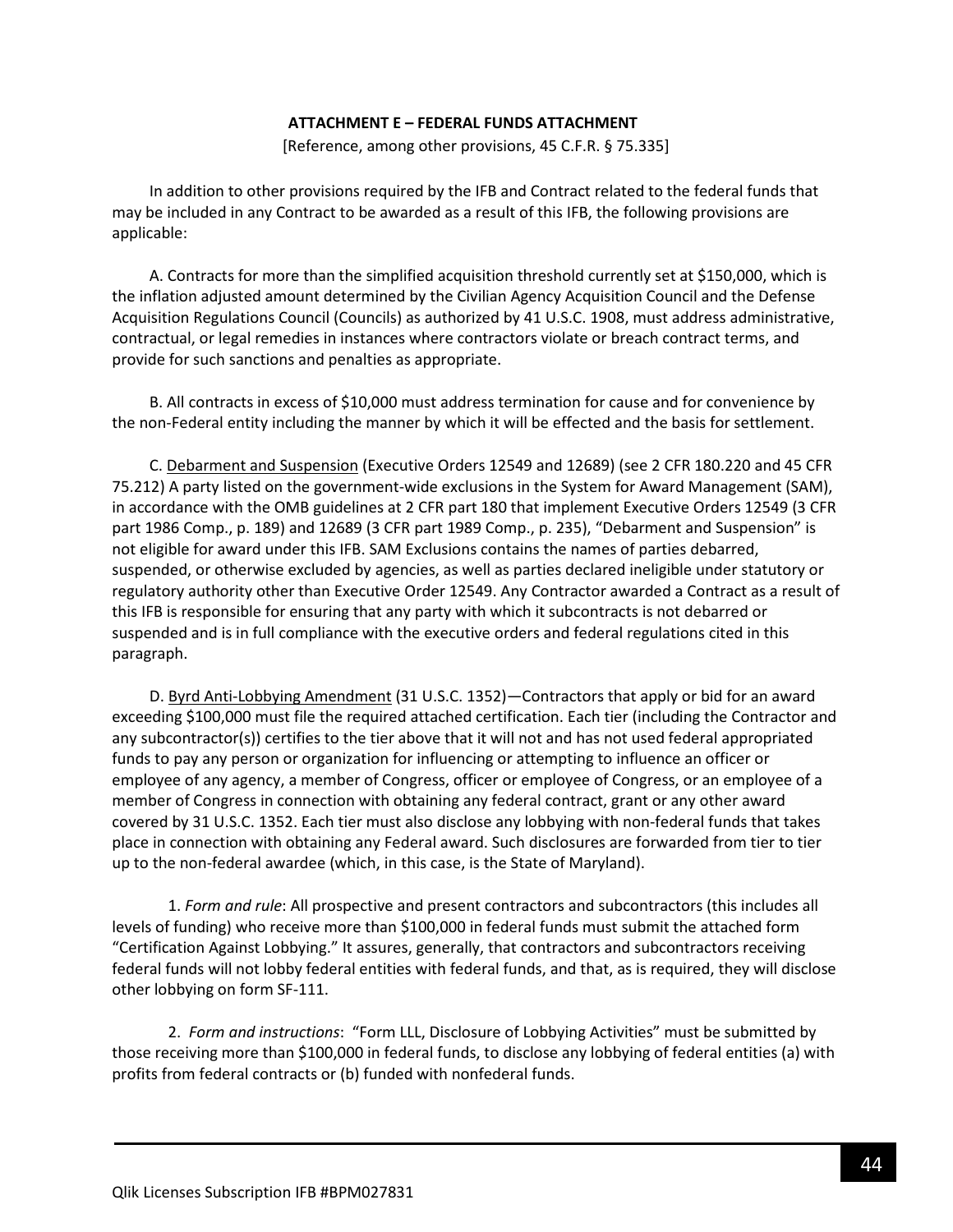E. Section 504 of the Rehabilitation Act of 1973. Any Contractor awarded a Contract as a result of this RFP certifies that it will comply with Section 504 of the Rehabilitation Act of 1973, as amended (29 U.S.C. § 791 *et seq.*), and all regulations promulgated thereunder. Section 504 prohibits discrimination on the basis of handicap in all federally assisted programs and activities. It requires the analysis and making of any changes needed in three general areas of operation— programs, activities, and facilities and employment. It states, among other things, that: *Grantees that provide health ... services should undertake tasks such as ensuring emergency treatment for the hearing impaired and making certain that persons with impaired sensory or speaking skills are not denied effective notice with regard to benefits, services, and waivers of rights or consents to treatments*.

F. Age Discrimination Act of 1975. Any Contractor awarded a Contract as a result of this IFB certifies that it shall not discriminate on the basis of Age, according to the requirements of the Age Discrimination Act of 1975.

G. Title VI of the Civil Rights Act of 1964. Any Contractor awarded a Contract are a result of this IFB certifies that it shall comply with Title VI of the Civil Rights Act of 1964 and shall not discriminate in participation by race, color, or national origin.

H. Section 1557 of the ACA. Any Contractor awarded a Contract as a result of this IFB certifies that it shall comply with Section 1557 of the Affordable Care Act (42 U.S.C. § 18116) and any regulations promulgated thereunder. Section 1557 prohibits discrimination on the basis of race, color, national origin, sex, age, or disability in certain health programs or activities. Section 1557 further provides that, except as provided in Title I or the Patient Protection and Affordable Care Act (as amended, the ACA), an individual shall not, on the grounds prohibited under Title VI of the Civil Rights Act of 1964, Title IX of the Education Amendments of 1972, the Age Discrimination Act of 1975, or Section 504 of the Rehabilitation Act of 1973, be excluded from participation in, be denied the benefits of, or be subjected to discrimination under any health program or activity, any part of which is receiving federal financial assistance or any program or activity that is administered by any entity (such as MHBE) established under Title I of the ACA.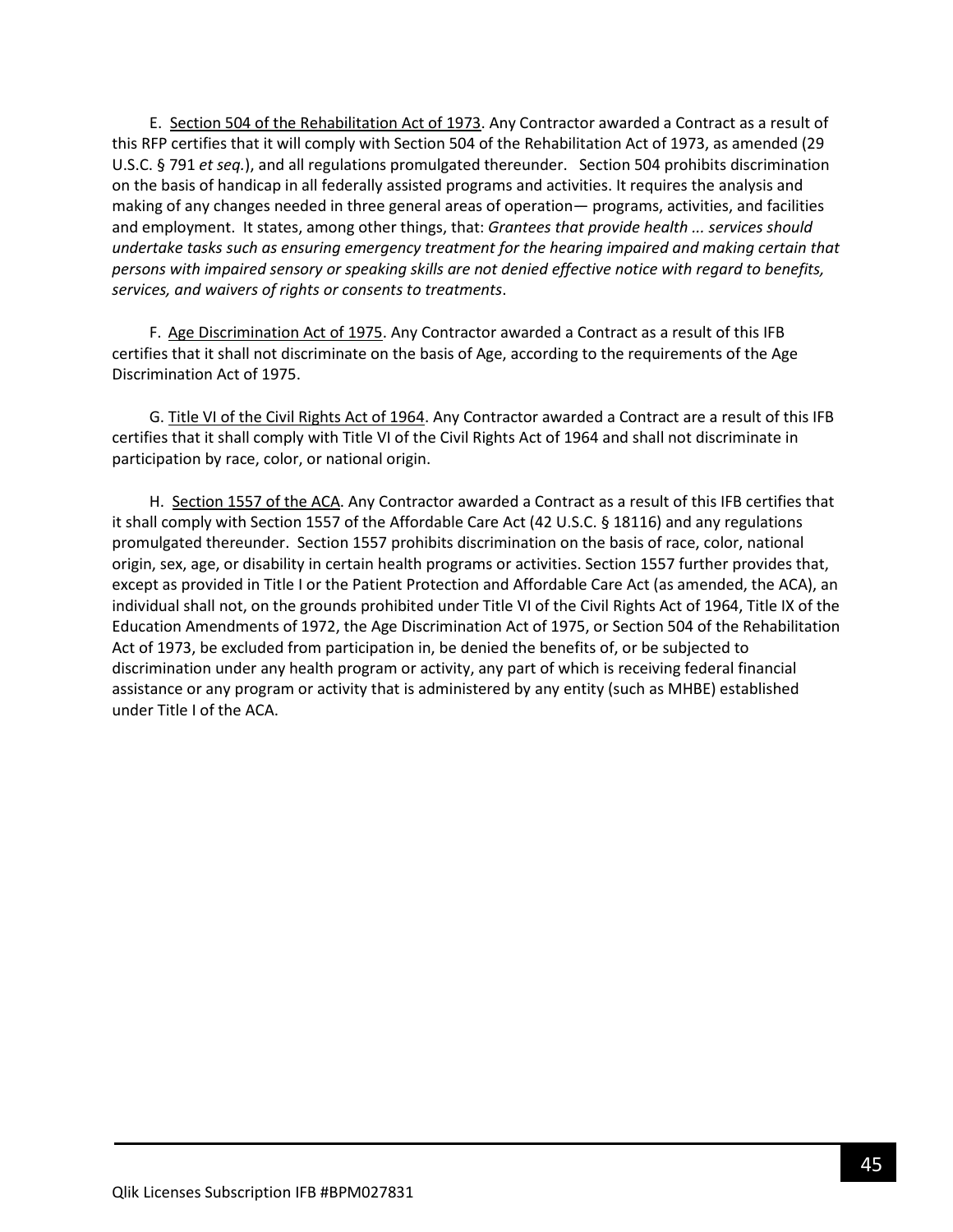### **ATTACHMENT E-1 – CERTIFICATION AGAINST LOBBYING**

### **U.S. Department of Health and Human Services**

### **CERTIFICATION REGARDING LOBBYING**

Certification for Contracts, Grants, Loans, and Cooperative Agreements

<span id="page-45-0"></span>The undersigned certifies, to the best of his or her knowledge and belief, that:

(1) No Federal appropriated funds have been paid or will be paid, by or on behalf of the undersigned, to any person for influencing or attempting to influence an officer or employee of any agency, a Member of Congress, an officer or employee of Congress, or an employee of a Member of Congress in connection with the awarding of any Federal contract, the making of any Federal grant, the making of any Federal loan, the entering into of any cooperative agreement, and the extension, continuation, renewal, amendment, or modification of any Federal contract, grant, loan, or cooperative agreement.

(2) If any funds other than Federal appropriated funds have been paid or will be paid to any person for influencing or attempting to influence an officer or employee of any agency, a Member of Congress, an officer or employee of Congress, or an employee of a Member of Congress in connection with this Federal contract, grant, loan, or cooperative agreement, the undersigned shall complete and submit Standard Form-LLL, "Disclosure Form to Report Lobbying," in accordance with its instructions.

(3) The undersigned shall require that the language of this certification be included in the award documents for all sub-awards at all tiers (including subcontracts, sub-grants, and contracts under grants, loans, and cooperative agreements) and that all sub-recipients shall certify and disclose accordingly.

This certification is a material representation of fact upon which reliance was placed when this transaction was made or entered into. Submission of this certification is a prerequisite for making or entering into this transaction imposed by Section 1352, title 31, U.S. Code. Any person who fails to file the required certification shall be subject to a civil penalty of not less than \$10,000 and not more than \$100,000 for each such failure.

| Award No.                                                   | <b>Organizational Entry</b>       |
|-------------------------------------------------------------|-----------------------------------|
| Name and Title of Official Signing for Organizational Entry | Telephone No. Of Signing Official |
| Signature of Above Official                                 | Date Signed                       |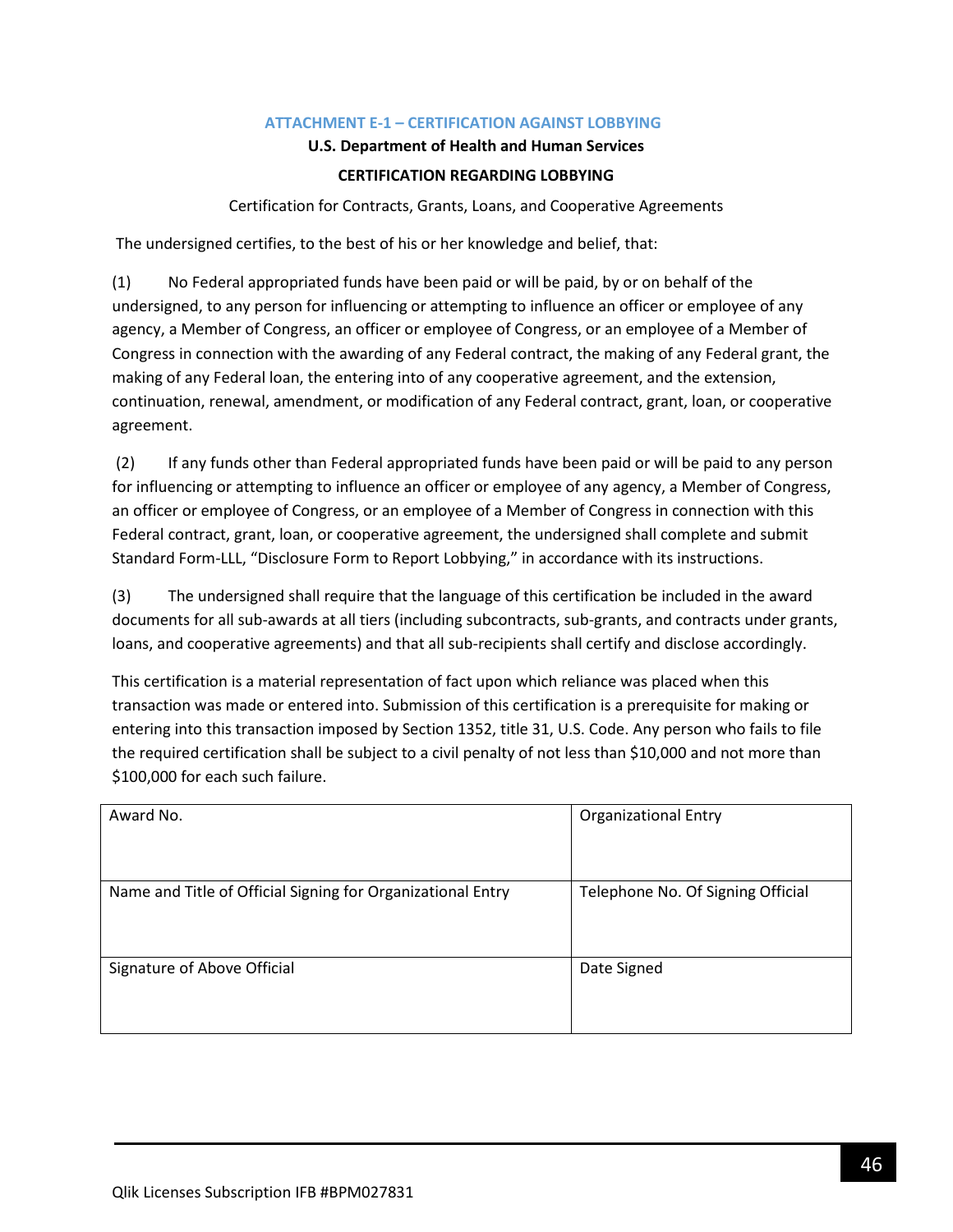### **ATTACHMENT E-2**

# **DISCLOSURE OF LOBBYING ACTIVITIES**

# **Complete this form to disclose lobbying activities pursuant to 31 U.S.C. 1352**

| 1. Type of Federal Action:                                                                       | 2. Status of Federal Action: |                                                      | 3. Report Type:                                  |  |
|--------------------------------------------------------------------------------------------------|------------------------------|------------------------------------------------------|--------------------------------------------------|--|
| a. Contract                                                                                      | a. Bid/offer/application     |                                                      | a. Initial filing                                |  |
| b. Grant                                                                                         | b. Initial award             |                                                      | b. Material change                               |  |
| c. Cooperative                                                                                   | c. Post-award                |                                                      |                                                  |  |
| Agreement                                                                                        |                              |                                                      | For Material Change Only:                        |  |
| d. Loan                                                                                          |                              |                                                      | Year ________ quarter ________                   |  |
| e. Loan guarantee                                                                                |                              |                                                      | Date of last report ________                     |  |
| f. Loan insurance                                                                                |                              |                                                      |                                                  |  |
| 4. Name and Address of Reporting Entity:                                                         |                              |                                                      | 5. If Reporting Entity in No. 4 is a Subawardee, |  |
|                                                                                                  |                              | <b>Enter Name and Address of Prime:</b>              |                                                  |  |
|                                                                                                  |                              |                                                      |                                                  |  |
| $\Box$ Prime $\Box$ Subawardee Tier _______, if                                                  |                              |                                                      |                                                  |  |
| known:                                                                                           |                              | Congressional District, if known:                    |                                                  |  |
| Congressional District, if known:<br>6. Federal Department/Agency:                               |                              |                                                      | 7. Federal Program Name/Description:             |  |
|                                                                                                  |                              |                                                      |                                                  |  |
|                                                                                                  |                              |                                                      |                                                  |  |
|                                                                                                  |                              | CFDA Number, if applicable:                          |                                                  |  |
| 8. Federal Action Number, if known:                                                              |                              | 9. Award Amount, if known:                           |                                                  |  |
|                                                                                                  |                              |                                                      |                                                  |  |
|                                                                                                  |                              | \$                                                   |                                                  |  |
| 10. a. Name and Address of Lobbying                                                              |                              | b. Individuals Performing Services (including        |                                                  |  |
| Registrant                                                                                       |                              | address if different from No. 10a) (last name, first |                                                  |  |
| (if individual, last name, first name, MI):                                                      |                              | name, MI):                                           |                                                  |  |
|                                                                                                  |                              |                                                      |                                                  |  |
|                                                                                                  |                              |                                                      |                                                  |  |
| 11. Amount of Payment (check all that apply)                                                     |                              |                                                      | 13. Type of Payment (check all that apply)       |  |
|                                                                                                  |                              | $\Box$ a. retainer                                   |                                                  |  |
|                                                                                                  |                              | $\Box$ b. one-time                                   |                                                  |  |
| 12. Form of Payment (check all that apply)                                                       |                              | $\Box$ c. commission                                 |                                                  |  |
|                                                                                                  |                              | $\Box$ d. contingent fee                             |                                                  |  |
| $\Box$ b. in-kind, specify:<br>$\Box$ a. cash                                                    |                              | $\Box$ e. deferred                                   |                                                  |  |
| nature                                                                                           |                              | □ f. other; specify:                                 |                                                  |  |
|                                                                                                  |                              |                                                      |                                                  |  |
| 14. Brief Description of Services Performed or to be Performed and Date(s) of Service, including |                              |                                                      |                                                  |  |
| officer(s), employee(s), or Member(s) contacted, for Payment Indicated in Item 11:               |                              |                                                      |                                                  |  |
|                                                                                                  |                              |                                                      |                                                  |  |
|                                                                                                  |                              |                                                      |                                                  |  |
|                                                                                                  |                              |                                                      |                                                  |  |
|                                                                                                  |                              |                                                      |                                                  |  |
| (attach Continuation Sheet(s) SF-LLLA, if necessary)                                             |                              |                                                      |                                                  |  |
| 15. Continuation Sheet(s) SF-LLLA attached:                                                      |                              | □ Yes                                                | $\Box$ No                                        |  |
|                                                                                                  |                              |                                                      |                                                  |  |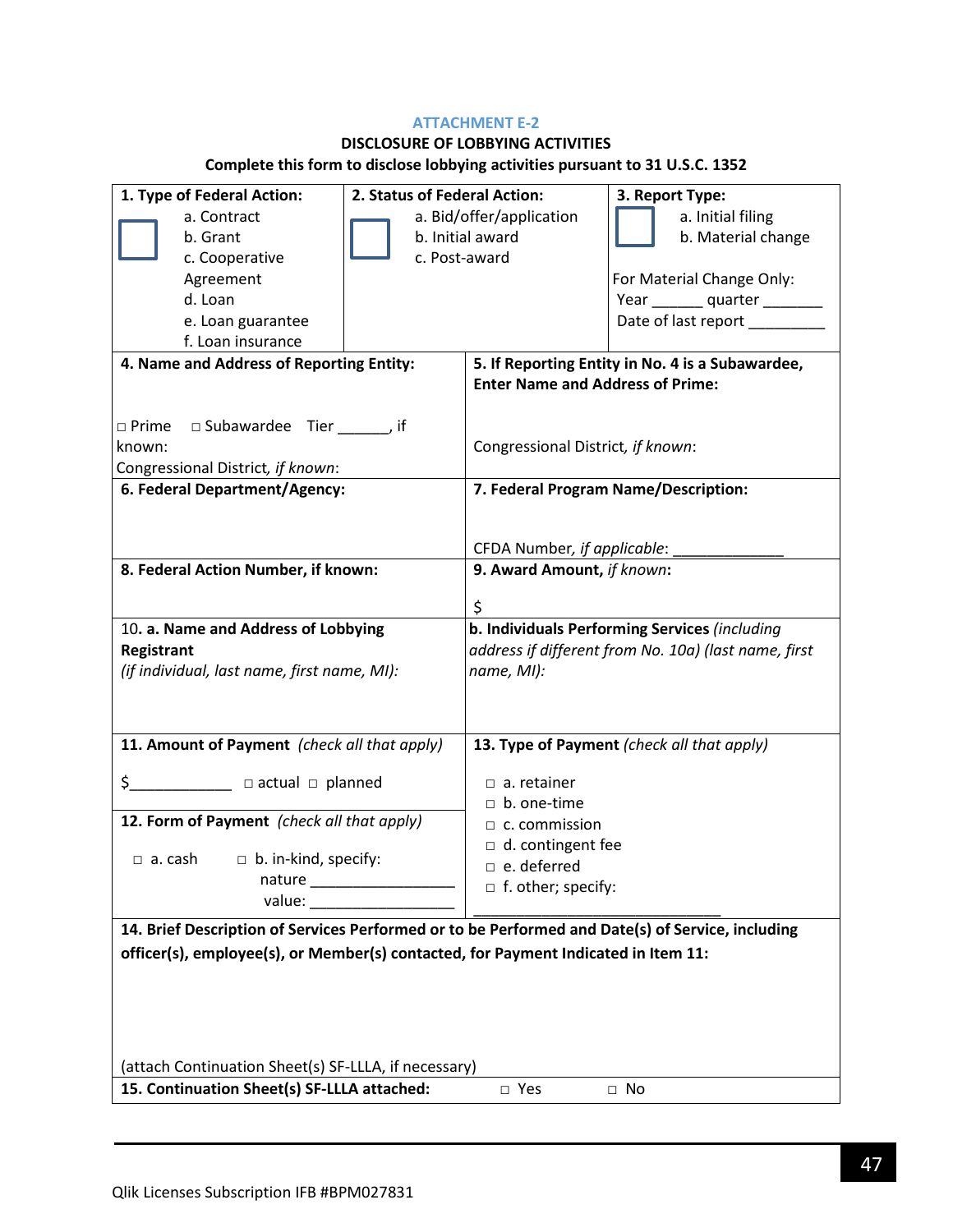| 16. Information requested through this form is<br>authorized by title 31 U.S.C. Section 1352. This<br>disclosure of lobbying activities is a material<br>representation of fact upon which reliance was<br>placed by the tier above when this transaction<br>was made or entered into. This disclosure is<br>required pursuant to 31 U.S.C. 1352. This<br>information will be available for public<br>inspection. Any person who fails to file the<br>required disclosure shall be subject to a civil<br>penalty of not less than\$10,000 and not more<br>than \$100,000 for each such failure. | Signature:                                                         |
|-------------------------------------------------------------------------------------------------------------------------------------------------------------------------------------------------------------------------------------------------------------------------------------------------------------------------------------------------------------------------------------------------------------------------------------------------------------------------------------------------------------------------------------------------------------------------------------------------|--------------------------------------------------------------------|
|                                                                                                                                                                                                                                                                                                                                                                                                                                                                                                                                                                                                 | Print Name:                                                        |
|                                                                                                                                                                                                                                                                                                                                                                                                                                                                                                                                                                                                 | Title:                                                             |
|                                                                                                                                                                                                                                                                                                                                                                                                                                                                                                                                                                                                 | Telephone No.:<br>Date:                                            |
| <b>Federal Use Only</b>                                                                                                                                                                                                                                                                                                                                                                                                                                                                                                                                                                         | Authorized for Local Reproduction<br>Standard Form LLL (Rev. 7-97) |

### **INSTRUCTIONS FOR COMPLETION OF SF-LLL, DISCLOSURE OF LOBBYING ACTIVITIES**

This disclosure form shall be completed by the reporting entity, whether sub-awardee or prime Federal recipient, at the initiation or receipt of a covered Federal action, or a material change to a previous filing, pursuant to title 31 U.S.C. Section 1352. The filing of a form is required for each payment or agreement to make payment to any lobbying entity for influencing or attempting to influence an officer or employee of any agency, a Member of Congress, an officer or employee of Congress, or an employee of a Member of Congress in connection with a covered Federal action. Complete all items that apply for both the initial filing and material change report. Refer to the implementing guidance published by the Office of Management and Budget for additional information.

1. Identify the type of covered Federal action for which lobbying activity is and/or has been secured to influence the outcome of a covered Federal action.

2. Identify the status of the covered Federal action.

3. Identify the appropriate classification of this report. If this is a follow-up report caused by a material change to the information previously reported, enter the year and quarter in which the change occurred. Enter the date of the last previously submitted report by this reporting entity for this covered Federal action.

4. Enter the full name, address, city, State and zip code of the reporting entity. Include Congressional District, if known. Check the appropriate classification of the reporting entity that designates if it is, or expects to be, a prime or sub-award recipient. Identify the tier of the sub-awardee, e.g., the first sub-awardee of the prime is the 1st tier. Sub-awards include but are not limited to subcontracts, sub-grants and contract awards under grants.

5. If the organization filing the report in item 4 checks "Sub-awardee," then enter the full name, address, city, State and zip code of the prime Federal recipient. Include Congressional District, if known.